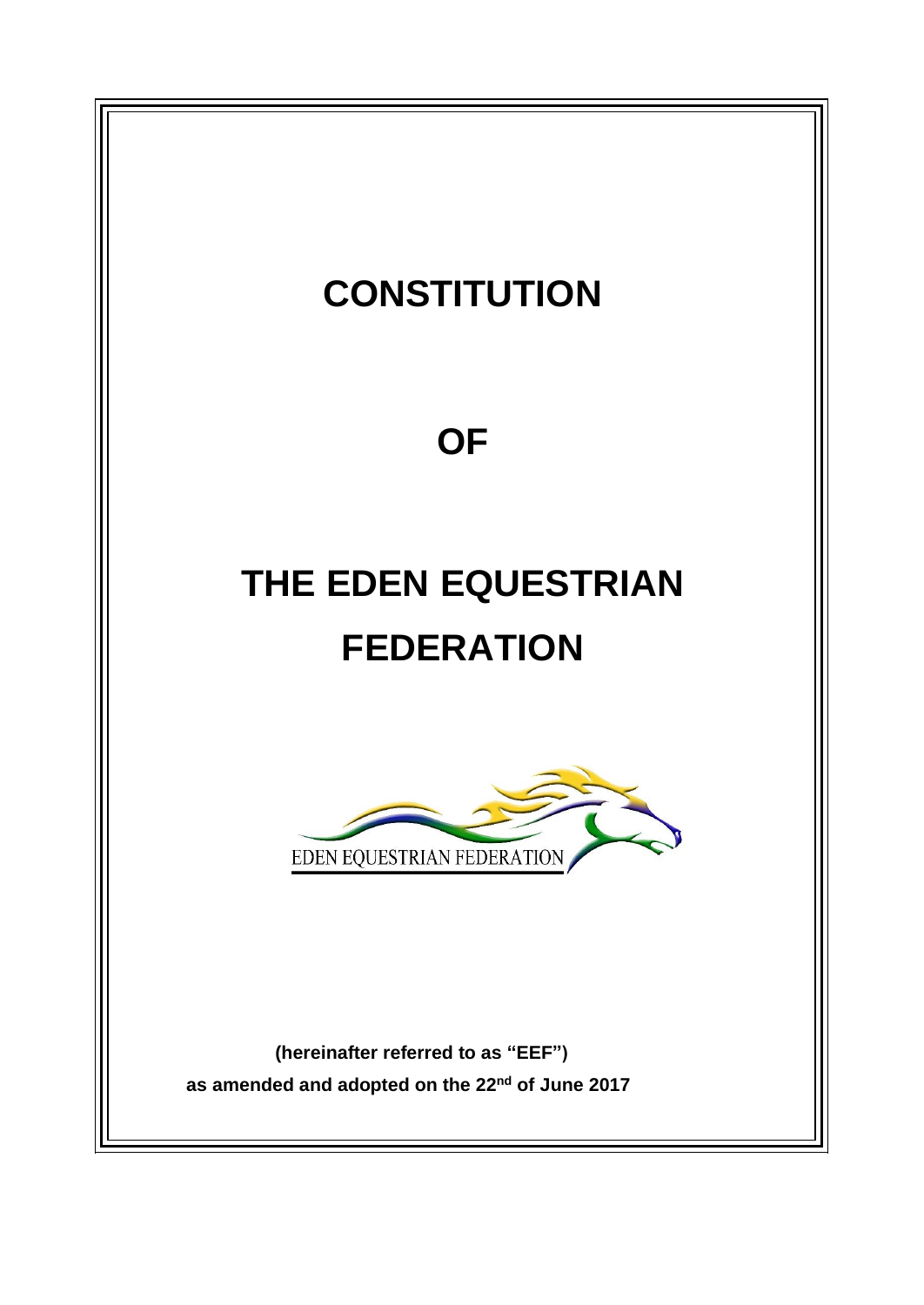## **CONTENTS**

## **CHAPTER 1 – STATUS & INTERPRETATION**

- 1) CONSTITUTION, NAME & CORPORATE PERSONALITY
- 2) DEFINITIONS & ABBREVIATIONS USED
- 3) INTERPRETATION

#### **CHAPTER 2 – THE EEF AS AN ORGANISATION**

- 4) DOMICILE
- 5) AREA OF JURISDICTION OF THE DISTRICT
- 6) AFFILIATION
- 7) MAIN BUSINESS
- 8) ORGANISATIONAL STRUCTURE OF THE DISTRICT
- 9) OBJECTS OF THE DISTRICT
- 10) POWERS OF THE DISTRICT TO CARRY OUT ITS OBJECTS

#### **CHAPTER 3 – MEMBERSHIP OF THE DISTRICT**

- 11) CLASSIFICATION OF MEMBERSHIP
- 12) ORDINARY MEMBERS
- 13) ATHLETES COMMISSION
- 14) ASSOCIATE MEMBERS
- 15) HONORARY LIFE MEMBERS
- 16) PATRONS
- 17) LIMITATION OF LIABILITY AND INDEMNITY
- 18) SUSPENSION AND TERMINATION OF MEMBERSHIP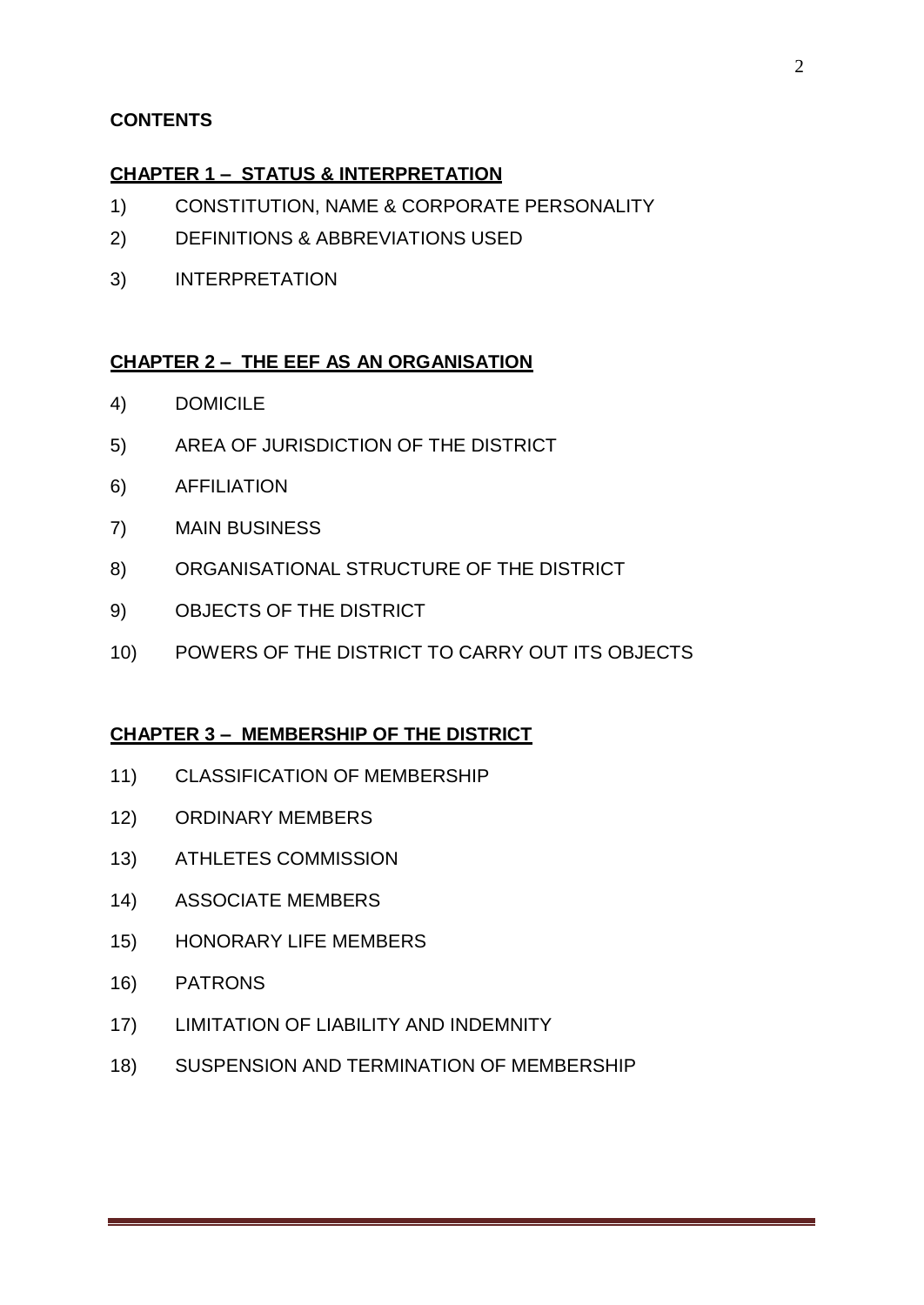#### **CHAPTER 4 – EEF COUNCIL**

- 19) THE EEF COUNCIL
- 20) ANNUAL GENERAL MEETING ("A.G.M.")
- 21) SPECIAL GENERAL MEETINGS ("S.G.M.'s")
- 22) REPRESENTATION AND VOTING RIGHTS
- 23) GENERAL PROVISIONS RELATING TO COUNCIL MEETINGS

#### **CHAPTER 5 – EXECUTIVE BOARD**

- 24) EXCO
- 25) POWERS OF EXCO
- 26) ELECTION OF THE CHAIRPERSON, VICE-CHAIRPERSON, TREASURER, AND THE OTHER MEMBERS OF EXCO

#### **CHAPTER 6 – COMMITTEES**

- 27) SUB COMMITTEES
- 28) LEGAL, DISCIPLINARY, APPEALS AND ETHICS COMMITTEE

#### **CHAPTER 7 – GENERAL**

- 29) COLOURS
- 30) EMBLEM
- 31) BADGE
- 32) AWARDING COLOURS
- 33) RULES, REGULATIONS, PROCEDURES & BY-LAWS
- 34) FINANCE
- 35) CONFLICT OF INTEREST
- 36) DISPUTE RESOLUTION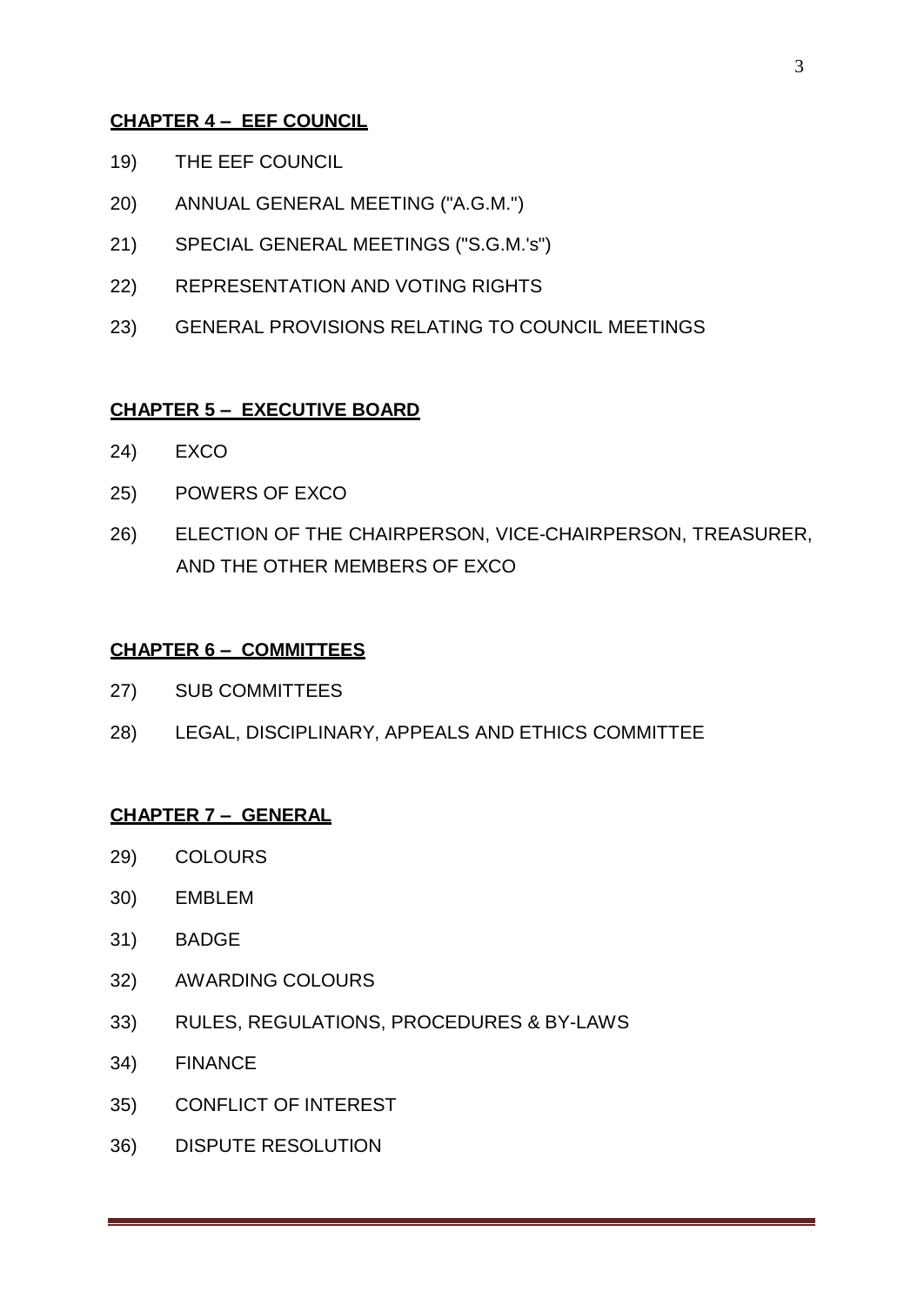- 37) NOTIFICATION
- 38) ALTERATION OR VARIATION OF THIS CONSTITUTION
- 39) DISSOLUTION OR WINDING-UP OF THE EEF
- 40) PRIVACY, DIGNITY AND REPUTATION OF THE EEF

**SCHEDULE "A"** – GEO-POLITICAL DEMARCATIONS

**SCHEDULE "B"** – NON-RACIALISM

**SCHEDULE "C"** - AFFILIATES TO THE EEF

**SCHEDULE "D"** - APPLICATION OF THE PROVISIONS OF SECTION 30 (1) OF THE INCOME TAX ACT, 1962 ("the Act")

**SCHEDULE "E"** - ASSOCIATE MEMBERS TO DATE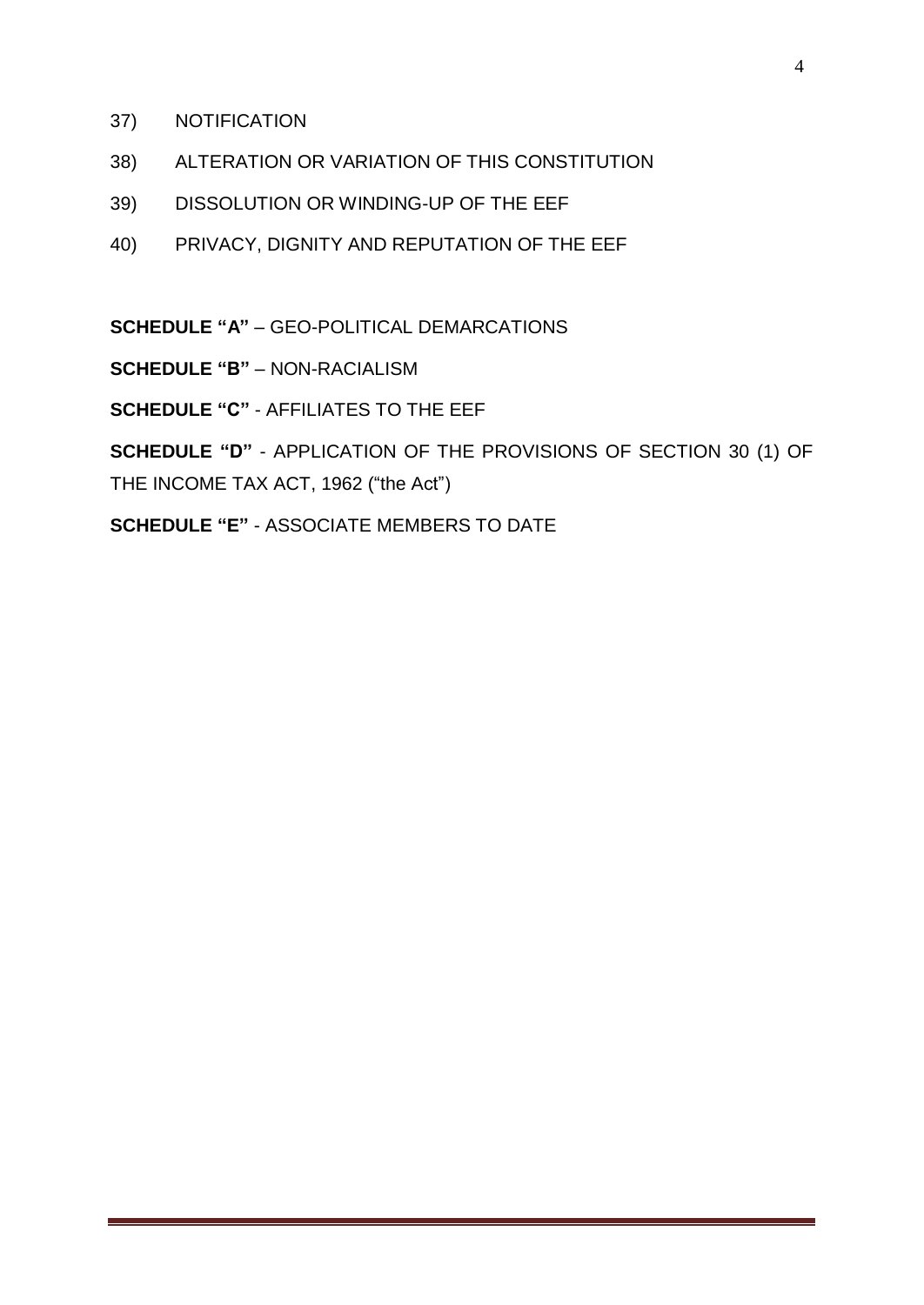## **CHAPTER 1 – STATUS & INTERPRETATION**

#### 1. **CONSTITUTION, NAME AND CORPORATE PERSONALITY**

- 1.1. This is the Constitution of the body known as "The Eden Equestrian Federation" (EEF) (hereinafter referred to as "THE EEF")
- 1.2. THE EEF is a voluntary association having a corporate identity separate from that of its Members and is entitled to own property, whether movable or immovable or otherwise, and is entitled to sue and to be sued in its own name and, notwithstanding any change in the composition of its Members from time to time, shall have perpetual succession.
- 1.3. The provisions of this Constitution are founded upon and shall be implemented and administered in recognition of human dignity, equality and the advancement of human rights and freedoms, non- racialism, non-sexism and the right of freedom of association and the supremacy of the Constitution of the Republic of South Africa (1996), the rule of law and good corporate governance.
- 1.4. This Constitution of THE EEF is in no way in conflict with the Constitution of the Western Cape Equestrian Federation (WCEF), the Constitution of the South African Equestrian Federation (SAEF), the Constitution of the South African Sports Confederation and Olympic Committee (SASCOC), and the Constitution of the Republic of South Africa, and to the extent that any such provisions of this Constitution are or may be interpreted to be so, the provisions of the WCEF Constitution, SAEF Constitution, the SASCOC Constitution and or the Constitution of the Republic of South Africa shall prevail.
- 1.5. This Constitution shall be binding on all individuals and members of THE EEF, as well as all persons serving on any of its structures and sub-structures, as well as all individuals or bodies registered with SAEF, and the Equestrian Sport Community at large, within the geopolitical borders of THE EEF.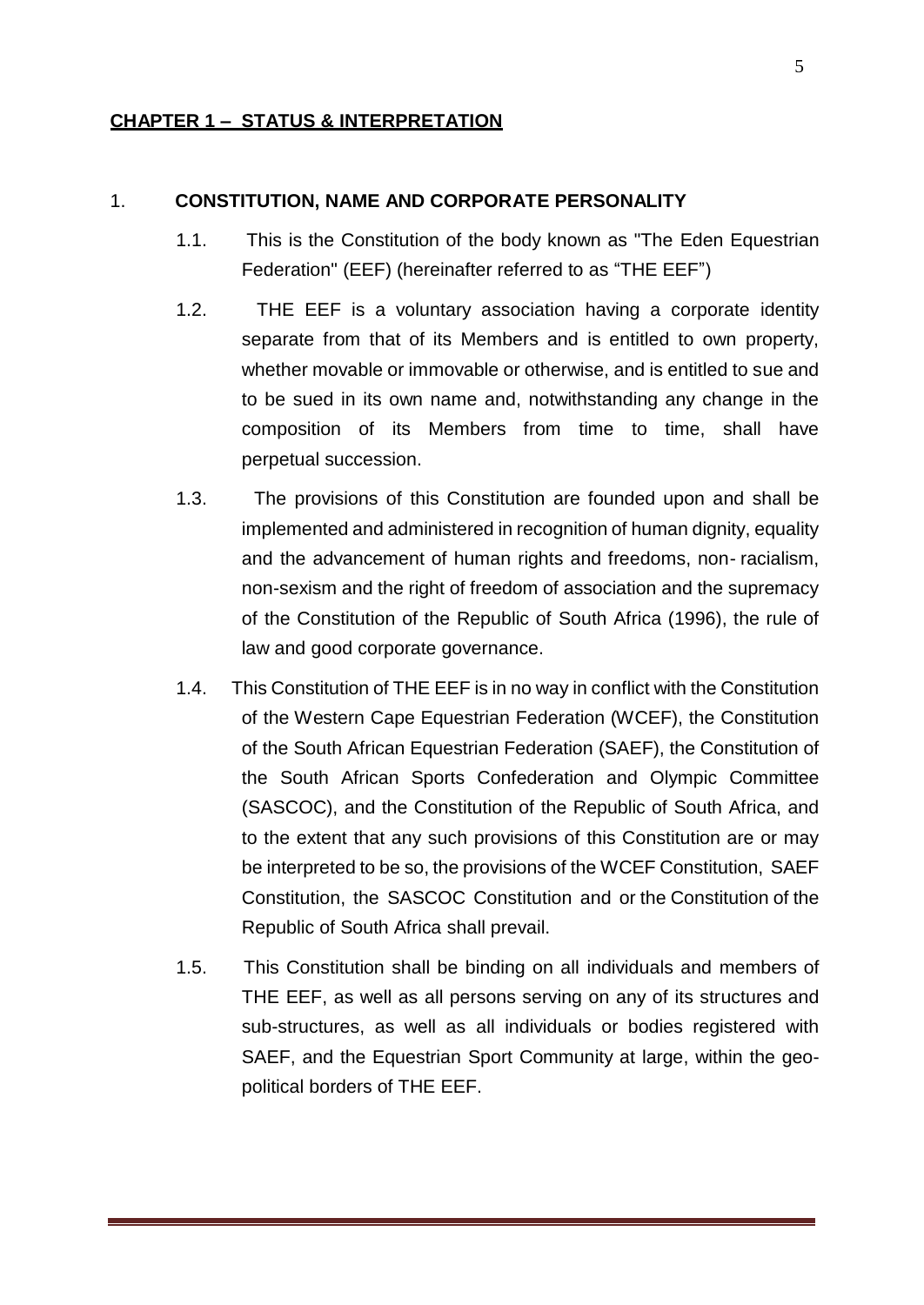1.6. To the extent that the constitution of any member of THE EEF is in conflict with any of the provisions of this Constitution of THE EEF, the provisions of THE EEF's constitution shall prevail.

## 2. **DEFINITIONS AND ABBREVIATIONS USED**

For the purposes of this Constitution, the following words and expressions shall have the following meanings unless the subject or context indicates otherwise:

- 2.1. "Act of Parliament" refers to the National Sport and Recreation Act, (Act No 110 of 1998), as amended by the National Sport and Recreation Amendment Act (Act No 18 of 2007), also referred to as "The Act".
- 2.2. "A.G.M." means the Annual General Meeting of Members held in accordance with the provisions of this Constitution.
- 2.3. "Annual Financial Statements" means the annual audited balance sheet, income and expenditure statement, Treasurer's report and Auditor's report.
- 2.4. "Appeal Board" means a body of appeal appointed by the Regional Council in terms of this Constitution.
- 2.5. "Area of Jurisdiction" means the area of administration of THE EEF shall be the region as geographically defined.
- 2.6 "Associate Members" shall be the regional Schools Association (SANESA) body for THE EEF, and any other member who complies fully with the provisions of this Constitution, and who is confirmed by SASCOC as having fulfilled the criteria of *bona fide* Associate Members in terms of the SASCOC Constitution.
- 2.7 "Athlete/participant" means a person competing in Equestrian Sport, in any Discipline, within any Club, (or as an individual) in a Development structure and/or a district Structure of THE EEF, who shall be subject to the authority of THE EEF, irrespective of the gender or age category.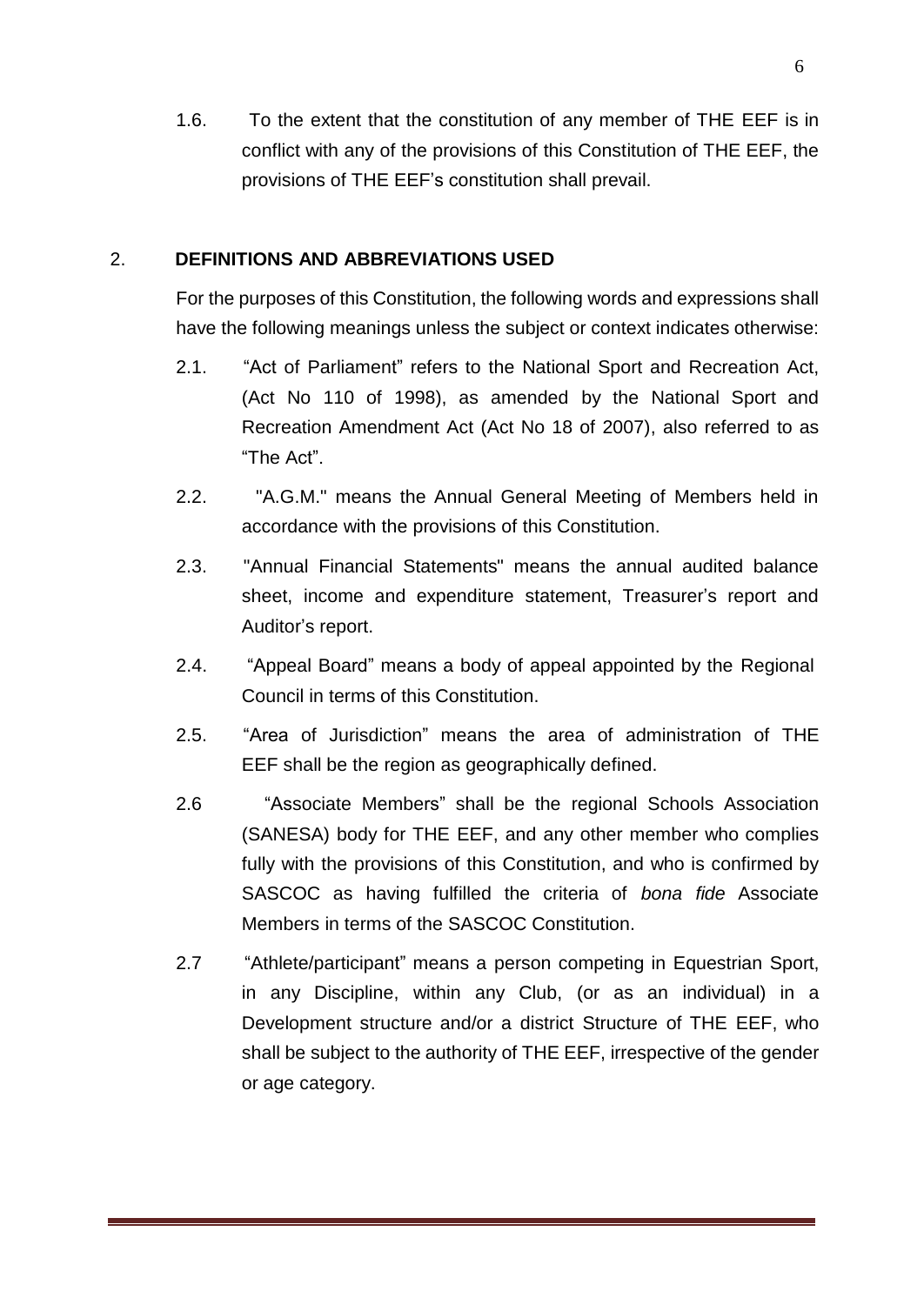- 2.8 "Athletes Commission" shall mean a body of persons representing athletes/participants competing in any form of equestrian sport of THE EEF, as defined in this Constitution, irrespective of gender or age.
- 2.9 "Club" means any Equestrian club which caters for any discipline of Equestrian sport in a local district or area and which is a member of THE EEF.
- 2.10 "Coach" shall for the purposes of this Constitution have the same meaning as "trainer" or "instructor".
- 2.11 "Committee" means a committee established in terms of this constitution.
- 2.12 "Compliance" means that the Member, Club or individual has fulfilled the necessary provisions of this Constitution in regard to specific requirements as contained herein, and as such is regarded as being in good standing with THE EEF.
- 2.13 "Constitution" means this Constitution.
- 2.14 "Day" means a calendar day.
- 2.15 "Disciplinary Committee" means a judicial body duly appointed by the membership to administer any form of judicial process inclusive of investigations, hearings, and determinations.
- 2.16 "Disciplines" shall mean those individual sporting bodies as recognised by FEI and those individual bodies as referred to in clause 27.1.8 of the SAEF Constitution.
- 2.17 "Event" means an Equestrian event held in the district under the auspices or with the permission of THE EEF (save and except for a Development event.)
- 2.18 "Development Structure" means any structure in which a development rider participates without any form of award save and except for the award of rosettes.
- 2.19 "Equestrian" means Equestrian Sport of "Equestrian," whether played or participated in individually or in the presence of an opponent or opponents, involving horses, and includes the disciplines referred to in this Constitution and as defined by IF.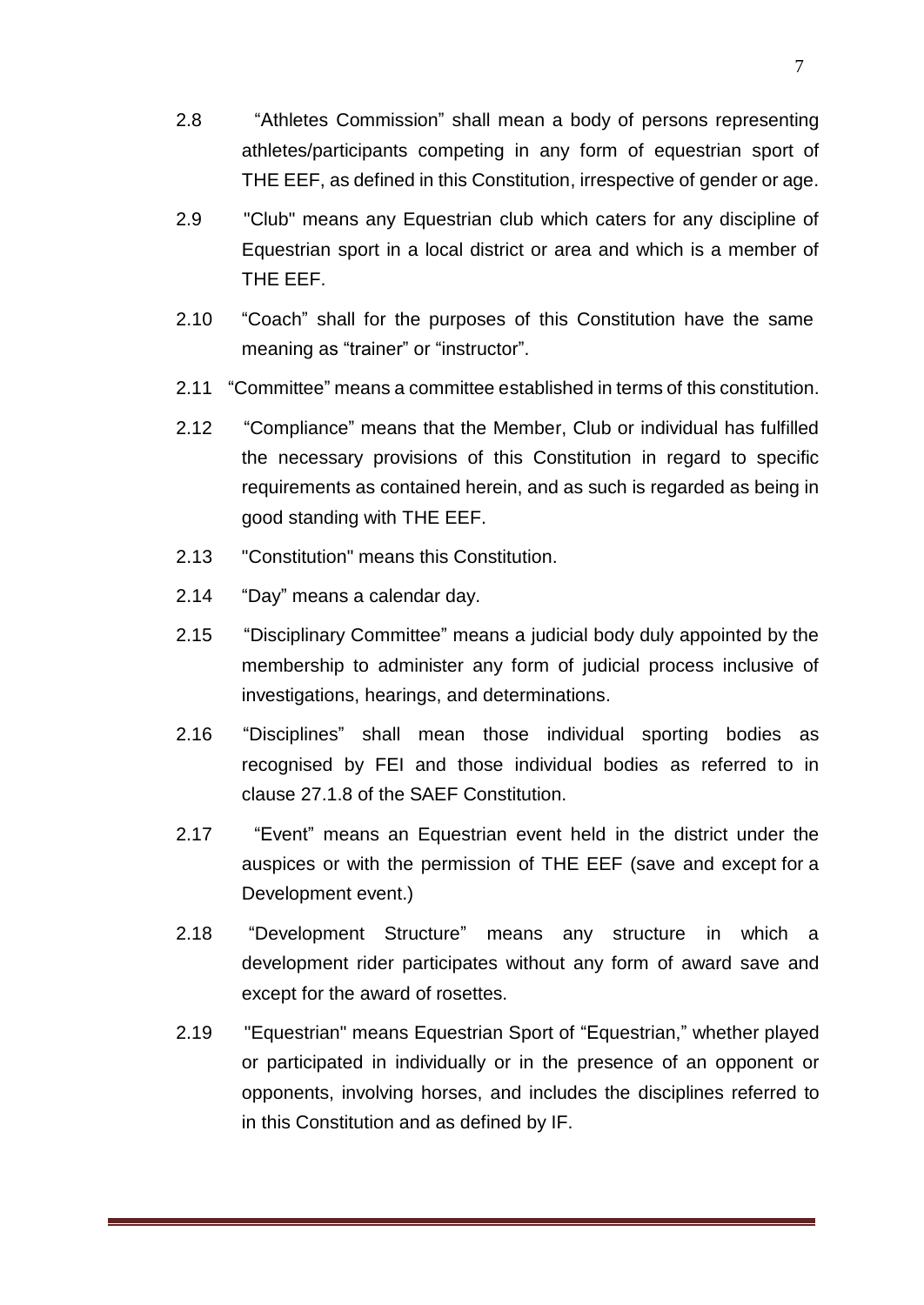- 2.20 "Equestrian Community" means all Members, Athletes/participants, coaches, event organisers and any other participant in Equestrian Sport under the auspices of THE EEF.
- 2.21 Exco" means the Executive Board of THE EEF, as constituted in terms of this Constitution.
- 2.22 "FEI" means *Federation Equestre Internationale*.
- 2.23 "WCEF" means the WESTERN CAPE EQUESTRIAN FEDERATION
- 2.24 "EEF" means the EDEN EQUESTRIAN FEDERATION
- 2.25 "Head Coach" means the person appointed as such by the EEF Council, on recommendation of Exco.
- 2.26 "Honorary Life Members" means all those persons bestowed with this honour by the EEF Council.
- 2.27 "Horse" includes all equines.
- 2.28 "IF" means the International Federation/s to which SAEF is affiliated.
- 2.29 "an individual" means any person who is not affiliated to any club or district by virtue of their circumstances, but who accepts and is bound by the provisions of this Constitution.
- 2.30 "Levies" means the monies levied and due by the membership to THE EEF as approved and agreed to by membership at each A.G.M. of THE EEF.
- 2.31 "Member" shall mean an Ordinary Member, Athletes Commission or an Associate Member.
- 2.32 "Month" means a calendar month.
- 2.33 "District Convention" means the meetings of all Members, Commissions and Committees at the same venue and dates to coincide with an Ordinary or Annual General Meeting of the membership of THE EEF.
- 2.34 "District Council" means the membership of THE EEF in general meeting.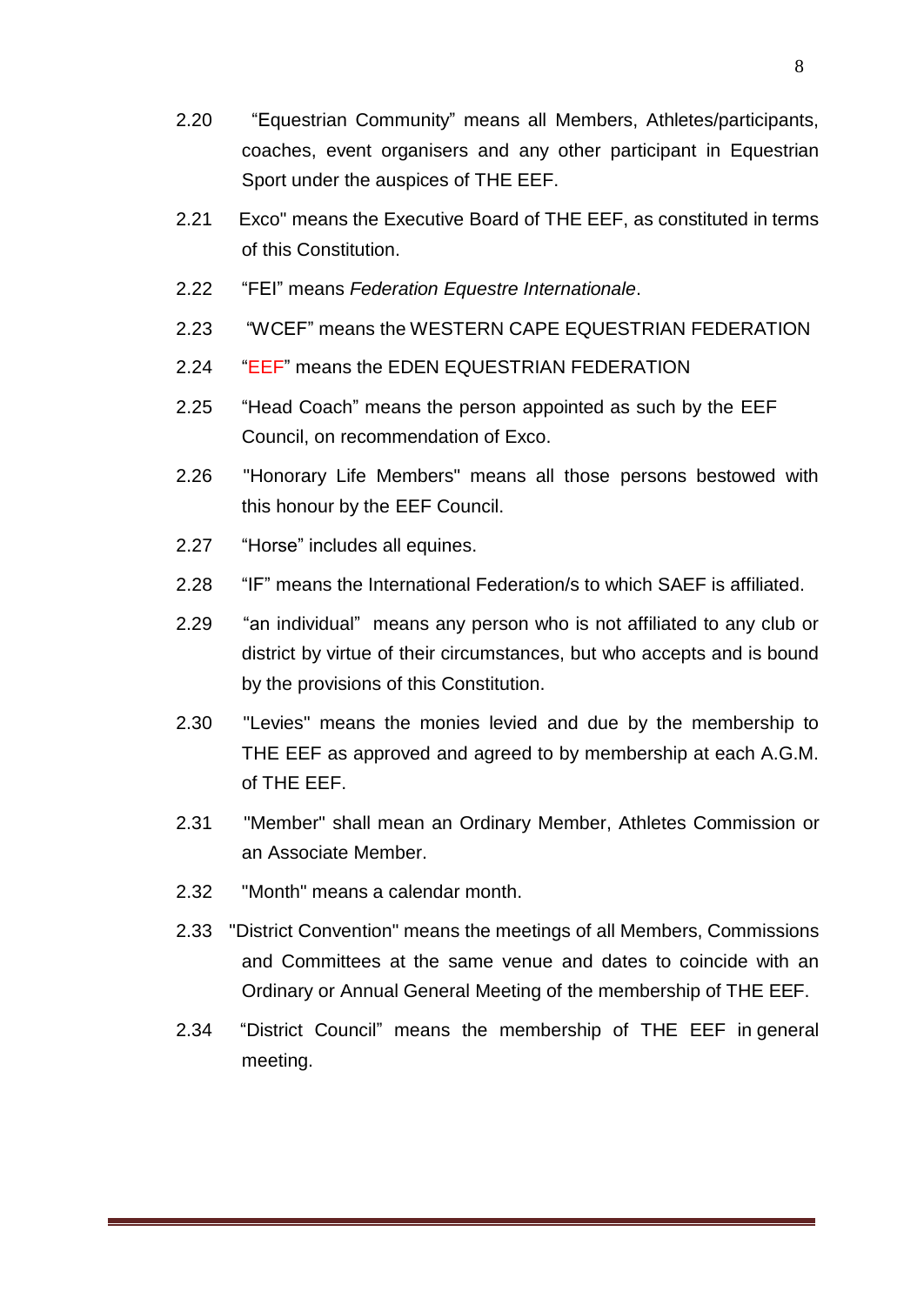- 2.35 "National Sport Federation" means the national governing body of the Sport in membership with SASCOC, and recognised by the Department of Sport and Recreation in the Republic of South Africa.
- 2.36 "Ordinary General Meeting" means a meeting of Members other than an A.G.M. or S.G.M. convened in terms of this Constitution.
- 2.37 "Ordinary Members" means Clubs within THE EEF.
- 2.38 "Patrons" shall mean a person duly appointed as such in terms of this Constitution.
- 2.39 "Person" means a natural or legal person.
- 2.40 "Chairperson" means the Chairperson of THE EEF, duly elected in terms of this Constitution.
- 2.41 "Province" means the Western Cape province, being one of the nine (9) geopolitical areas as defined in Section 103 of the Constitution of the Republic of South Africa 1996 (as amended).
- 2.42 "Provincial Federation" means a body representing the various Districts and equestrian disciplines within a Province, consisting of duly elected representatives, in line with the requirements of the Department of Sport and Recreation in that Province, which, within a Province, are associated with each other for the development and administration of equestrian sport in that Province, including the specific purpose of liaison and communication with the Equestrian Sporting disciplines of that Province, and the Department of Sport and Recreation in that Province.
- 2.43 "Provincial Federation Council" means the membership of the Provincial Federation in general meeting.
- 2.44 "Registered individuals" mean the athletes/participants, officials, coaches, managers, administrators and friends / workers registered with THE EEF.
- 2.45 "Districts" means the demarcated areas in the Western Cape Province of WEST COAST, CAPE METRO (UNICITY), CAPE WINELANDS, CENTRAL KAROO, OVERBERG and EDEN, as is set out more fully in Schedule "A" hereto.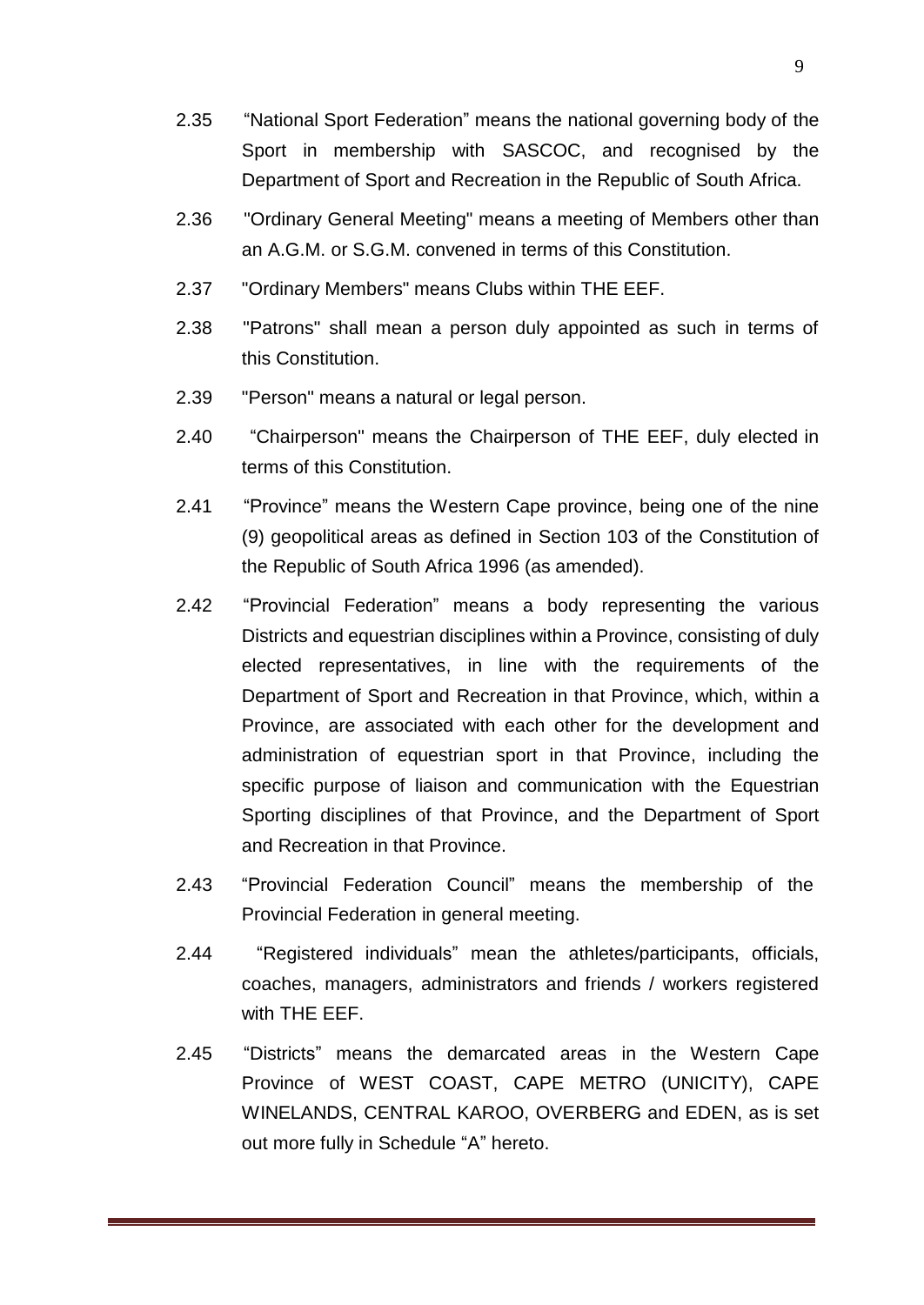- 2.46 "District Federation" means a body representing the various Clubs within Regions and equestrian disciplines within a Province, consisting of duly elected representatives, in line with the requirements of the Department of Sport and Recreation in that Province, which, within a Province, are associated with each other for the development and administration of equestrian sport in that Province, including the specific purpose of liaison and communication with the Equestrian Sporting disciplines of that Province, and the Department of Sport and Recreation in that Province.
- 2.47 "EEF Federation Council" means the membership of a Regional Federation in general meeting.
- 2.48 "Rules" means the rules, regulations, procedures and by-laws in force from time to time in accordance with which the affairs of THE EEF will be conducted.
- 2.49 "SAIDS" means the South African Institute for Drug-Free Sport.
- 2.50 "SASCOC" means the South African Sport Confederation and Olympic Committee duly recognized and approved by SRSA as the governing body of Sport in the Republic of South Africa.
- 2.51 "SCHOOLS" means South African National Equestrian Schools Association ("SANESA")
- 2.52 "Secretary" means the person either elected as such by the EEF Council or employed by the Executive, provided that an elected secretary shall have a vote but an employed secretary shall not have a vote in any matter whatsoever.
- 2.53 "The South African Equestrian Federation" (SAEF) means the body constituted in terms of the SAEF Constitution, and which is the recognised member of SASCOC as the organisation responsible for Equestrian Sport in the Republic of South Africa.
- 2.54 "Special General Meeting" means a meeting of Members other than an Ordinary or Annual General Meeting convened for a special purpose in terms of this Constitution.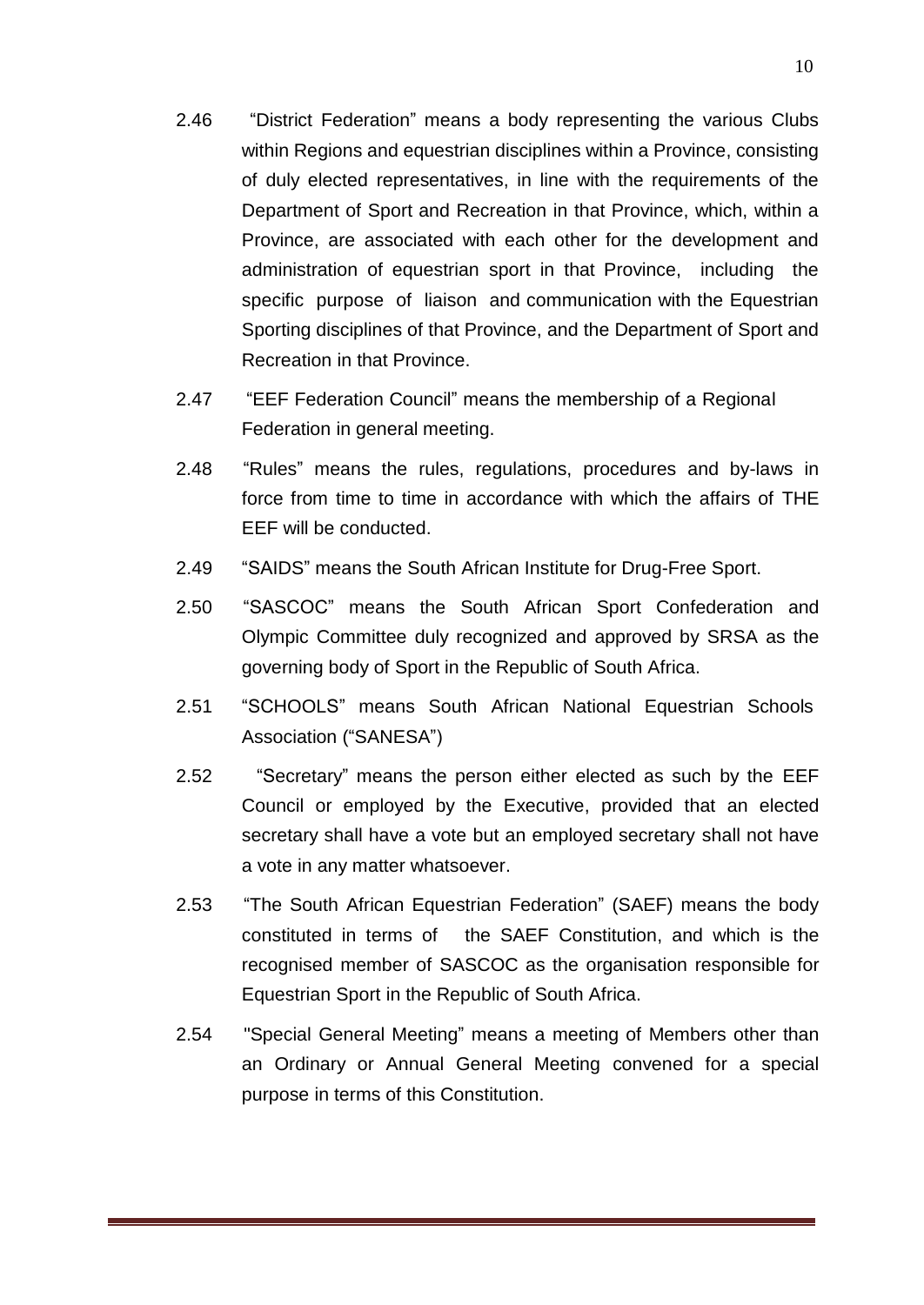- 2.55 "SRSA", means the Department of Sport & Recreation in South Africa.
- 2.56 "Trainer" shall for the purposes of this Constitution have the same meaning as "coach" or "instructor".
- 2.57 "Treasurer" means the person elected or employed in terms of the provisions of this Constitution.
- 2.58 "Vice-Chairperson" means the Vice-Chairperson of THE EEF, duly elected in terms of this Constitution.
- 2.59 "WADA" means the World Anti-Doping Agency.
- 2.60 "Working day" means a calendar day excluding Saturdays, Sundays and Public Holidays.
- 2.61 "Year" means a calendar year.

#### 3 **INTERPRETATION**

- 3.1 The headings to the clauses or paragraphs of this Constitution are for descriptive purposes only and shall not be used in the interpretation hereof
- 3.2 Unless the context indicates a contrasting intention, the singular shall include the plural and vice versa.
- 3.3 Any words importing one gender include the other.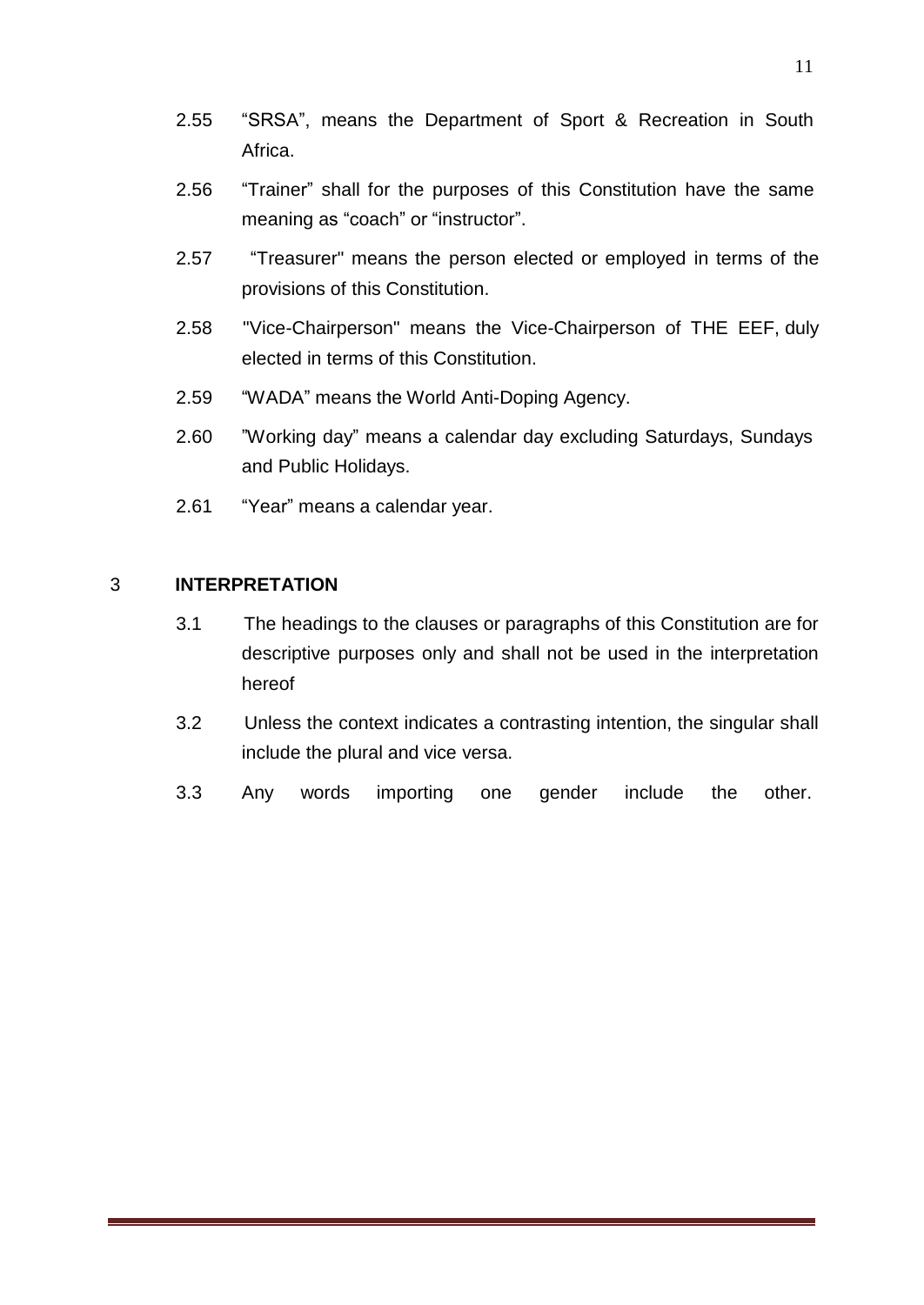## **CHAPTER 2 – THE EEF AS AN ORGANISATION**

#### 4 **DOMICILE**

The domicile and seat of management of THE EEF shall be deemed to be situated at the residential address of the Chairperson from time to time, or any other physical address nominated by Council, provided that it shall always be at a place within the regional boundaries of THE EEF.

#### 5 **AREA OF JURISDICTION OF THE EEF**

The jurisdiction of THE EEF shall be fully aligned within the geo-political Regions for the Eden Region reflected in the WCEF and SAEF Constitutions, and the Constitution of the Republic of South Africa.

#### 6 **AFFILIATION**

THE EEF shall be a full member of the WCEF and of the Eden Sport Council.

#### 7 **MAIN BUSINESS**

- 7.1 The main business of THE EEF is to act as the regional controlling and administrative body of Equestrian in its geographical area of jurisdiction, subject to the authority of WCEF, and in conformity with the Constitution of WCEF.
- 7.2 THE EEF shall seek and hold membership of WCEF as the recognised provincial federation and controlling body for Equestrian Sport in Western Cape Province.
- 7.3 No Member shall be entitled to establish or maintain contact with IF or any other international FEDERATION body except SAEF.
- 7.4 THE EEF may affiliate with any other body or sporting code with compatible aims with a view to enhancing the interests and status of Equestrian Sport within its area of jurisdiction provided that THE EEF may not become a member of or affiliate to any such other body or code without the prior written consent of the WCEF Council.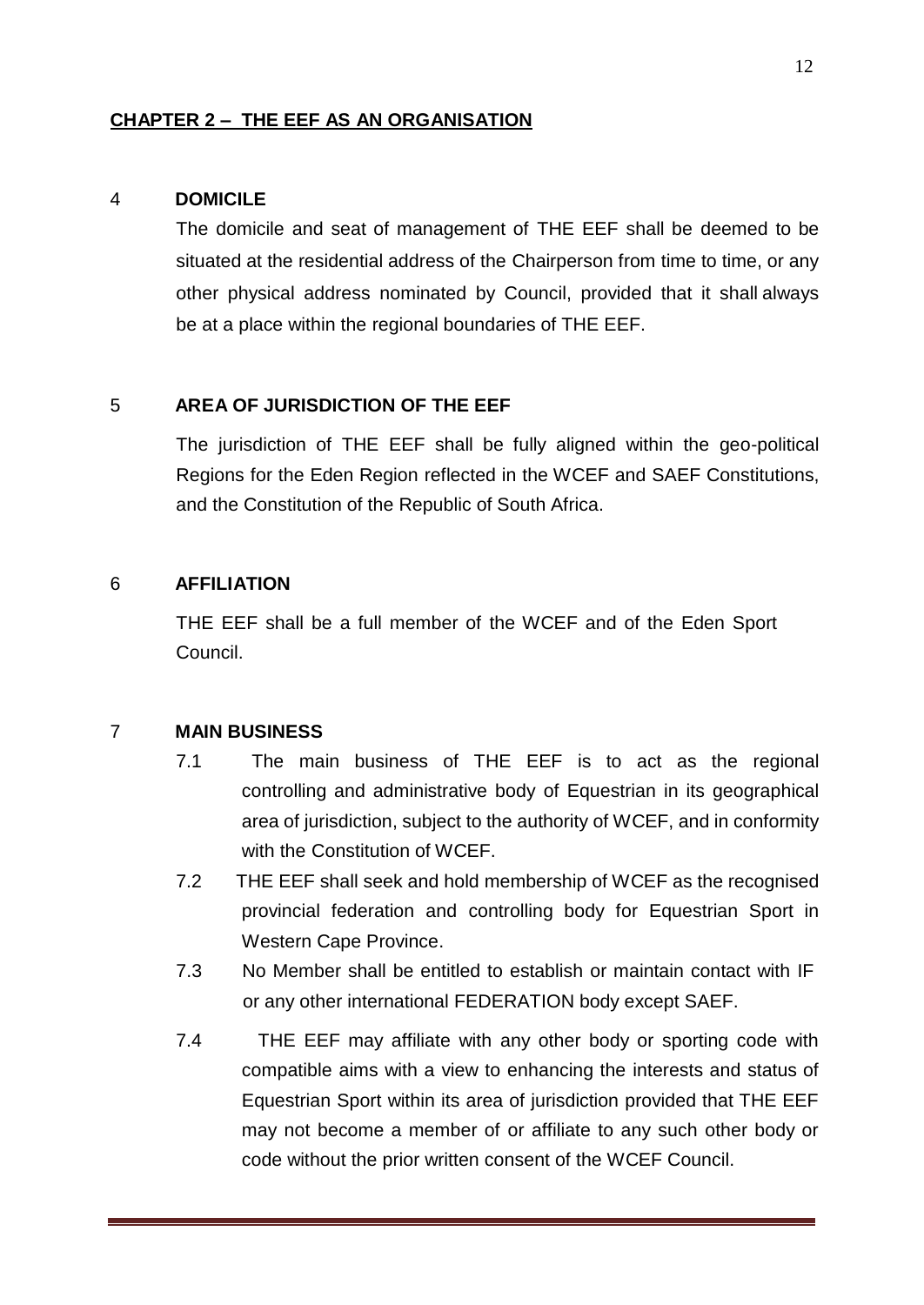# 8 **ORGANISATIONAL STRUCTURE OF THE EEF**

- 8.1 THE EEF is the regional controlling body of Equestrian Sport within its district, governed by the EEF Council according to this Constitution.
- 8.2 The members of THE EEF shall be the Athletes Commission, Associate Members and the Clubs.
- 8.3 Each of the district Federations shall consist of duly elected Representatives, representing the various Clubs within a district and district Associate Members
- 8.4 Each of the EEF Representatives shall be duly elected from the body of the Clubs affiliated to the EEF
- 8.5 Clubs practicing equestrian sport within the geographical area of THE EEF shall each be governed by its CLUB Committee according to its own constitution, the provisions of which must comply with the provisions of this Constitution. To the extent that the Constitutions of Clubs may be contradictory to those of THE EEF's Constitution, THE EEFS's Constitution shall prevail.
- 8.6 THE EEF's athletes/participants shall have freedom of association to belong to any Club within the district in which he is resident, provided that he or she is eligible for membership of the Club concerned and with the understanding that any participation in the Federation's provincial and or district levels will be determined by the geographic locality of the Club of which he or she is a member, in terms of the geopolitical boundaries as determined from time-to-time; provided further that SAEF may in exceptional circumstances and on good cause shown, give written consent for an athlete/participant to belong to a Club in another district or province, in which case such athlete/participant shall still only be permitted to represent the district and the province they are resident in, and to be awarded colours accordingly.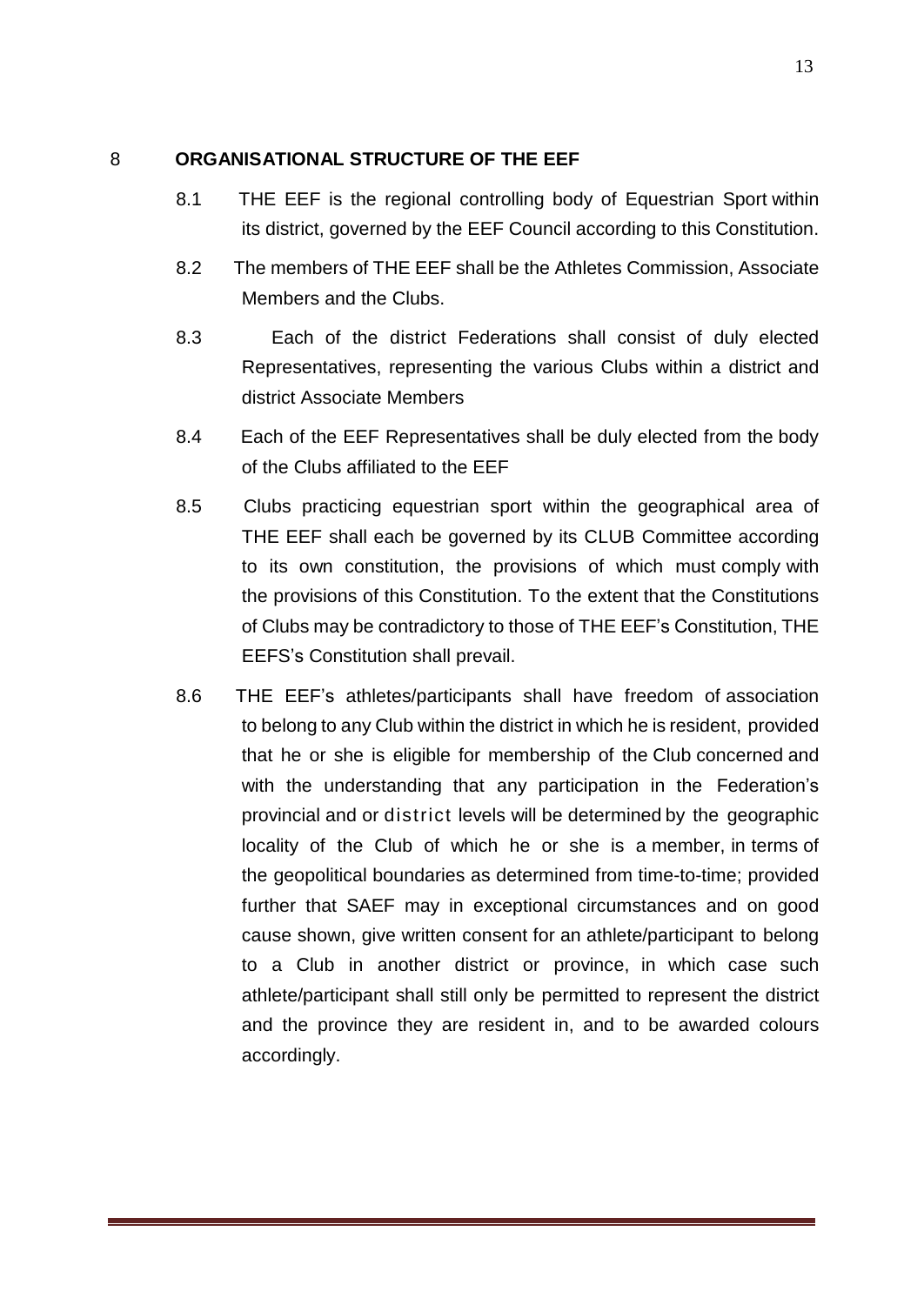# 9 **OBJECTS OF THE EEF**

The objects of THE EEF are:

- 9.1 To be and to operate and function as the autonomous controlling and administrative body of Equestrian sport within the area of the jurisdiction of THE EEF.
- 9.2 To direct, develop, and administer Equestrian sport within its area of its jurisdiction in accordance with the principles of good corporate governance and sound financial management.
- 9.3 To actively market and promote Equestrian as a sport, and a recreational activity in the district.
- 9.4 To foster a spirit of healthy competition, sportsmanship and fair play among athletes of all races, gender and ages.
- 9.5 To protect the horse from all forms of cruelty or neglect or from any malpractice committed in the course of its training or use in Equestrian Sport.
- 9.6 To uphold and enforce the rules of SAEF as prescribed by IF from time to time and to encourage and promote the highest standard of sporting behaviour in connection with Equestrian Sport.
- 9.7 To assist at all levels with the organisation and administration of THE EEF.
- 9.8 To organise or facilitate district championships for all athletes irrespective of age, gender or physical ability through the various equestrian bodies.
- 9.9 To facilitate the involvement of THE EEF'S athletes and teams in district tournaments and championships, and to promote the achievement of district and provincial titles.
- 9.10 To contribute to the development of South Africa as the foremost Equestrian nation in Africa.
- 9.11 To create, build and maintain communities of THE EEF's athletes/participants in the form of THE EEF's Clubs and to encourage the active involvement of volunteers in the administration and management of the Equestrian Sport.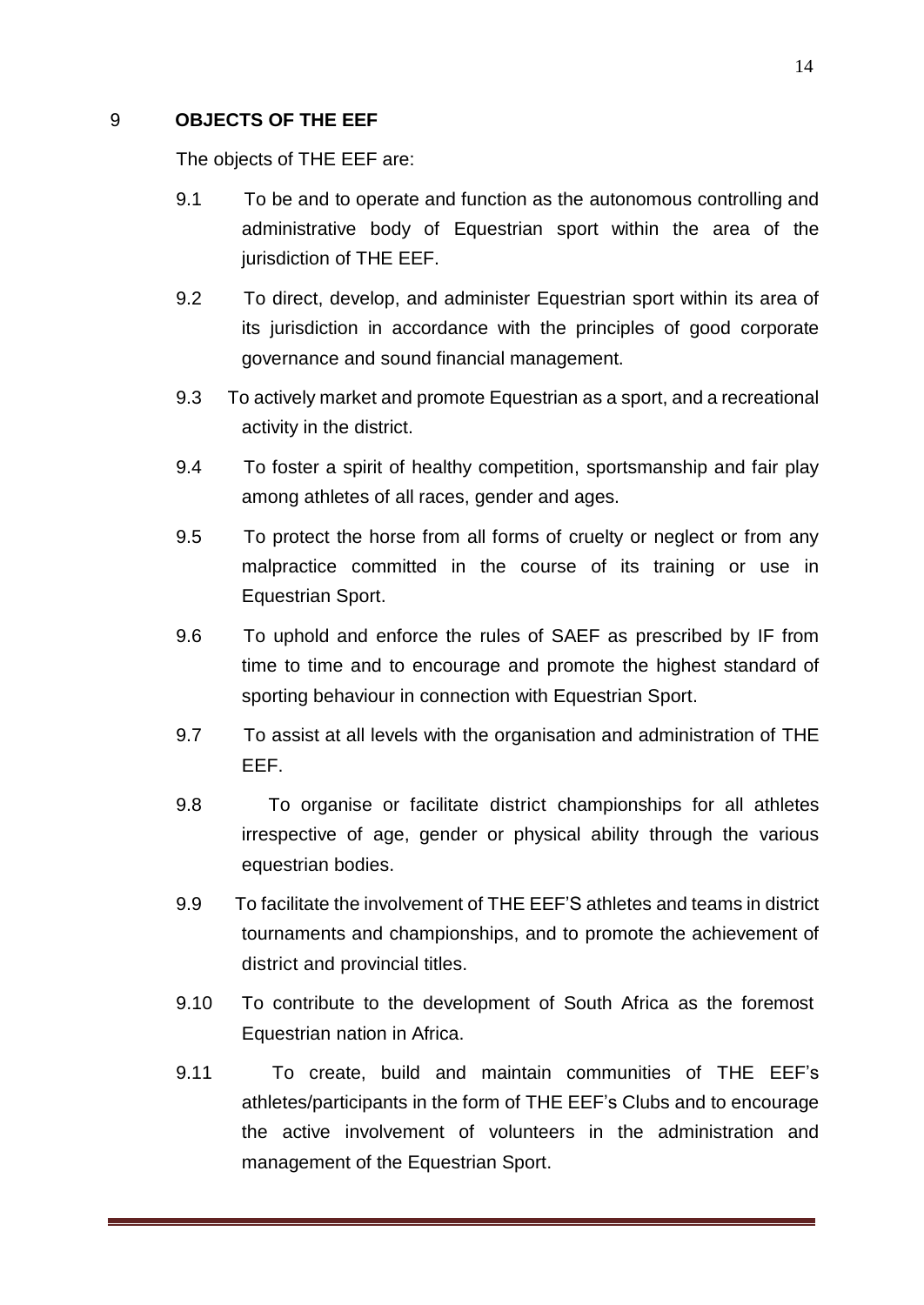- 9.12 To increase the number of individuals registered within Equestrian Sport, particularly among schools and previously disadvantaged communities.
- 9.13 To actively develop Equestrian Sport and build human capacity in accordance with the Long Term Participant Development (LTPD) plan adopted by SAEF.
- 9.14 To encourage the qualification of individuals as officials, coaches, and event organisers.
- 9.15 To encourage the appointment of coaches at all levels within the private and public spheres in THE EEF.
- 9.16 To further SAEF'S sport education in THE EEF and, where possible, to make funds available for Equestrian Sport's literature and studies.
- 9.17 To represent its members and to promote and advance the interests of its members.
- 9.18 To uphold and enforce any code of conduct pertaining to Equestrian Sport as approved by SAEF and/or any other code of conduct decided upon by THE EEF and approved in writing by WCEF.
- 9.19 To refer all disciplinary matters and grievances to its disciplinary committee and to resolve disputes between anyone involved in Equestrian Sport in THE EEF.
- 9.20 To participate in the management activities of WCEF and SAEF and to ensure that THE EEF is represented at these levels.
- 9.21 To annually reapply to be a member of WCEF and to abide by its Constitution, Rules and Regulations, and to cooperate with SAEF, in particular as regards the participation of Equestrian Sport's athletes/participants in all Multi-Code Games and Events.
- 9.22 To ensure selection of athletes at all levels for participation in any tournaments or championships and in accordance with the constitution of SASCOC.
- 9.23 To award district colours in terms of the criteria laid down in the SAEF and WCEF Rules and Regulations, and in terms of the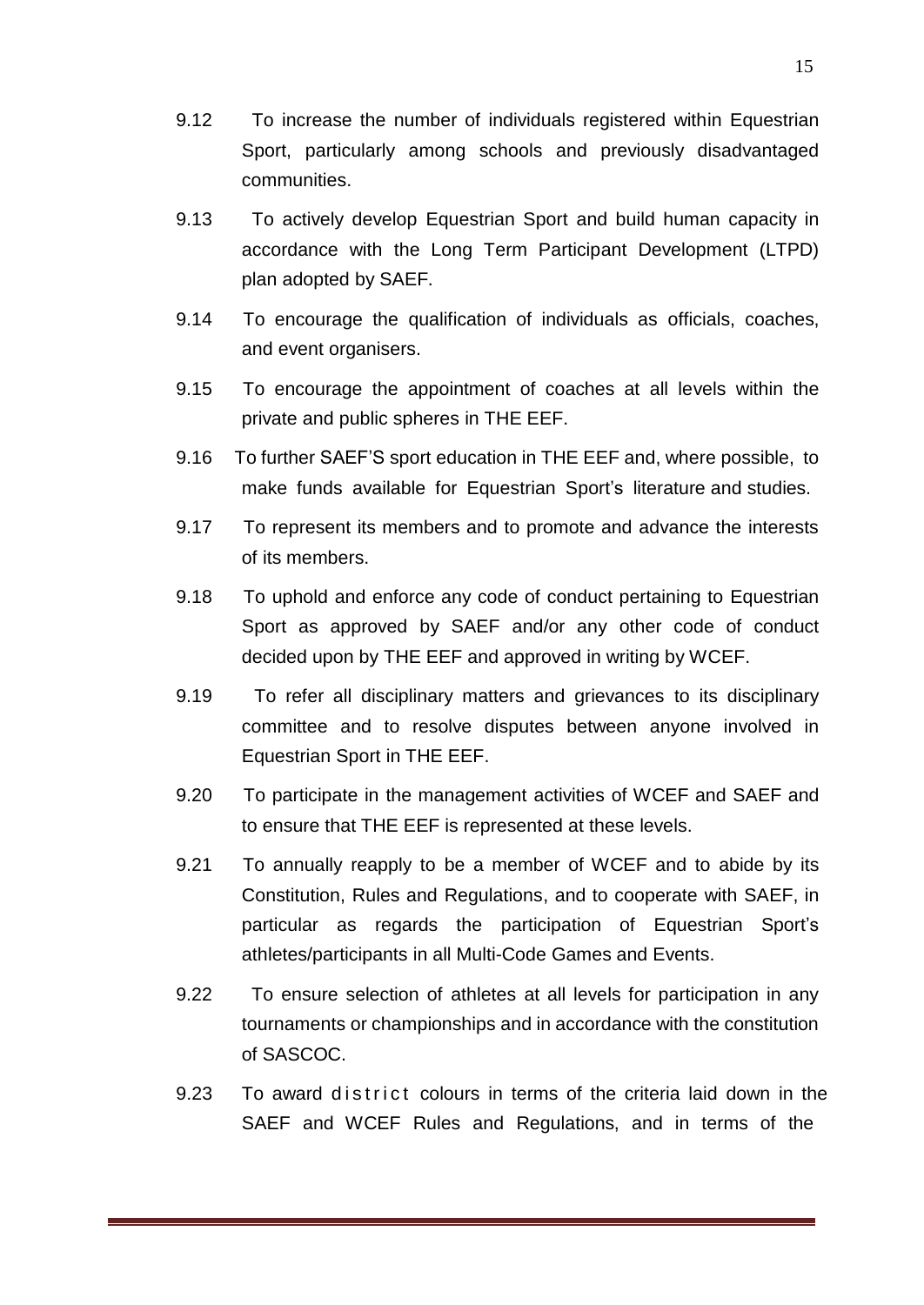Western Cape Provincial Sport Confederation's (WCPSC) and Sports Council Colours Policy.

- 9.24 To advance the objectives of THE EEF and to associate itself with all such other lawfully constituted Associations and Organisations as shall be decided by Exco, whether within or without the area of jurisdiction of THE EEF and irrespective of whether or not such other Associations or Organisations are connected with Equestrian Sport.
- 9.25 To recognise and accept the jurisdiction, rules and regulations of SAIDS, as well as the code of WADA relating to anti-doping and the promotion of drug-free sport.
- 9.26 To perform its functions in a non-discriminatory and democratic way, striving at all times to provide equal rights and fair opportunities to all THE EEF's athletes/participants, administrators, managers, officials, coaches and event organisers throughout the district.
- 9.27 To seek ways to grow the access to and participation in Equestrian Sport.
- 9.28 To ensure that the encouragement, promotion, development and administration of Equestrian Sport, whether same be at National, Provincial, district or Local level, is carried out in accordance with the principles of non-racism, non-sexism, by which it is meant that race, ethnicity and nationality shall not be a basis for discriminating against or of affording privileges to any one person or group of persons. Such principles are more fully set out in Schedule "B" hereto.

## 10 **POWERS OF THE EEF TO CARRY OUT ITS OBJECTS**

10.1 THE EEF shall have all such powers and authorities as shall be deemed necessary or desirable or conducive of achieving any and all of the objects of THE EEF. These powers and authorities shall be exercised by the EEF Council and/or Exco in accordance with and subject to the provisions of this Constitution and the Act. Any of these powers and authorities may be delegated to an Exco member or committee, whether a sub-committee of Exco or a standing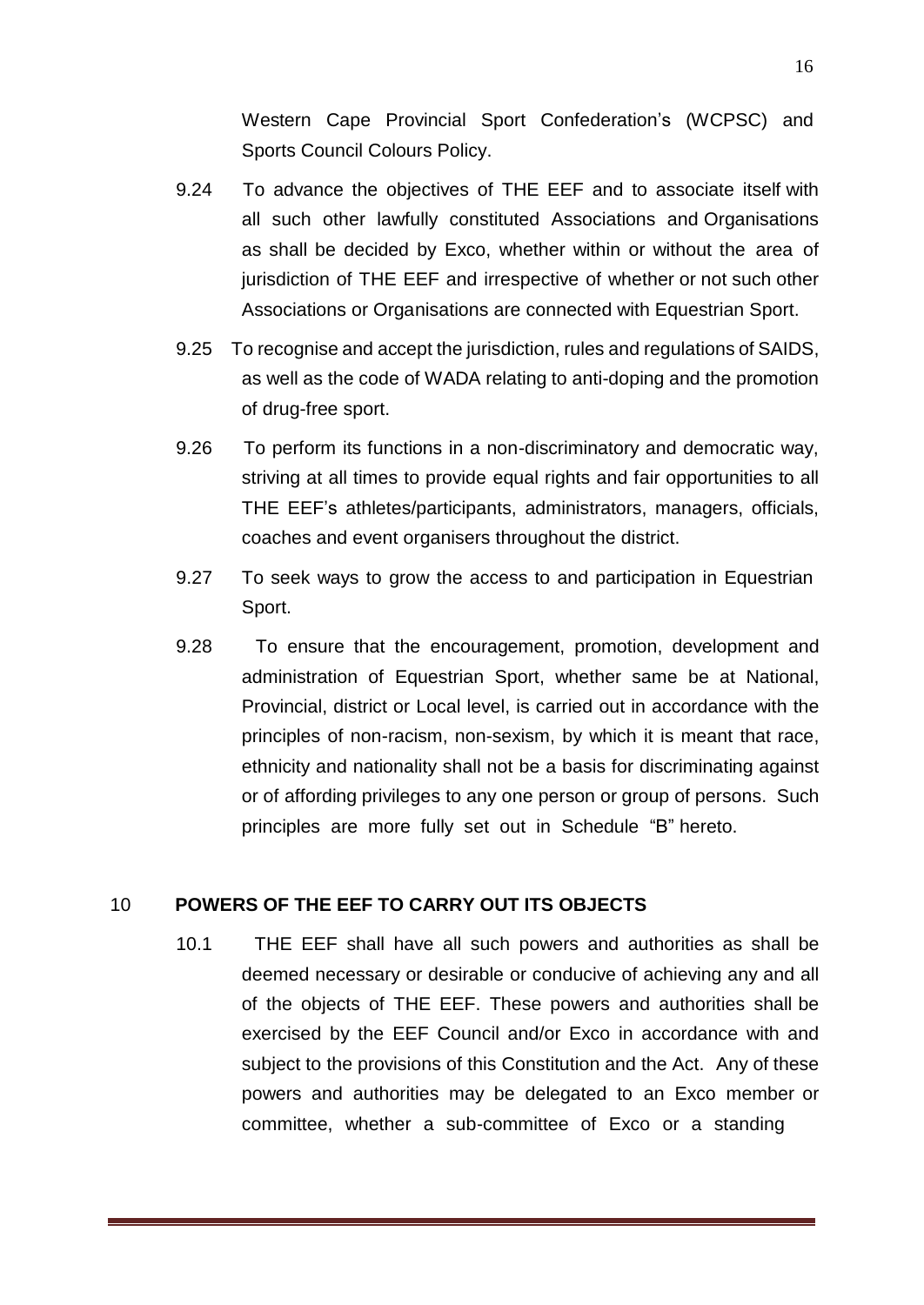committee in terms of this Constitution, for a specific purpose. Without in any way limiting the generality of the foregoing, the powers and authorities of THE EEF shall include those set out hereinafter.

- 10.2 To acquire by purchase, exchange, lease, sub-lease, donation or otherwise movable and/or immovable property of any kind.
- 10.3 To sell, let, mortgage, dispose of, give in exchange, turn to account or otherwise deal with all or any part of the property or rights of Equestrian Sport.
- 10.4 To enter into lawful contracts of any and all kinds necessary to carry out, give effect to or secure the objects of Equestrian Sport.
- 10.5 From time to time, in accordance with sound business and financial principles to invest the funds of THE EEF in such property or assets or other security as may be deemed advisable.
- 10.6 To employ, suspend or dismiss and remunerate employees, professional assistants and experts.
- 10.7 To establish and contribute to a pension, annuity, medical and/or other fund for the benefit of its employees and/or the dependants of such employees in accordance with the rules of such fund.
- 10.8 To arrange a pension and medical aid scheme for the benefit of and to grant pensions, allowances, gratuities and bonuses to employees or ex-employees of THE EEF, or the dependants of such persons.
- 10.9 To support or subscribe or make donations to any charities or other institutions, clubs, societies and funds.
- 10.10 To pay all or any expenses incurred in connection with the promotion and functioning of THE EEF.
- 10.11 To invite the patronage of any person or persons as it may consider advisable.
- 10.12 To insure against losses, damage, risk and liability of all kinds.
- 10.13 To draw, make, accept, endorse, execute, negotiate and issue cheques, promissory notes, bills of exchange, warrants and other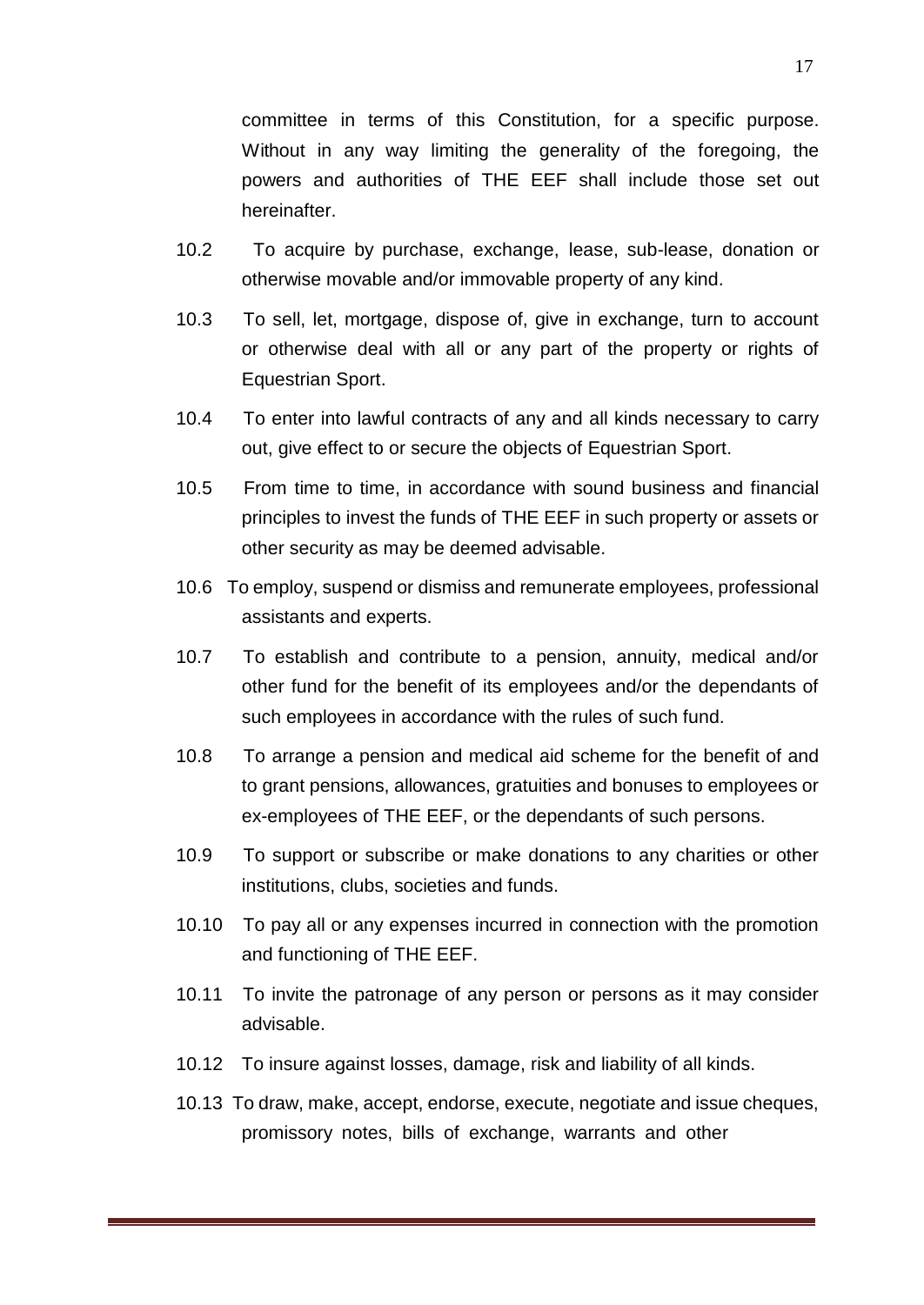negotiable or transferable instruments and to make electronic funds transfers.

- 10.14 To promote and hold an interest in any trust, company or concern, for the purpose of acquiring all or any of the property and/or undertaking any of the liabilities of THE EEF.
- 10.15 To institute, conduct, defend, compound or abandon any legal proceedings by and against THE EEF or its officers or otherwise concerning the affairs of THE EEF, or the action of its Members, including the employment of attorneys and/or advocates and also compound and allow time for payment or satisfaction of any debts due or any claims or demands made by or against THE EEF.
- 10.16 To finance litigation and other legal costs, either in the name of THE EEF or by way of the imposition of a special levy on its Members when approved by the Membership.
- 10.17 To lawfully raise money to fund its ordinary operations, whether by subscription or levies, which are to be paid to THE EEF by the 31<sup>st</sup> of January each year from its Members, inclusive of Clubs, tertiary institutions, and/or any other associations or organisations which are affiliated directly or indirectly to THE EEF on behalf of the districts's athletes/ participants who are members of the bodies referred to above, as well as to obtain lawful funding from any other source, and to recover by legal process monies due by any of the above. It is specifically recorded that annual fees will be determined by the membership and will be paid by means of the athlete effecting payment to the club who in turn would contribute to the EEF who would in turn contribute to the provincial body who in turn would contribute to the national body.
- 10.18 To solicit and accept donations, bequests, grants and contributions for the benefit of THE EEF from within as well as outside the borders of the Republic of South Africa.
- 10.19 To contribute or subscribe to bodies with aims similar to the aims of THE EEF with the written consent of WCEF.
- 10.20 To borrow or raise money and guarantee or otherwise secure the repayment thereof, including by means of a pledge or lien of its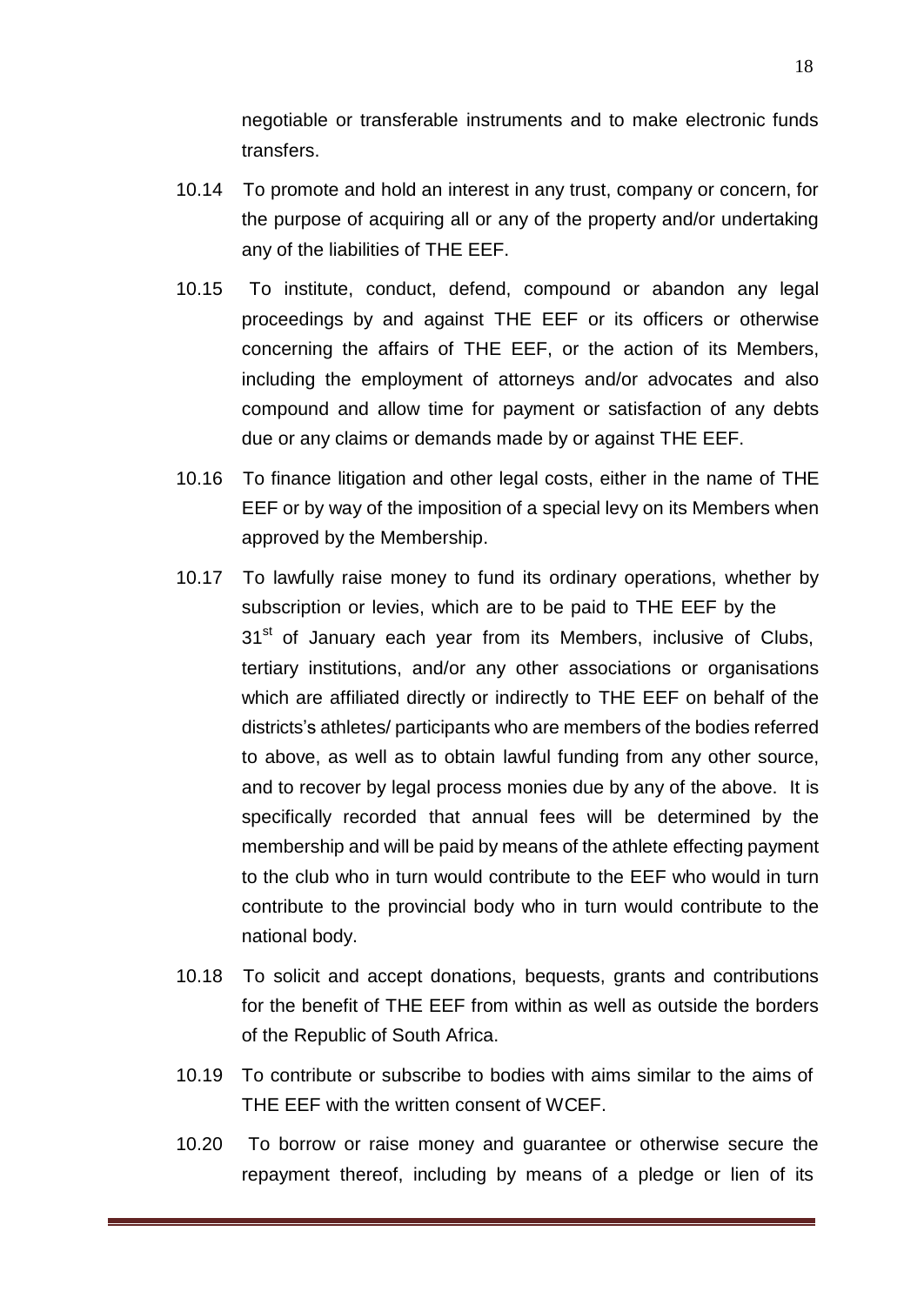assets, and to invest monies upon security, both in such manner and upon such terms as it may think fit.

- 10.21 To make and pass rules, regulations and by-laws and to add to, repeal or alter such rules, regulations and by-laws, with or without penalties, for the carrying out, administration and implementation of this Constitution and the attainment of the objects of THE EEF.
- 10.22 To impose fines, to suspend for a period of time, to expel and/or implement any other disciplinary measures on its present or former Members or Club presently or formerly affiliated to THE EEF, and any member of the Equestrian Community, including but not limited to athlete/participant, official, committee member, coach, team manager and event organiser connected or concerned with Equestrian Sport and arising out of such party having been found guilty by the relevant judicial structure of any contravention or breach of the provisions of this Constitution or any rule, regulation or by-law, including the Code of Conduct of SAEF in force at the relevant time, and including those of SASCOC, SAIDS and World Anti-Doping Code; and recover by legal action or otherwise such fines or compulsory contributions or damages from the body or person concerned. Without in any way limiting the generality of the foregoing, THE EEF shall have the power to suspend or ban any athlete/participant, Member or Club from participating in any championship or event.
- 10.23 To take all such action as may be required to enforce fully and effectively all obligations of whatsoever nature and howsoever arising which may be owed to THE EEF by its Members, former Members or any other person/s or body.
- 10.24 To associate with any State authority or any other foundation, institution, society, trust, entity or person having the same or similar objects to those of THE EEF and to enter into any arrangements that may be conducive to the objects of THE EEF with the written consent of WCEF.
- 10.25 Notwithstanding anything herein contained, it is recorded that: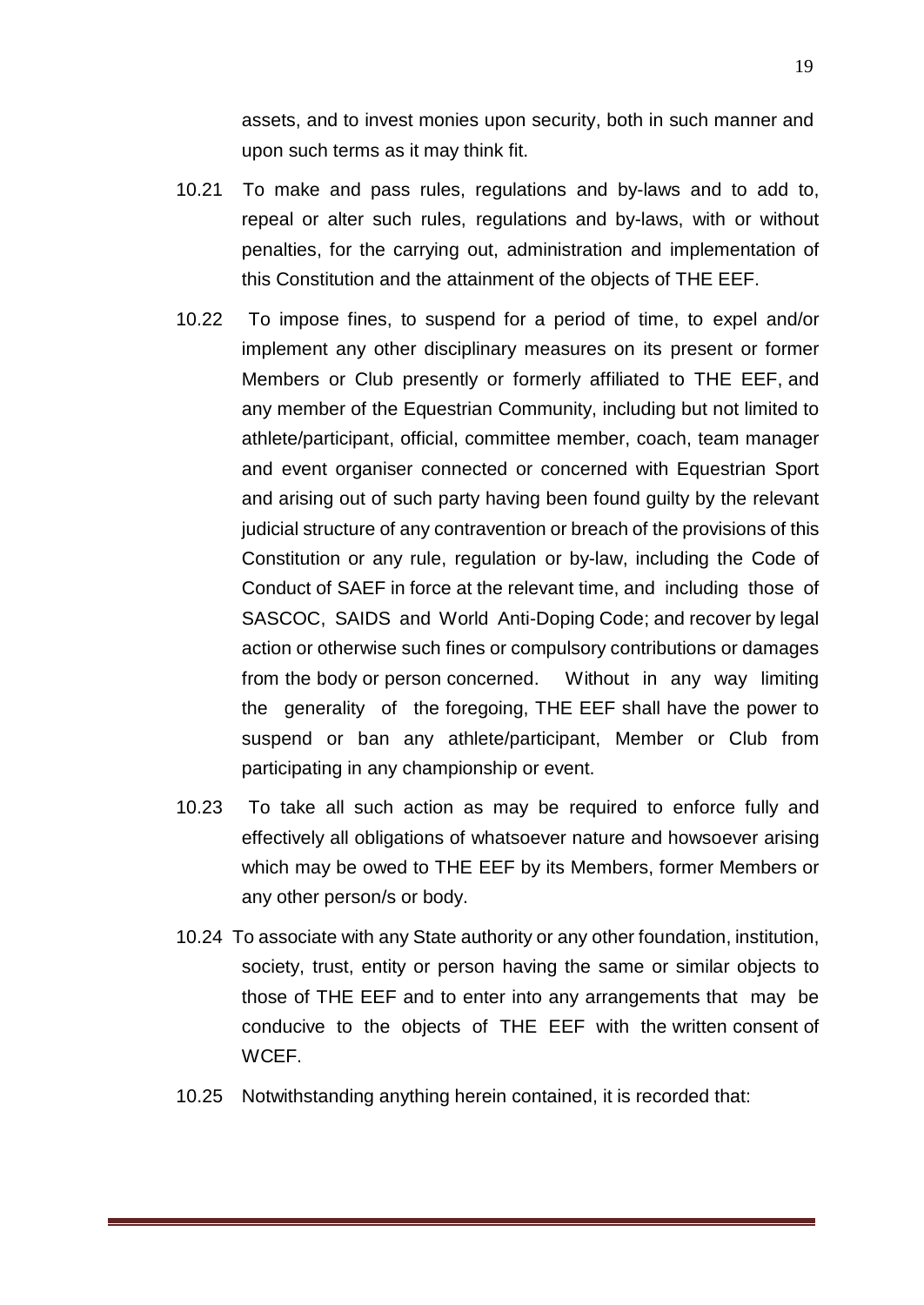- 10.25.2 Members or office bearers shall have no rights in the property or other assets of THE EEF solely by virtue of their being members or office bearers;
- 10.25.3 THE EEF is a non-profit and public benefit organisation and will not carry on any business, undertaking or trading activity, save to the extent permitted in terms of Section 30 the Income Tax Act, 1962 as amended, as provided for more fully in terms of Schedule "D" hereto.
- 10.25.4 THE EEF shall not have any authority to contract or bind on behalf of any Member or individual;
- 10.25.5 THE EEF shall not be liable for any debts or other liabilities, whether of a contractual or edictal basis, incurred by any Member or individual.
- 10.25.6 THE EEF's financial transactions shall be conducted by means of a banking account or banking accounts opened and maintained by the Treasurer at the direction of the EEF Council.

# **CHAPTER 3 – MEMBERSHIP OF THE EEF**

## 11 **CLASSIFICATION OF MEMBERSHIP**

11.1 THE EEF consists of three categories of members, namely:

11.1.1 Ordinary Members, shall be those members as defined by their geo-political areas, i.e. the Equestrian Clubs within the district and as such they shall be obliged to promote, develop and participate in Equestrian Sport under the guidance and control of THE EEF, as well to ensure the development of THE EEF's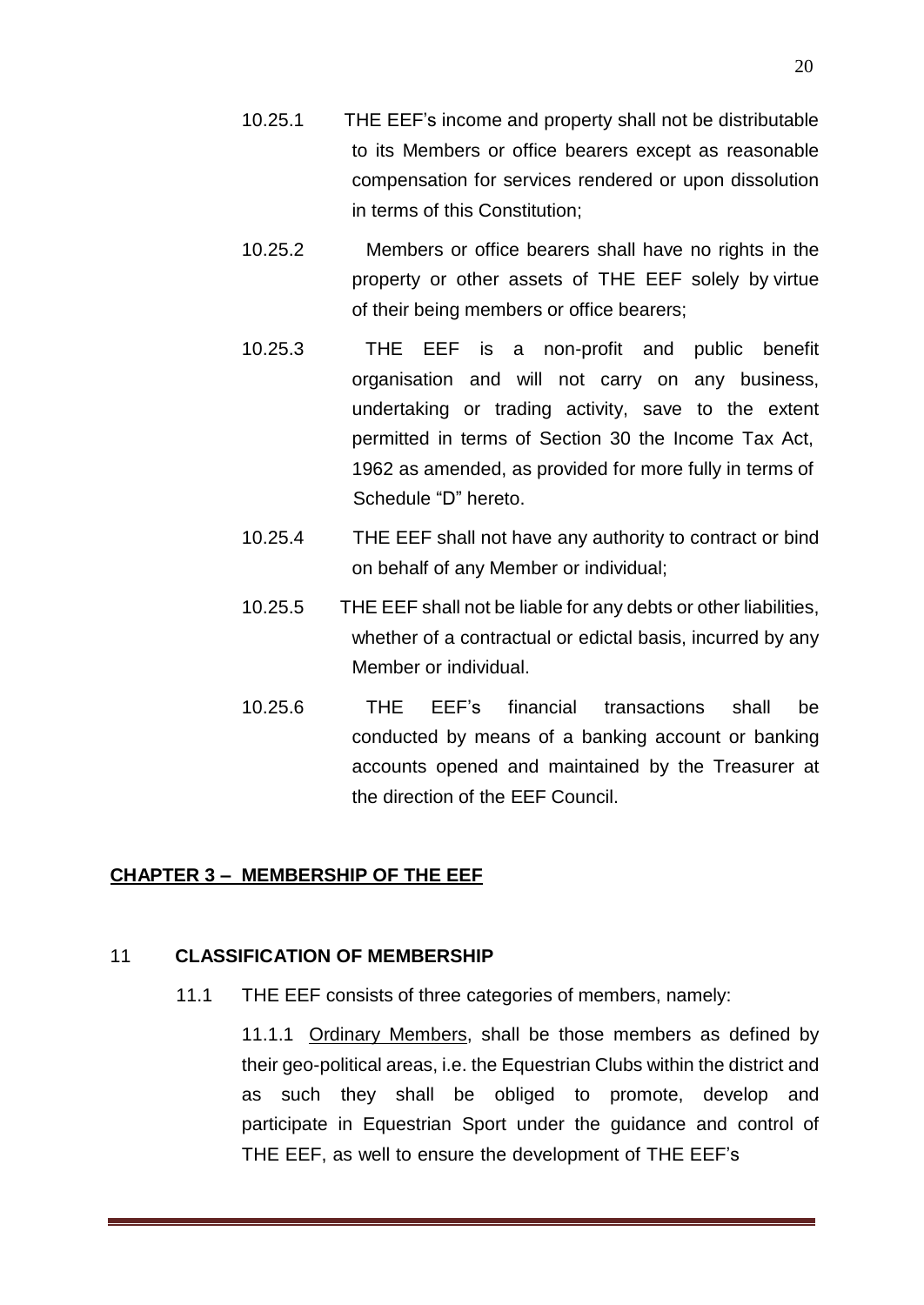administrators, athletes/participants and technical personnel through constructive coaching and capacity building.

11.1.2 Associate Member(s) shall be the EEF Schools Sports Association and any other Member that may qualify in terms of the definition of Associate Members.

11.1.3 Athletes Commission means a body of representative of active athletes/ participants known as the Athletes Commission, and established from individual athletes participating in Equestrian Sport of THE EEF, as defined in this Constitution.

- 11.2 The right of each existing and future Member or Equestrian body to have one or more representative teams participate in the various events and championships which are held or staged under the auspices of THE EEF as determined by Exco, which may vary such rights from time to time. It is specifically recorded that the functions and duties of the Associate Members will be governed by the Constitution of such Members, and same shall not be in conflict with THE EEF's Constitution.
- 11.3 In matters of mutual interest, THE EEF and any Member or Members may, if the need arises, enter into a written agreement covering specific issues for the benefit of the Sport and its participants, with the written approval of WCEF.
- 11.4 The EEF Council shall fix any EEF fees.

## 12 **ORDINARY MEMBERS**

- 12.1 The current Ordinary Members shall be the SAEF registered Clubs in THE EEF.
- 12.2 The jurisdictions of Ordinary Members shall be limited to the boundaries of THE EEF within which they are registered.
- 12.3 The constitution of every Ordinary Member shall substantially comply with the constitution of THE EEF.
- 12.4 Every Ordinary Member shall upon request, submit: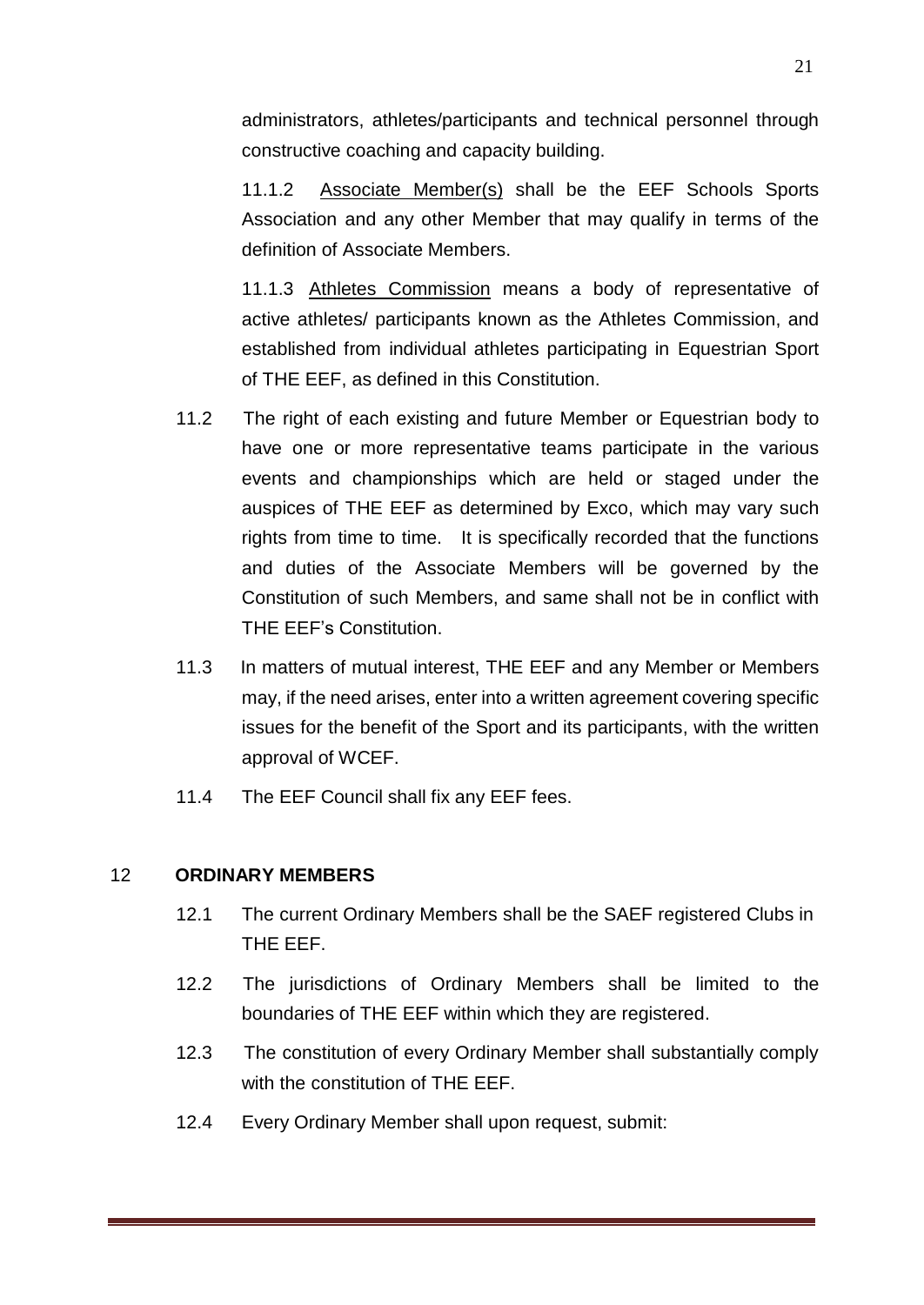- 12.4.1 proof of the democratic election of its own office bearers; and
- 12.4.2 proof of the number of active athletes/participants registered with that club; and
- 12.4.3 a list of members and their contact numbers and addresses.

# 13 **ATHLETES COMMISSION**

- 13.1 Shall be any duly elected person representing all current athletes participating in any form of Equestrian Sport under the auspices of THE EEF, whether same be from a Provincial or EEF level.
- 13.2 Such commission shall be bound by the terms of this Constitution specifically but not limited to due regard of the elective provisions of this Constitution,

# 14 **ASSOCIATE MEMBERS**

Shall be the Schools Association (SANESA) and, with the written consent of WCEF, any other member who complies fully with the provisions of this Constitution, and who is confirmed by SASCOC as having fulfilled the criteria of *bona fide* Associate Members in terms of the SASCOC Constitution.

# 15 **HONORARY LIFE MEMBERS**

Honorary Life Members may be nominated and appointed in accordance with Clause 15 of the SAEF Constitution, with the necessary modifications.

# 16 **PATRONS**

Patrons may be nominated and appointed in accordance with Clause 16 of the SAEF Constitution, with the necessary modifications.

# 17 **LIMITATION OF LIABILITY AND INDEMNITY**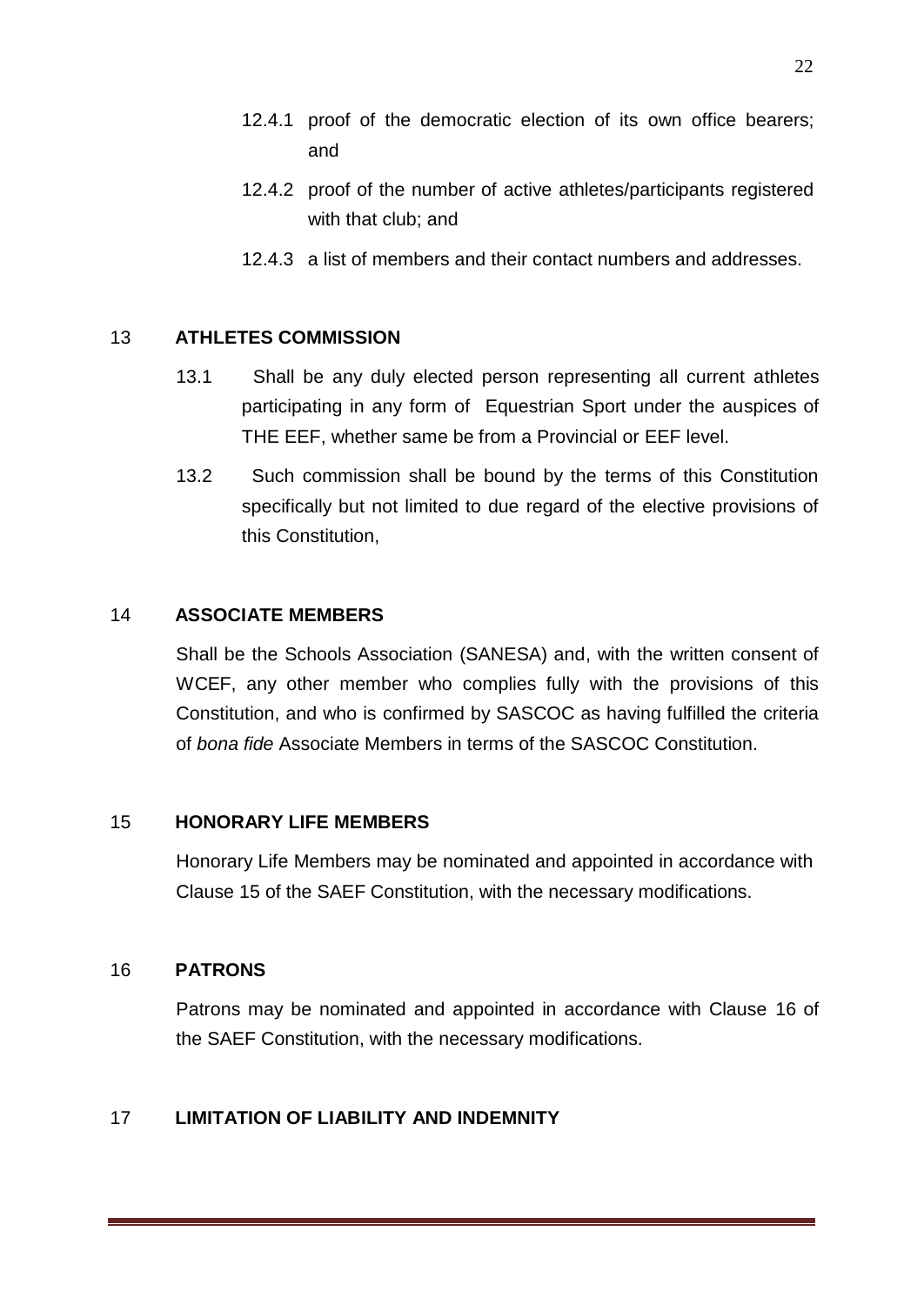- 17.1 Every Member shall be jointly liable with all the other Members for all expenditure incurred in connection with THE EEF, insofar as third parties are concerned, provided that such liability shall be limited to the sum of any monies then due and payable by such Member to THE EEF, by way of subscription or otherwise, and any special levy imposed by the EEF Council from time to time.
- 17.2 The Patrons, the Chairperson, the Vice-Chairperson, the Treasurer, the Secretary, all other members of Exco, all officials, servants, agents and persons (natural, corporate or otherwise) acting on behalf of THE EEF, or on behalf of a Commission or Committee of THE EEF or Sub-Committee of Exco, in terms of this Constitution and under original or delegated powers, shall be and they are hereby indemnified and held harmless against any claim or demand by any third party as a result of any act or omission in the performance of their duties for and on behalf of THE EEF, from whatever cause arising, provided such person/s acted in good faith.

## 18 **SUSPENSION AND TERMINATION OF MEMBERSHIP**

- 18.1 Any Member of any classification which ceases to operate a viable structure as contemplated in this Constitution may be suspended from membership by recommendation of the Exco to the EEF Council (general membership) who shall decide at its next meeting whether the membership of such member should be terminated (for a period of time), further suspended for a fixed or an indefinite period of time, or restored.
- 18.2 The EEF Council shall take its decision by at least a two-third majority of its Members, excluding the representatives of the Member concerned. The representatives of the Member concerned shall be entitled to make full representations to the EEF Council prior to the voting on the resolution.
- 18.3 A decision to suspend or terminate a Member's membership shall *inter alia* take into account whether the structures of the Member concerned are viable, whether it meets its obligations in terms of its own constitution and this Constitution, whether it has failed to pay its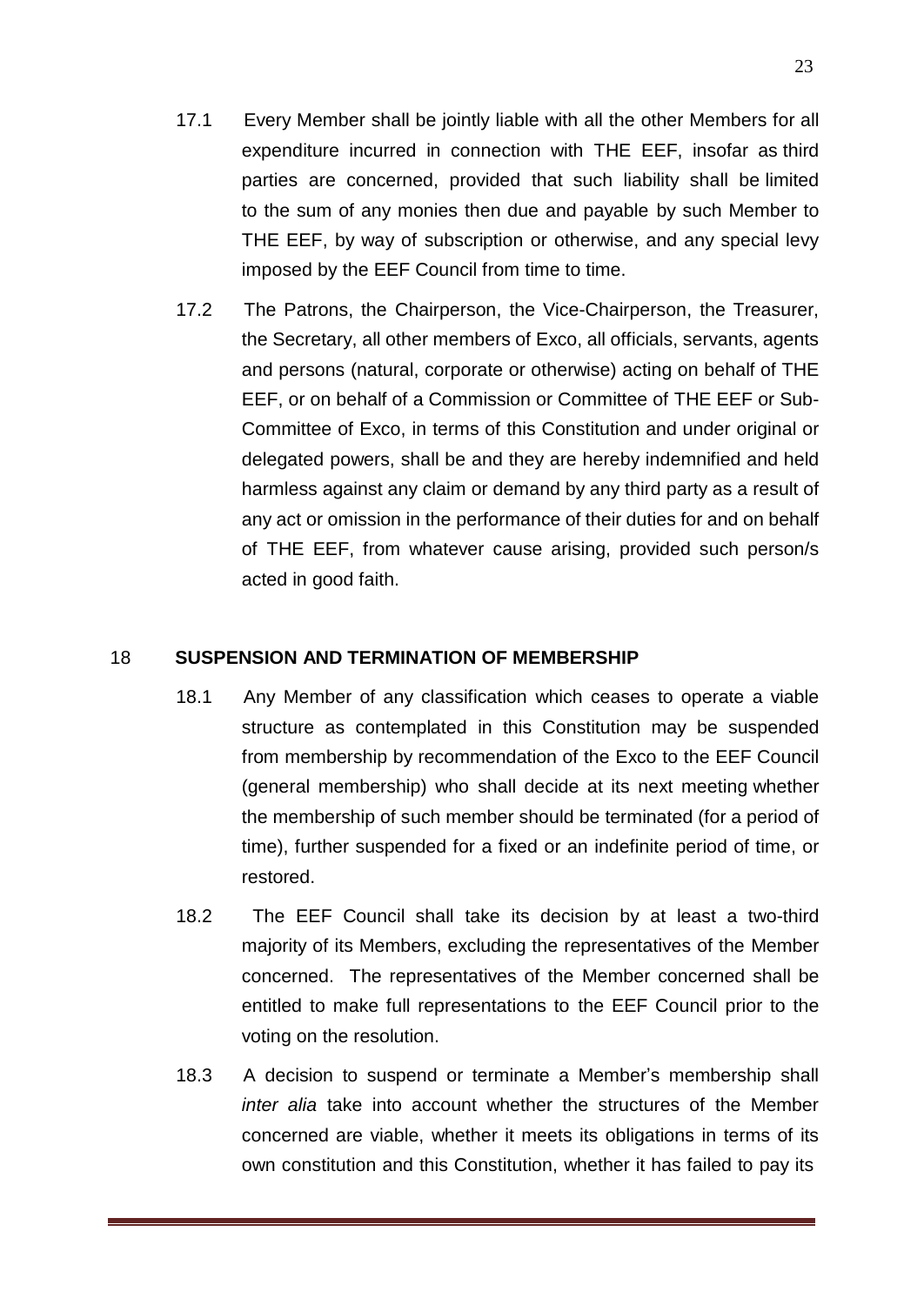required fees, whether it refuses to comply with the decisions of the EEF Council, whether it has sufficient resolve for the development of Equestrian Sport in its area, whether its office bearers are individually registered with THE EEF and whether the Member concerned works harmoniously with THE EEF and other Members towards the expansion of Equestrian Sport in South Africa.

18.4 Any Member of any classification may, at any time, tender their resignation from THE EEF. Such member must give notice by not later than 31 December of each year. Any member so resigning shall continue to be liable for any monies due and owing by such member, to THE EEF at the date of their resignation.

## **CHAPTER 4 – EEF COUNCIL**

#### 19 **THE EEF COUNCIL**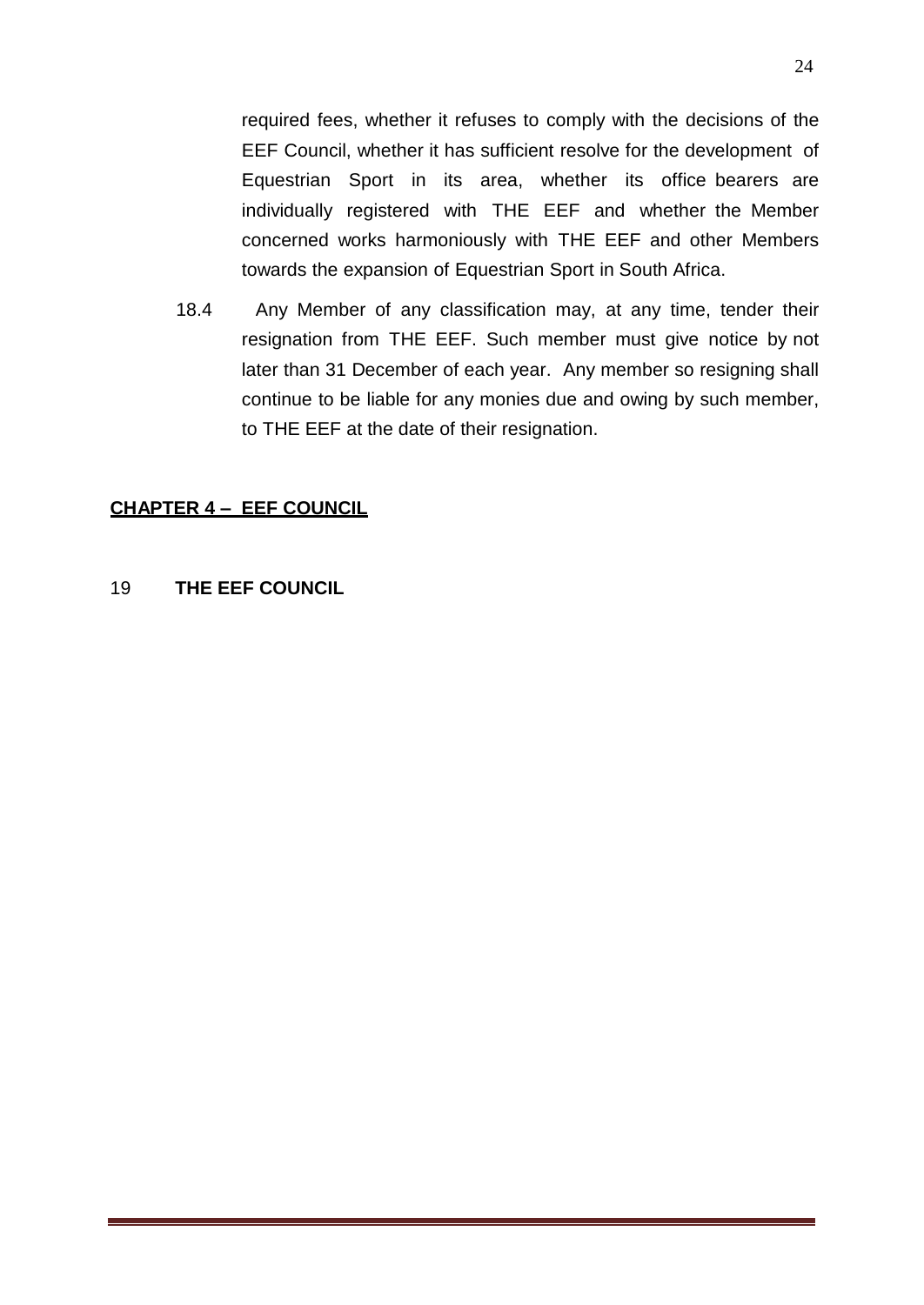- 19.1 Subject to the terms of this Constitution, the EEF Council shall be the highest authority of THE EEF and shall determine its policy, decide upon its budget and give directives to Exco.
- 19.2 There shall be a minimum of 40 percent females amongst the members of Council.
- 19.3 The EEF Council shall meet annually. The first such meeting shall be an Ordinary General Meeting (O.G.M.) of the EEF Council, and the second meeting shall be the Annual General Meeting (A.G.M.).
- 19.4 The first meeting of the EEF Council in each even-numbered year, following the elections of Exco and Commission members and the appointment of Committee members at or pursuant to the second meeting of each odd-numbered year, shall coincide with the holding of a EEF Convention at which separate meetings of all member Clubs, as well as the Committees of THE EEF shall be held.
- 19.5 The O.G.M and the A.G.M. of the EEF Council and the EEF Convention shall be held on such date and time and at such place as Exco shall determine.
- 19.6 Subject to the express provisions of this Constitution and its policy, rules and procedures in force from time to time, the EEF Council shall have full powers in the management and direction of the business affairs of THE EEF and, save as may be expressly provided in this Constitution, may exercise all such powers of THE EEF and do all such acts on behalf of THE EEF, as may be exercised and done by THE EEF itself.
- 19.7 Without limiting the generality of the above, the EEF Council shall have the following specific functions and powers:
	- 19.7.1 to determine the policy of Equestrian Sport for the execution of which the Exco shall be responsible;
	- 19.7.2 to ratify the rules, by-laws and regulations formulated by Exco;
	- 19.7.3 to fix conditions and fees for membership of THE EEF.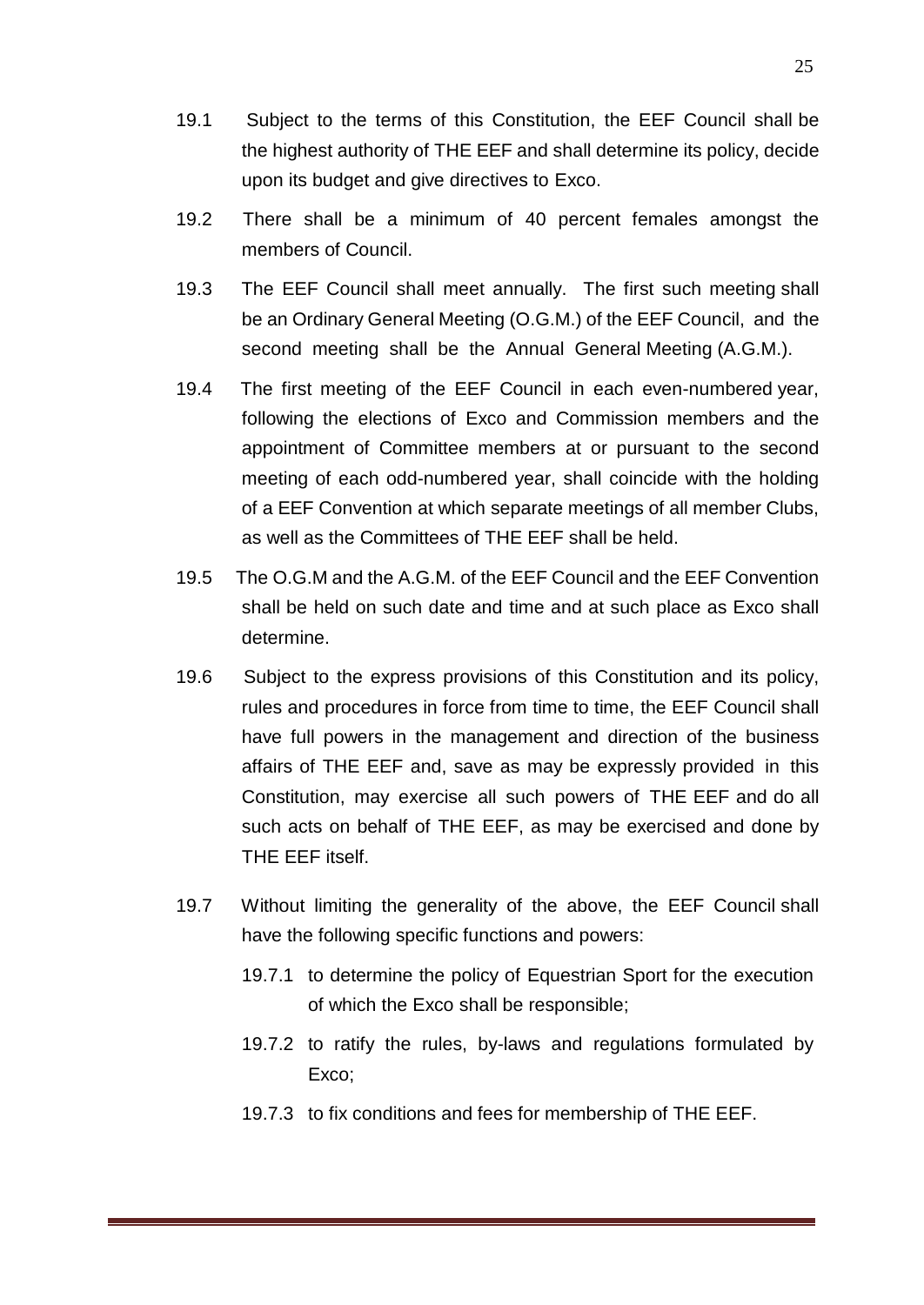- 19.7.4 to consider and approve or reject applications for membership of THE EEF and to deal with the conduct of Members and registered individuals at all levels, including expulsion from membership and cancellation of registration;
- 19.7.5 to elect on a four (4) year term, the Chairperson and Members of the Executive Committee ("Exco").
- 19.8 The following persons shall be eligible to attend and speak at meetings of the EEF Council, other than the A.G.M. and a S.G.M.:
	- 19.8.1 All members of Exco;
	- 19.8.2 Not more than 2 (two) representatives of each of the Ordinary Members, 1 (one) representative of the Athletes Commission, and 1 (one) representative of SANESA's district body.
	- 19.8.3 All Honorary Life Members;
	- 19.8.4 Invited individuals shall include the Auditor and a representative of District Sports Council;
- 19.9 Notice of any O.G.M. of the EEF Council shall be sent to all Members not less than 60 (sixty) days before the date of such meeting which notice shall be accompanied by a proposed agenda as recommended by Exco.
- 19.10 The full motion which any Member wishes to be put to and considered by any O.G.M. shall be received not less than 30 (thirty) days prior to the date of such meeting by the Secretary who shall disseminate it by post and/or by hand, and/or by fax, and/or by electronic mail, together with the final agenda to all Members, the Athletes Commission and .Associate Members, not less than 14 (fourteen) days prior to the date of such meeting.
- 19.11 The business to be transacted at the O.G.M. shall be:
	- 19.11.1 to read the notice convening the meeting;
	- 19.11.2 to read and confirm, with or without amendments, or to reject the minutes of the previous O.G.M., as well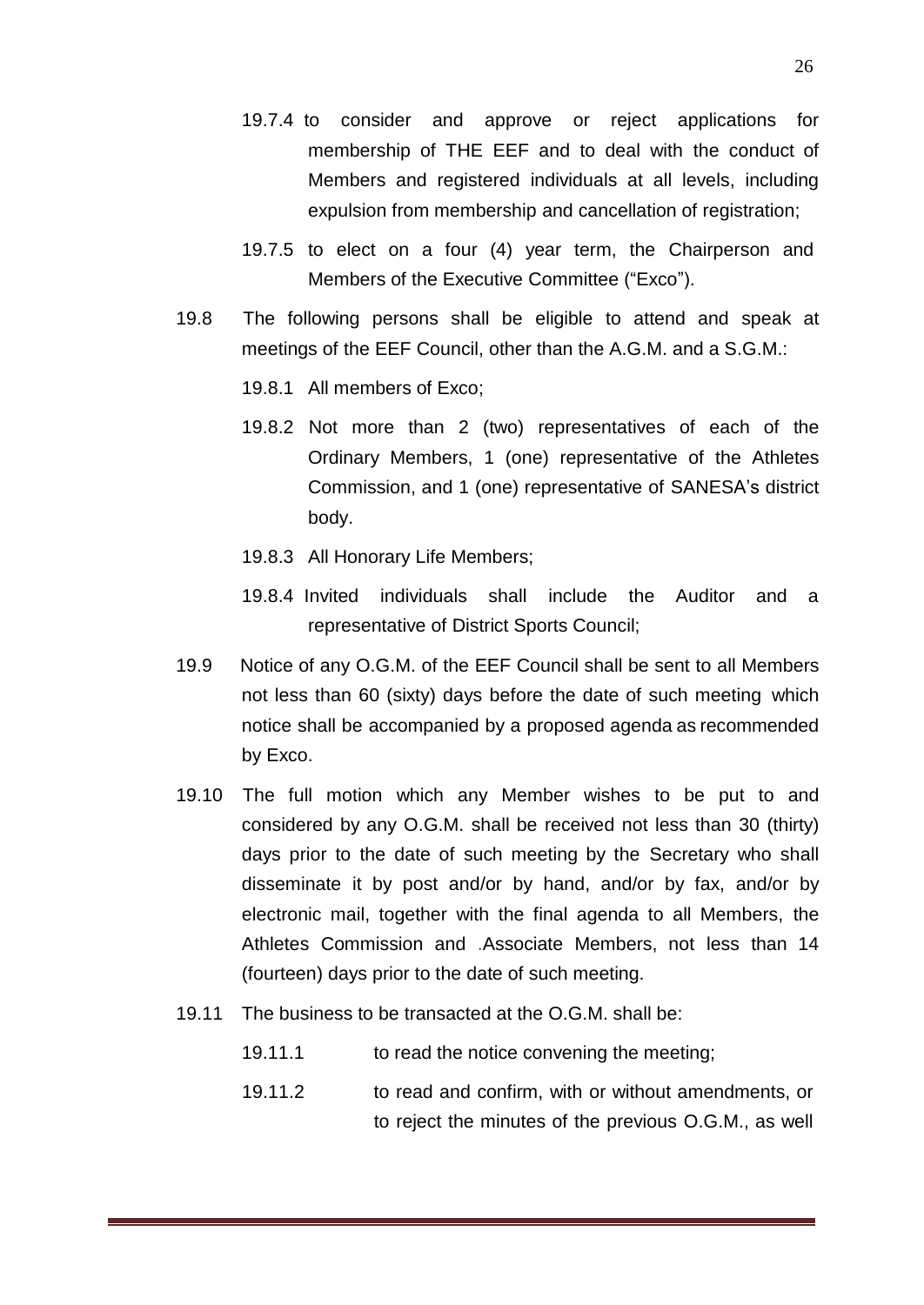as the minutes of any S.G.M. held in the interim, and to consider any matters arising therefrom;

- 19.11.3 to consider and to adopt, with or without modification, or to reject, any Resolution of which due notice has been given;
- 19.11.4 to consider and to adopt, with or without modification, or to reject, the budget for the ensuing year which shall have been prepared by the Treasurer and considered and recommended by Exco.
- 19.12 No resolution which has the effect of creating, amending or repealing a by-law, regulation or standing rule shall be binding unless the notice thereof has been given in terms of clause 20 hereof or such resolution has been ratified at the next EEF Council meeting.

## 20 **ANNUAL GENERAL MEETING ("A.G.M.")**

- 20.1 An A.G.M. shall be held once in every year, the A.G.M. shall be held within 3 (three) months from the end of the financial year and not more than fifteen (15) months after the date of the previous A.G.M.
- 20.2 Exco shall decide the date, time and place on which each A.G.M. shall be held.
- 20.3 The following persons shall be entitled to attend and speak at the A.G.M:
	- 20.3.1 All members of Exco;
	- 20.3.2 Not more than 2 (two) representatives of each of the Ordinary Members and the Athletes Committee, and 1 (one) representative of each of the Associate Member;
	- 20.3.3 The Patrons;
	- 20.3.4 All Honorary Life Members;
	- 20.3.5 Invited individuals shall include the Auditor of THE EEF;
	- 20.3.6 A representative of any Committee of THE EEF if that Committee is invited for a specific purpose by the Executive to address the Council;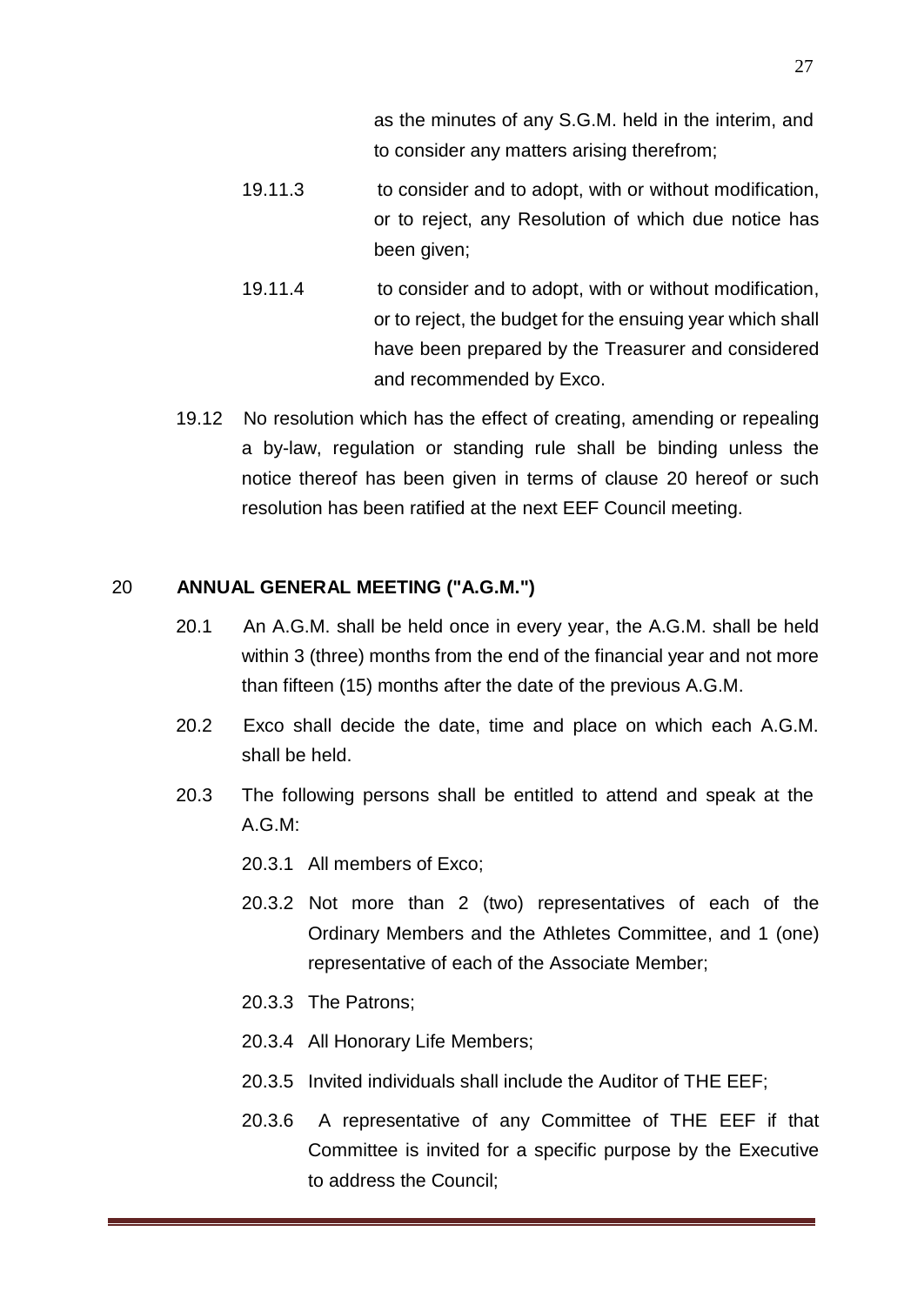- 20.3.7 The Chairperson of each of THE EEF'S Technical Committees.
- 20.3.8 A representative of the District Sports Council.
- 20.4 The business to be transacted at an A.G.M. shall be:
	- 20.4.1 to read the notice convening the Meeting;
	- 20.4.2 to read and confirm the Minutes of the previous A.G.M, S.G.M. and General meetings, and to consider any matters arising therefrom;
	- 20.4.3 to receive and consider the Annual Report of the Chairperson, for the period since the date of the previous A.G.M.
	- 20.4.4 to receive and consider the report of the Treasurer and to adopt with or without modification, the audited Annual Financial Statements for the period since the date of the previous A.G.M., provided that if not so adopted the Annual Financial Statements shall stand for consideration and adoption, with or without modification, or rejection by the EEF Council at its following meeting or by the Exco in terms of the decision of the A.G.M.;
	- 20.4.5 to appoint the auditors of THE EEF to hold office until the next A.G.M.;
	- 20.4.6 to receive and consider the reports of Committees regarding their activities for the year;
	- 20.4.7 to consider and to adopt with or without modification, or to reject any recommendations of Exco;
	- 20.4.8 to consider all nominations by Exco of persons to be Patrons or Honorary Life Members and to accept or to reject any such nomination;
	- 20.4.9 to discuss and consider any further matters of which 30 (thirty) days written notice has been given.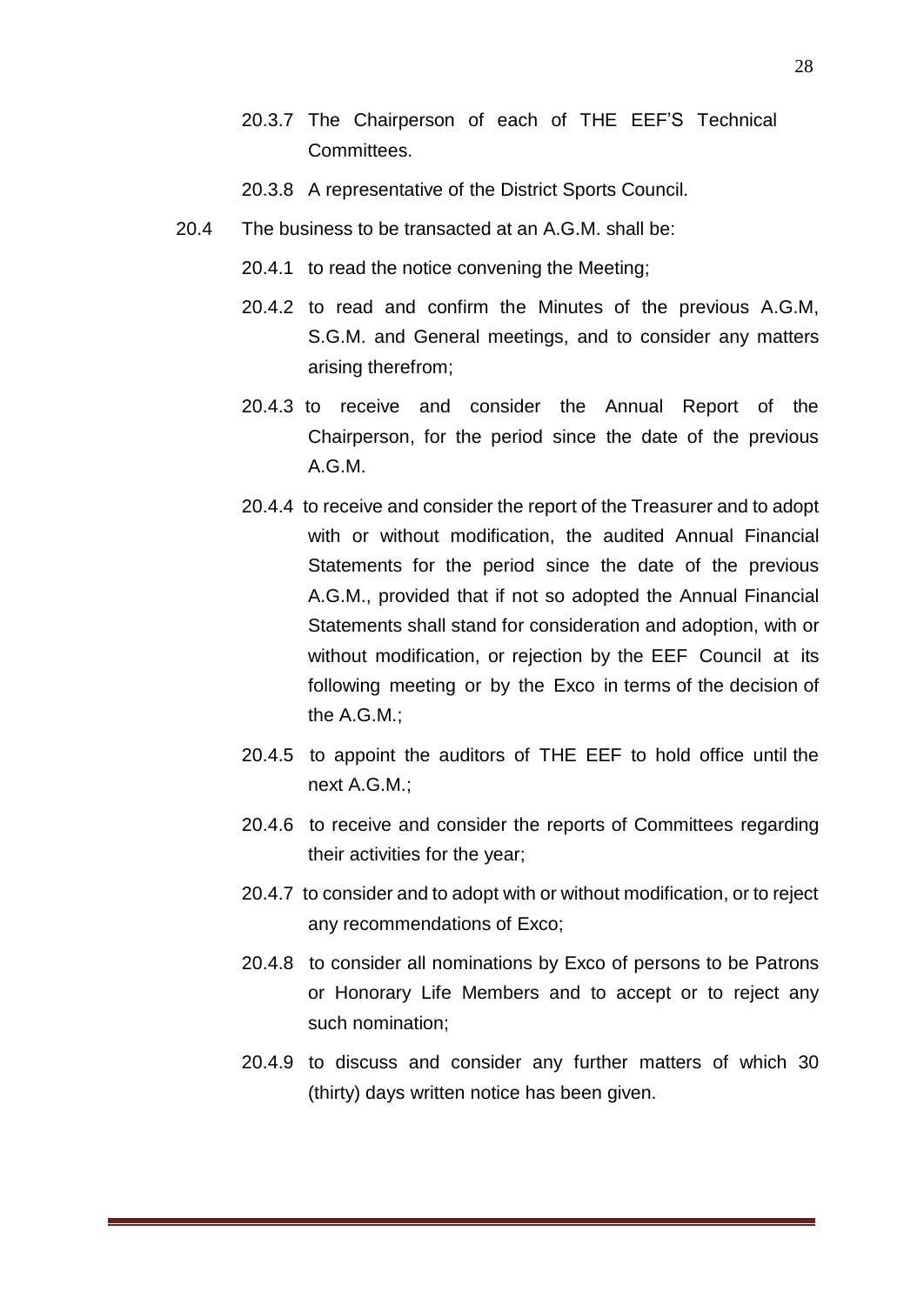- 20.5 Notice of each A.G.M. shall be sent to all the Members, Exco members, Patrons and Honorary Life Members not less than 60 (sixty) days prior to the date of the A.G.M.
- 20.6 Not less than 14 (fourteen) days prior to the date of any A.G.M., copies of the Agenda for that A.G.M. and the Annual Financial Statements for the financial year preceding the date of the A.G.M. shall be disseminated to all Members, Exco members, Patrons and Honorary Life Members by post, and/or by hand, and/or by fax, and/or by electronic mail.

## 21 **SPECIAL GENERAL MEETINGS ("S.G.M.'s")**

- 21.1 An S.G.M. of Members shall be convened:
	- 21.1.1 by resolution of Exco, or
	- 21.1.2 upon the written requisition of not less than 50% (fifty per centum) plus 1 (one) Members, addressed and sent to the Secretary, which written requisition shall state the exclusive purpose for which the S.G.M. is to be called and the text of the motion to be put to the meeting.
- 21.2 Within 14 (fourteen) days after receipt of the resolution or requisition, the Secretary shall send written notification to all Members, which notice shall specify the date, time and place of the S.G.M., (which date, time and place shall have been determined by Exco) provided that the date shall not be more than 21 (twenty-one) days and not less than 7 (seven) days after the date of posting the notice, together with written notification of the purpose of and measures to be transacted at the S.G.M. and the text of the motions to be put to and considered by the meeting.
- 21.3 No business other than that stated in the notification shall be transacted at the S.G.M.
- 21.4 Only the persons referred to in clause 20.3. shall be entitled to attend and speak at S.G.M.'s.

#### 22 **REPRESENTATION AND VOTING RIGHTS**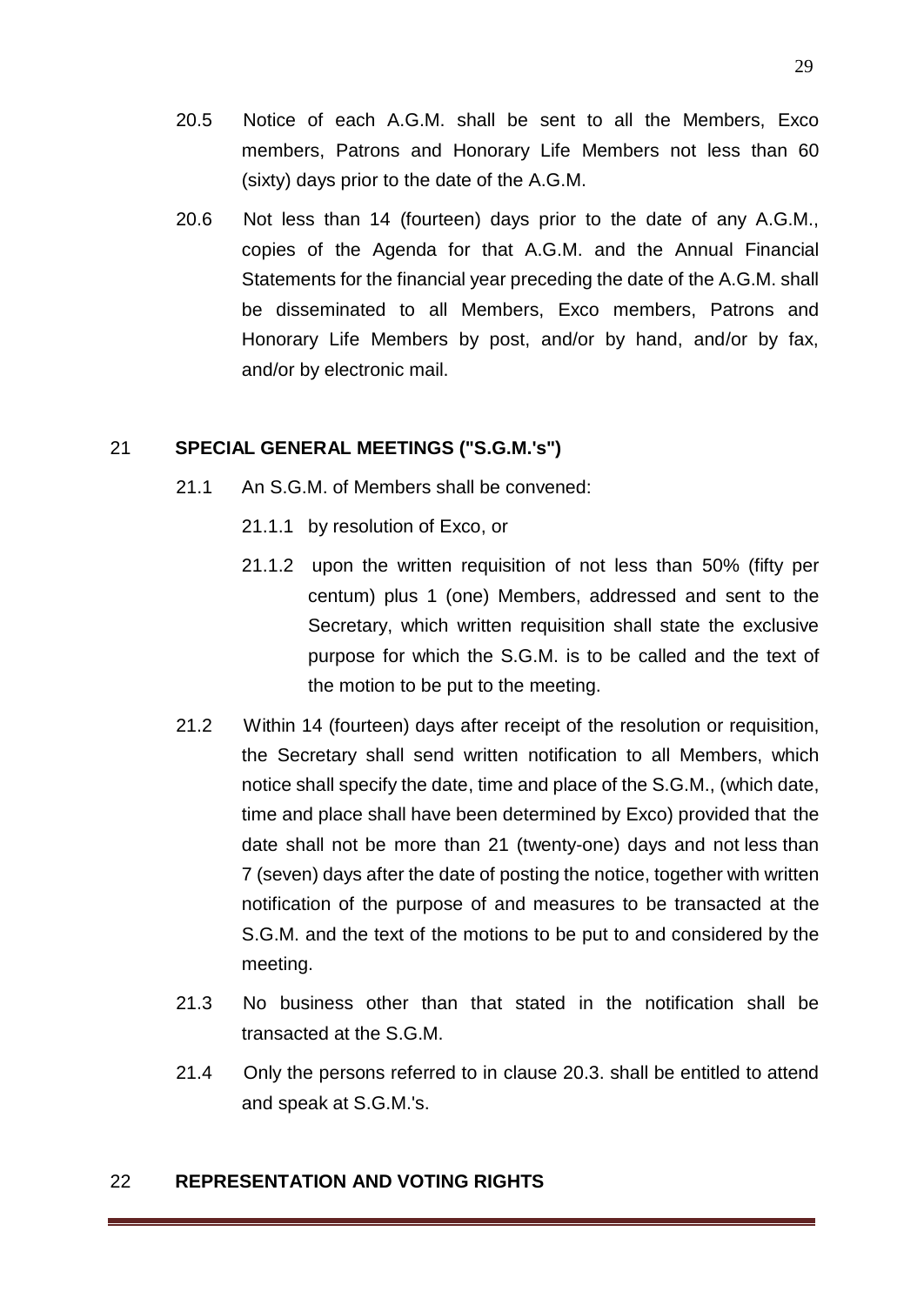- 22.1 Each Ordinary Member shall be entitled to nominate a maximum of 2 (two) representatives and the Athletes Commission representative shall be entitled to nominate a maximum of 1 (one) representative, whilst an Associate Member will be entitled to nominate 1 (one) representative, to attend and to vote at any general meeting of the EEF Council.
- 22.2 Such nominations shall be in writing, addressed to the Secretary and must be received by him or her not less than 72 (seventy-two) hours prior to the time for the commencement of that meeting.
- 22.3 Members shall have the following voting rights in respect of any and all meetings of the EEF Council:
	- 22.3.1 Ordinary Members shall each have 2 (two) votes.
	- 22.3.2 The Athletes Commission shall have 1 (one) vote.
	- 22.3.3 Associate Members shall each have 1(one) vote.
- 22.4 Only representatives of Members who are personally present at the meeting concerned shall be allowed to exercise the right to vote.
- 22.5 Each member of Exco present shall have 1 (one) vote and the Chairperson of any general meeting shall have a second or casting vote in the event of an equality of votes, save for and except at an Elective A.G.M. where the Exco shall have no vote in the election of the new Exco members.
- 22.6 No proxy votes shall be allowed.

# **23 GENERAL PROVISIONS RELATING TO COUNCIL MEETINGS**

- 23.1 A.G.M.'s, O.G.M.'s and S.G.M.'s shall, subject to the terms of this Constitution, be held at such date, time and place as shall be decided by Exco.
- 23.2 The chairperson of any A.G.M., O.G.M. or S.G.M. shall be the Chairperson, or in his/her absence the Vice-Chairperson, or in his/her absence such other person as shall be elected for that purpose by the representatives of Members present at the Meeting and entitled to vote.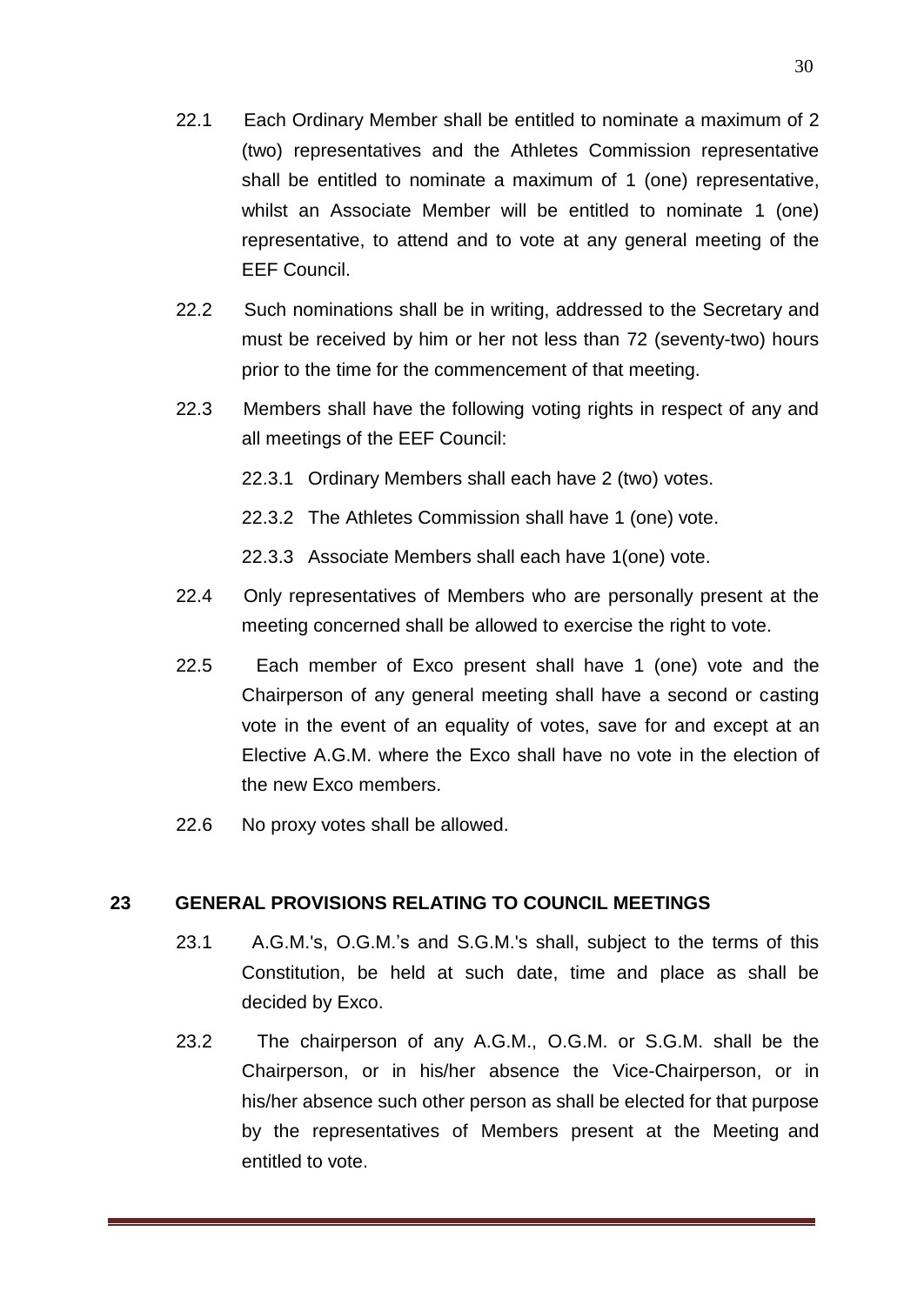- 23.3 A quorum shall consist of 50% (fifty per centum) plus 1 (one) of the total votes available to all Members and the Athletes Commission, provided they are in good standing.
- 23.4 If a quorum shall not be present at the place of the meeting within 30 (thirty) minutes after the time set for commencement of the meeting, or if sufficient representatives of Members do not remain present to constitute a quorum until the proceedings have been duly declared to have been concluded by the Chairperson, the meeting if convened upon the requisition of Ordinary Members, shall be dissolved; in any other case, it shall stand adjourned to a date not earlier than 5 (five) working days and not later than 15 (fifteen) working days after the date of that meeting, and, at such adjourned meeting the representatives of the membership present and entitled to vote, shall constitute a quorum and may transact the business of that meeting.
- 23.5 Where a meeting has been adjourned as aforesaid, the Secretary shall, upon a date not later than 3 (three) working days after the adjournment, disseminate a written notice to each Member, which notice shall have been settled by the Chairperson, stating:

23.5.1 the date, time and place to which the meeting is adjourned;

23.5.2 the matter before the meeting, when it was adjourned;

23.5.3 the ground for the adjournment.

23.6 Voting shall be on a show of hands unless a secret ballot (poll) be demanded by representatives of not less than 40% (forty per centum) of the membership entitled to vote, and in such event, the poll shall be conducted in such manner as the Chairperson of the meeting shall decide.

# **CHAPTER 5 – EXECUTIVE BOARD**

- **24 EXCO**
	- 24.1 The Executive Board of THE EEF ("Exco") shall consist of the following persons: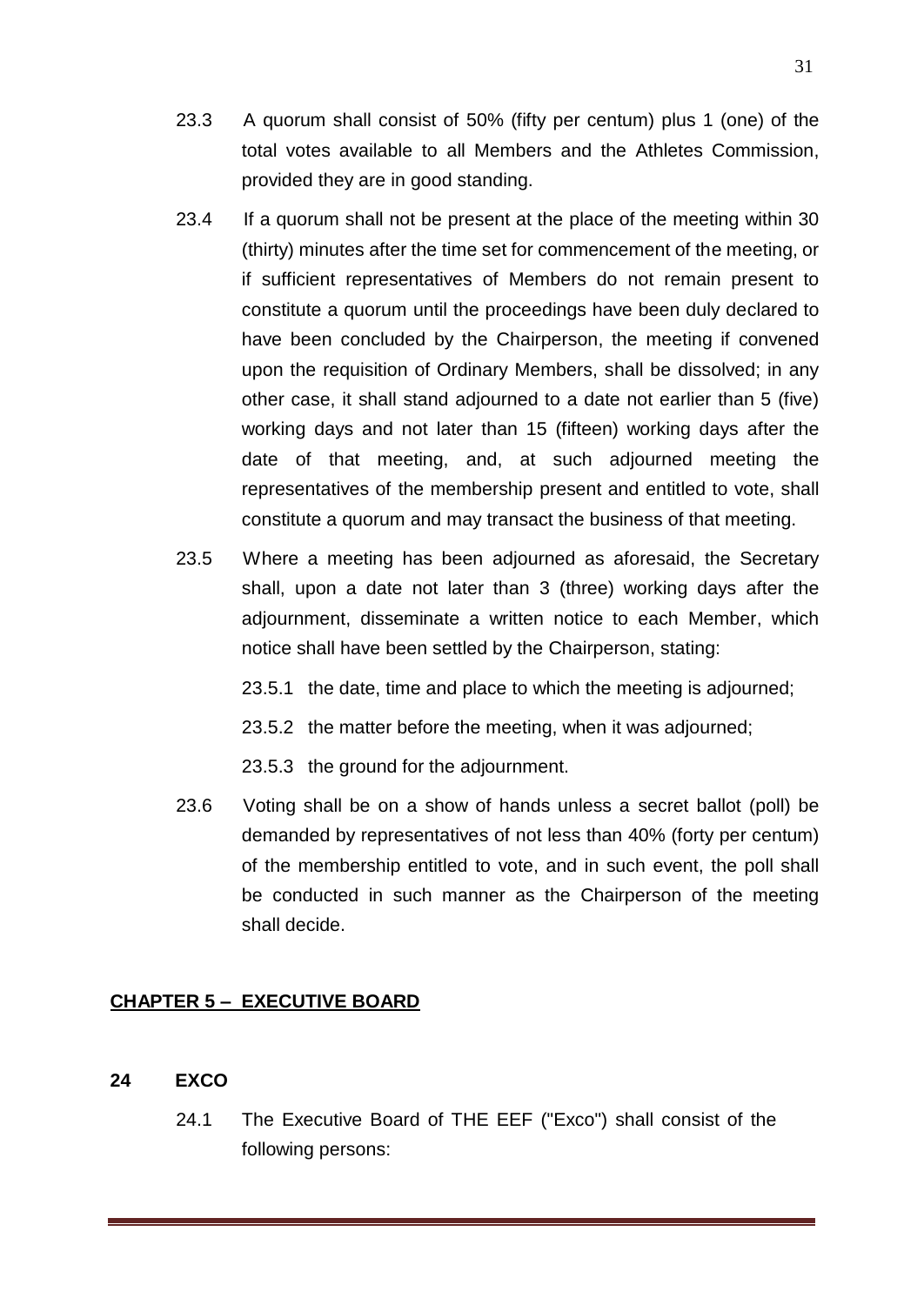- 24.1.1 The Chairperson;
- 24.1.2 The Vice-Chairperson;
- 24.1.3 The Treasurer;

24.1.4 The Secretary who may have been elected or employed, and who shall have a vote if he/she had been duly elected as secretary;

24.1.5 The Chairpersons of each of the Clubs (ordinary members).

24.1.6 1 (one) representative of the Athletes Commission

- 24.2 There shall be minimum 40 percent females amongst the members of Exco.
- 24.3 Exco committee shall be deemed to be validly constituted when the provisions of 24.2 above have been complied with.
- 24.4 No person may serve for more than 8 (eight) consecutive years as Chairperson nor may any person serve for more than 8 (eight) consecutive years as Vice-Chairperson.
- 24.5 Exco may co-opt other individuals as members for short-term and project-orientated appointments in order to discharge specific functions provided that no co-opted member shall have a vote and provided further that although the predominant criterion for co-option shall always be merit, Exco shall, as far as possible, seek to preserve a balance of men and women members.
- 24.6 Exco shall perform inter alia the following functions:
	- 24.6.1 The administrative functions of THE EEF shall be the responsibility of Exco. In addition, Exco shall deal with any matters referred to it by the EEF Council and shall report to the EEF Council;
	- 24.6.2 Exco shall decide on the executive structures and administrative procedures of THE EEF as may be required from time to time.
	- 24.6.3 Exco controls and oversees the work of its own management committee, as well as the work of all Commissions and Technical Committees and has to ratify all their decisions.
- 24.7 Members of Exco shall vote on all resolutions by a show of hands.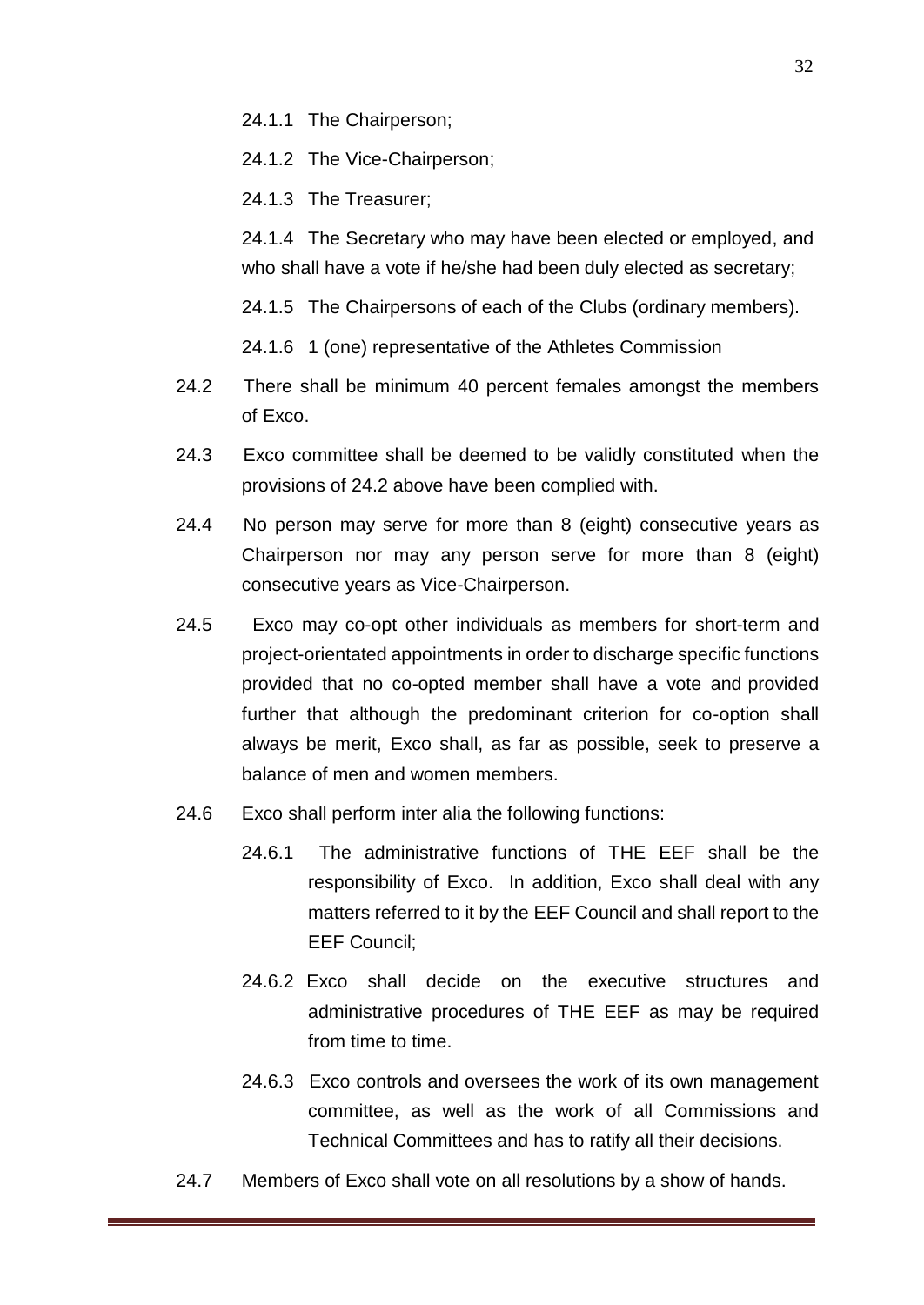- 24.8 Members of Exco shall decide on all matters by a simple majority vote.
- 24.9 Each member of Exco shall have 1 (one) vote and the Chairperson of any meeting of Exco shall have a second or casting vote, save and except at an elective annual general meeting where the executive shall not be entitled to vote on electoral matters, in the event of an equality of votes.
- 24.10 The chairperson of any meeting of Exco shall be the Chairperson, or in his/her absence the Vice Chairperson or in his /her absence such other Member of Exco as shall have been appointed at that meeting by the Members of Exco present and entitled to vote.
- 24.11 Exco shall meet not less than 2 (two) times per annum in addition to meeting at the time of each of the two bi-annual general meetings of the EEF Council.
- 24.12 A quorum of members of Exco shall consist of a minimum of 50% (fifty per centum) plus 1 (one) Club representatives being present, and if there is not a quorum present at the appointed time and place for any meeting of Exco or if there is not a quorum present during the whole of the meeting until proceedings have been duly concluded and declared by the chairperson of that meeting to have been concluded, such meeting shall stand adjourned until a date, time and place to be determined by those members of Exco who are present at that meeting provided that such date shall not be more than 10 (ten) working days after such meeting; and at such adjourned meeting those members of Exco present and entitled to vote shall constitute a quorum and may transact the business of that meeting.
- 24.13 The Secretary shall, by such means as is most expedient and by such means as appears most appropriate in the circumstances, inform those members of Exco who were not present at the meeting of the date, time and place to which the meeting has been adjourned.
- 24.14 Any member of Exco who, without having first obtained leave of absence from Exco, shall otherwise than in circumstances beyond his/her control, not attend 3 (three) consecutive meetings of Exco, of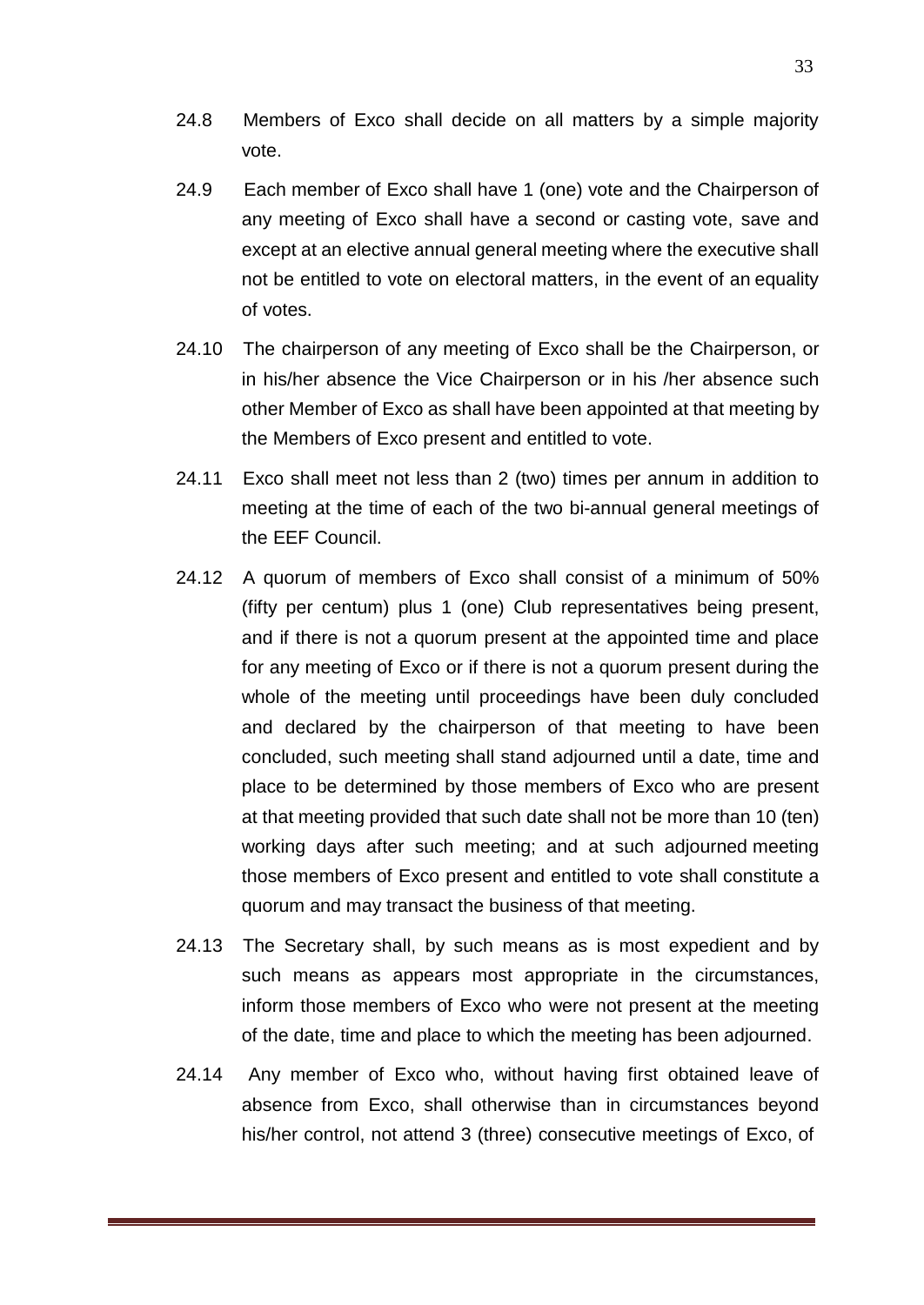which meetings due notice has been given, shall be liable to suspension.

- 24.15 No member of Exco shall be entitled to any remuneration, but all members of Exco shall be entitled to be refunded any disbursement incurred by any such member in fulfilling any duties or functions as shall be approved by Exco.
- 24.16 The Secretary shall:
	- 24.16.1 Send to all Members, and to all members of Exco:
		- 24.16.1.1 Written notification of all meetings of Exco and the proposed Agenda within the stipulated time period prior to the date of the proposed meeting.
		- 24.16.1.2 Copies of the minutes and resolutions of all meetings of Exco, within 15 (fifteen) working days after the date of the relevant meeting.
	- 24.16.2 Send to all Members, and to all members of Exco:
		- 24.16.2.1 Written notification of all meetings of the EEF Council and the proposed Agenda, in the stipulated time period prior to the date of the proposed meeting.
			- 24.16.2.2 Copies of the minutes and resolutions of all meetings of the EEF Council, within 15 (fifteen) working days after the date of the relevant meeting.
- 24.17 Any Member, of any classification, shall be entitled to have a representative attend and speak, but not vote, at any meeting of Exco; provided such Member shall have submitted written notification to the Secretary of such intention and the full details of any matter such member is desirous of raising at such Meeting, not less than 5 (five) working days prior to the date of such meeting.

# **25 POWERS OF EXCO**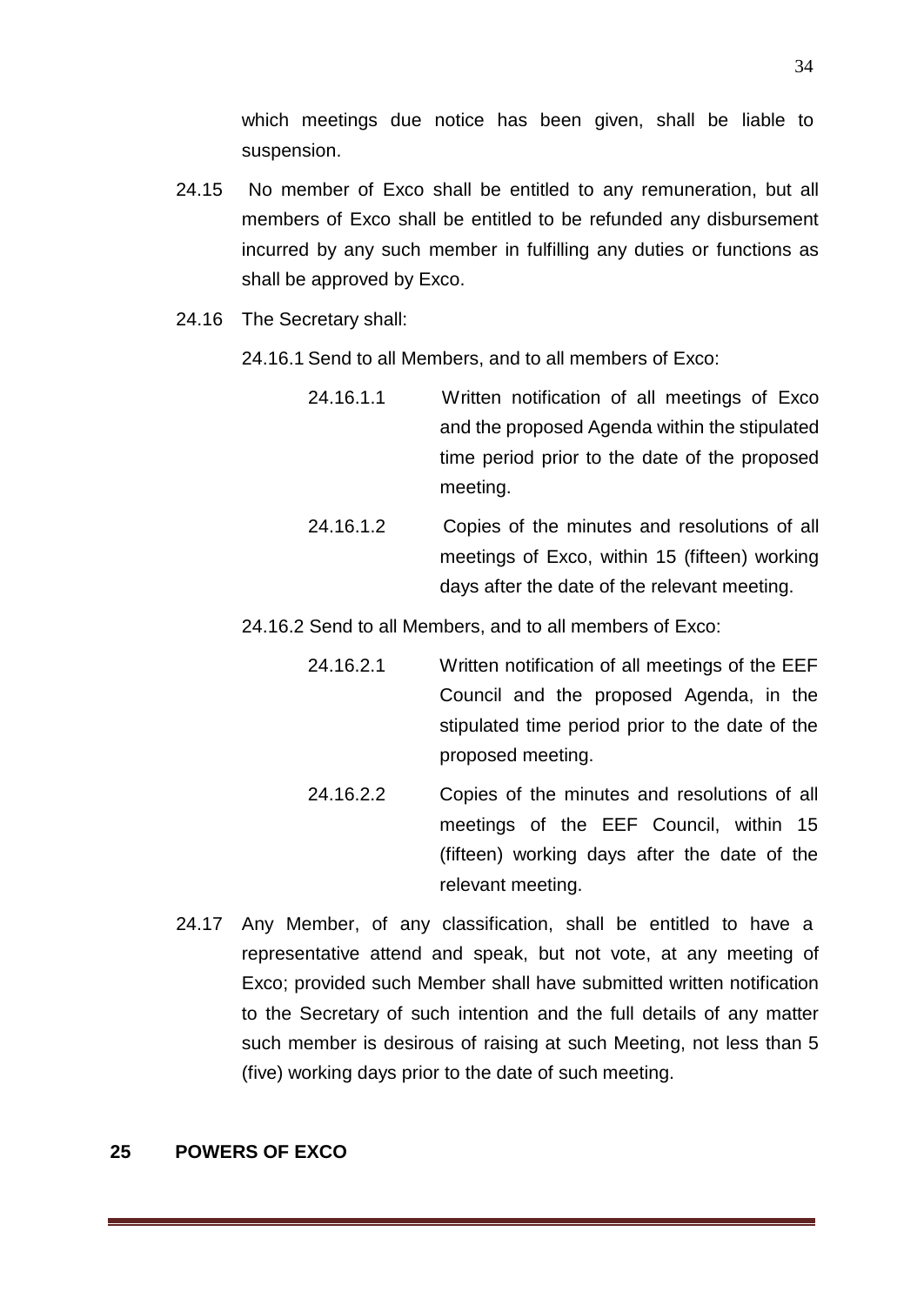- 25.1 Except where otherwise stated herein and subject to the provisions of this Constitution, Exco shall be vested generally with all such powers and authorities as are necessary to perform its functions as stated herein and to promote and attain the objects of THE EEF and, without in any way limiting the generality of the foregoing, Exco shall have all such powers and authorities specifically mentioned hereunder.
- 25.2 Exco shall control all expenditure of the funds of THE EEF and shall not incur any liability nor enter into any commitment which cannot be discharged out of the funds of THE EEF.
- 25.3 No cheque or promissory note drawn on behalf of THE EEF shall be valid unless signed by any 2 (two) of the Chairperson, the Vice-Chairpersons, the Treasurer, the Secretary, or any other official of THE EEF who has been authorised by Exco to have signing powers in terms of an Exco Resolution. The same restriction applies *mutatis mutandis* to electronic (Internet) payments.
- 25.4 Exco shall be entitled to make any and all by-laws or regulations necessary to promote the aims and objects of THE EEF and such by-laws and/or regulations shall be binding upon members. Such regulations shall be ratified at the next General Meeting of the EEF Council.
- 25.5 Exco may delegate the exercise of any of its powers and functions to one of its members, or a Committee established in terms of this Constitution, or to a sub-committee of Exco.
- 25.6 In addition to the foregoing, Exco shall:
	- 25.6.1 undertake and perform all such duties and functions as shall be decided by the EEF Council;
	- 25.6.2 subject to the provisions of this Constitution, make, amend, vary, repeal and enforce rules, by-laws and regulations for THE EEF.
	- 25.6.3 consider and, if thought fit, approve the separate constitutions, by-laws, rules and regulations of each Member, and any amendments or alterations thereto.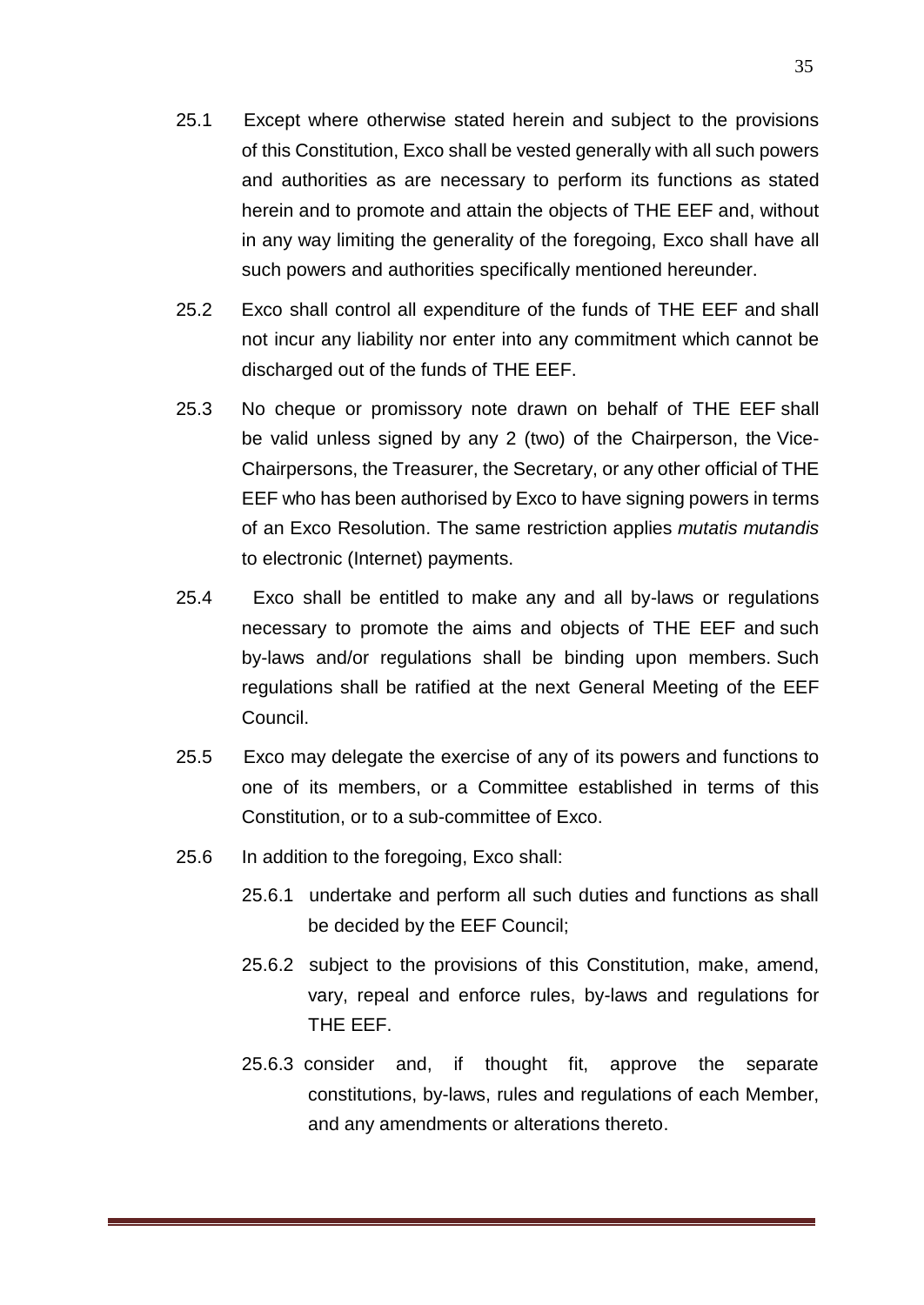- 25.6.4 formulate recommendations and resolutions for the consideration of the EEF Council and prepare the agenda for EEF Council meetings;
- 25.6.5 refer matters to the Legal, Disciplinary, Appeals and Ethics Committee for investigation and/or the conduct of disciplinary proceedings in respect of any infringement of this Constitution or the by-laws, rules or regulations, including the Code of Conduct of THE EEF in force from time to time, or the breach of any agreement between THE EEF and another contracting party falling under the jurisdiction of THE EEF, or the violation of the Rules of the Game and to enforce the sanctions imposed by the Legal, Disciplinary, Appeals and Ethics Committee whether by way of fines, or suspension or banning/ exclusion from participating in any championships or event or the activities of THE EEF or by way of withdrawing monies for which any person would otherwise be eligible. For the purposes of this Constitution, all events and championships of whatsoever nature organised and/or run by Members of THE EEF shall be deemed to be under the auspices of THE EEF;
- 25.6.6 impose and collect levies, subscriptions, dues and imposts as determined by the membership at its AGM;
- 25.6.7 ensure that Equestrian bodies and Community that arrange, control, regulate and promote events, championships and any other forms of competition do so properly and in line with the expectations of THE EEF.
- 25.6.8 employ any person upon such terms and conditions as shall be decided and, when considered necessary or desirable, terminate the employment of any such person.
- 25.6.9 refer to the relevant judicial bodies, any dispute between any Members, bodies and or clubs or persons who are members of such Clubs;
- 25.6.10 subject to the provisions of this Constitution, determine the areas or jurisdiction of Members and Bodies and vary or alter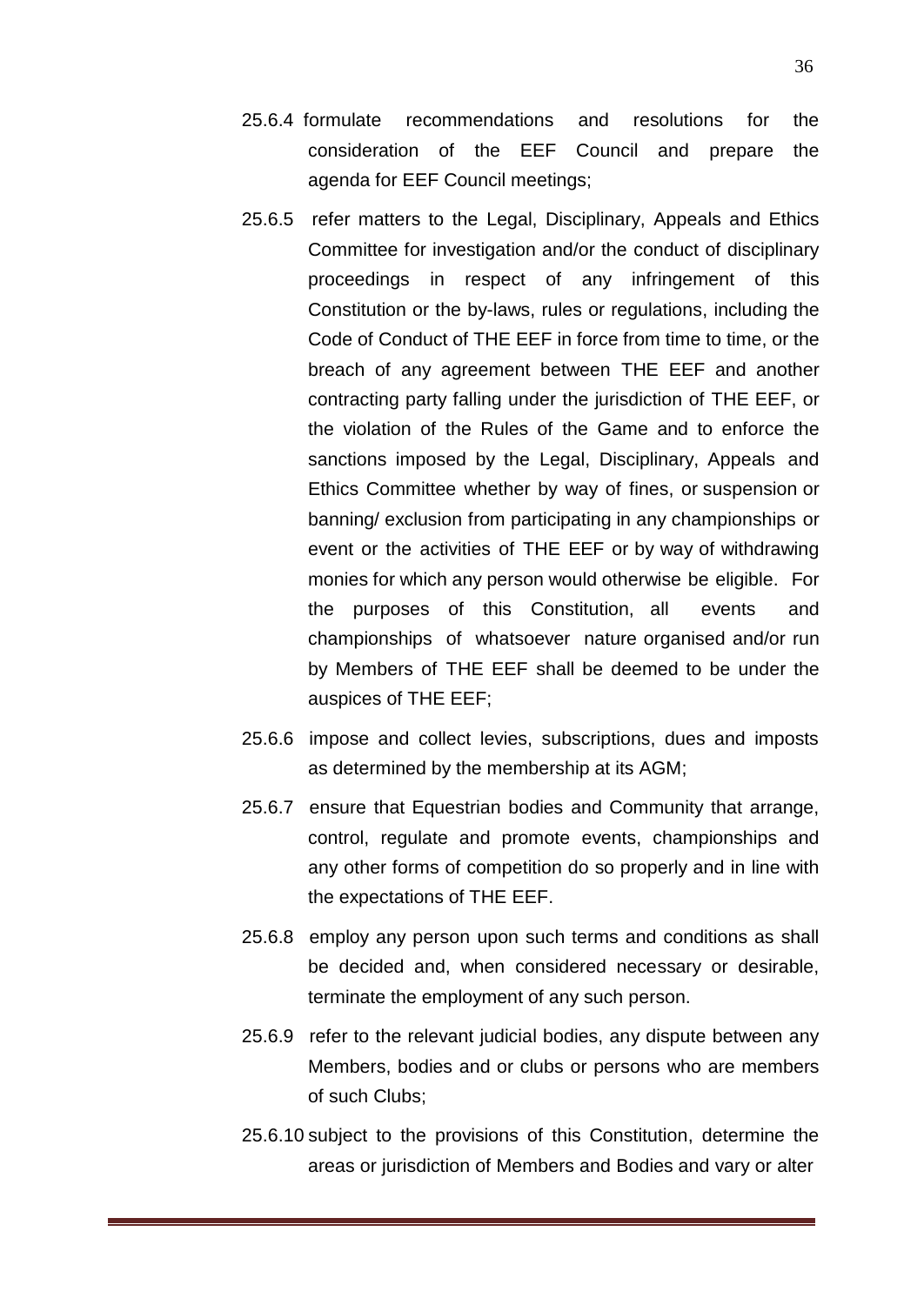such areas from time to time when necessary save and except for EEF or provincial boundaries as defined by this Constitution;

- 25.6.11 co-opt any person to Exco as may be required to achieve the objects of THE EEF or fulfil any purpose incidental thereto;
- 25.6.12 form sub-committees, consisting of one or more persons, for any purpose incidental to the objects and powers of THE EEF and, subject to this Constitution, by-laws, rules and regulations, delegate such of its powers to such sub- committees as may be required;
- 25.6.13 appoint special advisers and consultants, for any purposes, and terminate such appointment/s;
- 25.6.14 consider and make recommendation to the EEF Council in regard to any application for membership of THE EEF.
- 25.6.15 open accounts with any recognised commercial banking or other financial institution, and invest any funds of THE EEF and pay any such funds to any person (natural, corporate or otherwise) who has a valid claim for payment against THE EEF.
- 25.6.16 ratify the criteria for the award of EEF Colours and the appointment of EEF Selectors for the selecting of teams to whom Colours may be awarded as done by the various bodies responsible for a specific equestrian discipline;
- 25.6.17 ensure that full and proper books of accounts are kept in accordance with sound accounting principles;
- 25.6.18 ensure that the said books of account and all records of THE EEF's finances and assets are duly audited each year as soon as is practicable after the financial year end of THE EEF which shall be 31 December of each year and that annual financial statements are prepared for approval at the A.G.M.;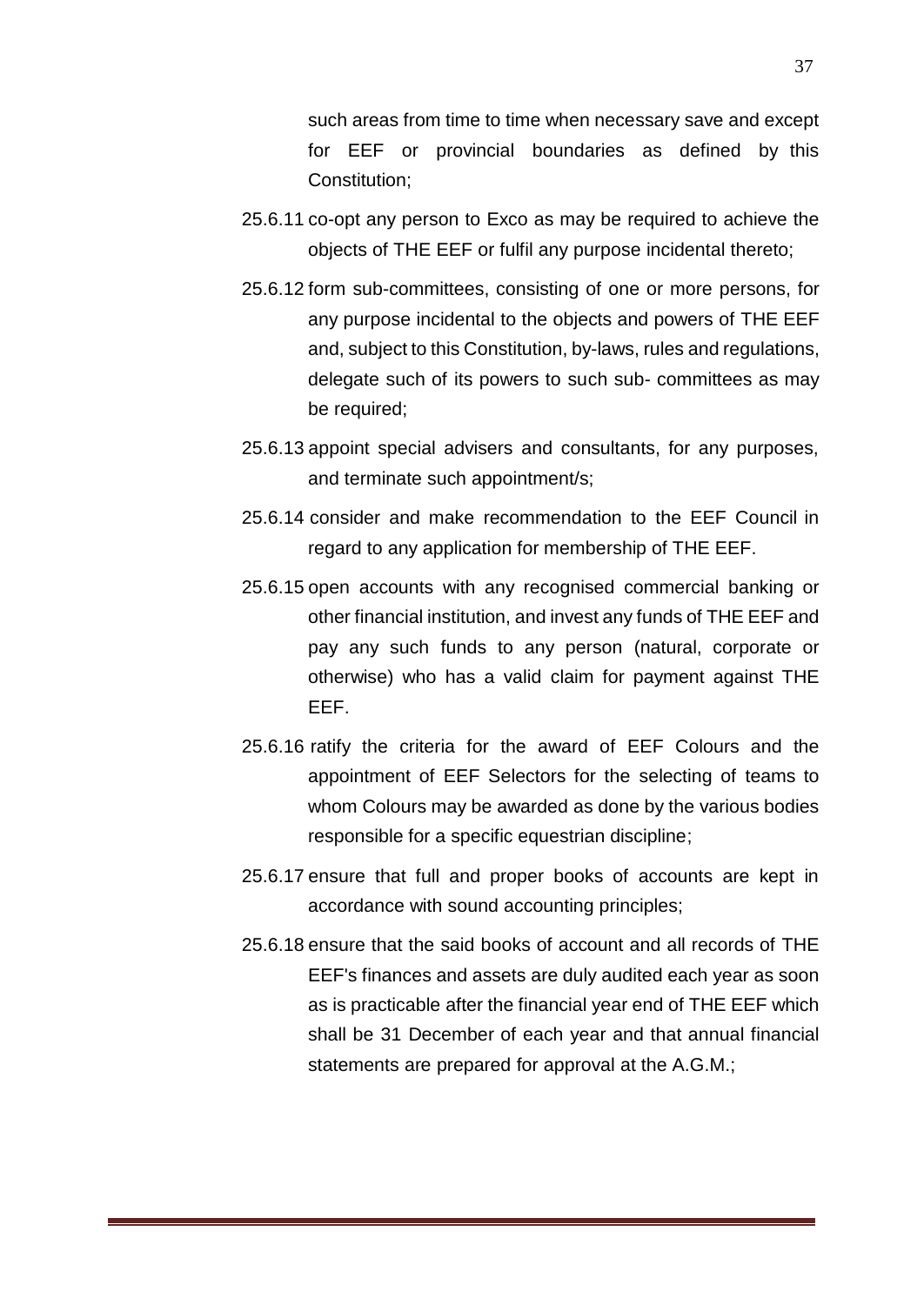- 25.6.19 refer to the relevant judicial body, any question or issue arising out of or relating to or incidental to non-racialism.
- 25.6.20 deal with any question or issue arising out of or relating to or incidental to non-sexism or discrimination on any grounds as referred to in this Constitution.
- 25.6.21 address any question or issue or matter concerning or incidental to development including budgeting for and expenditure on development;
- 25.6.22 approve the employment and termination of employment of staff by THE EEF including all matters incidental thereto and the review from time to time of all existing contracts of employment of staff and all matters incidental thereto;
- 25.6.23 decide any question, issue or matter relating to emblems, colours, or anthems for THE EEF;
- 25.6.24 make recommendations on any question or issue relating to the affiliation to or disaffiliation from any macro or other body;
- 25.6.25 decide any question or issue relating to the use of THE EEF's facilities and/or other facilities incidental thereto and/or the standard thereof.
- 25.7 Exco's jurisdiction shall not be limited to dealing with such matters as are referred to it but shall include the power and capacity to be proactive and initiate such enquiries and/or take such steps as Exco seems fit.

# **26 ELECTION OF THE CHAIRPERSON, VICE-CHAIRPERSON, TREASURER, AND THE OTHER MEMBERS OF EXCO**

- 26.1 There shall be elections for the elected positions on Exco for a term of four (4) years to be held at a meeting of the EEF Council. The elections shall be conducted by the Electoral Officer who shall be appointed at the elective AGM by the membership.
- 26.2 Each Member shall be entitled to nominate 1 (one) individual for election as Chairperson, 1 (one) individual for election as Vice- Chairperson, 1 (one) individual for election as Treasurer, and 1 (one)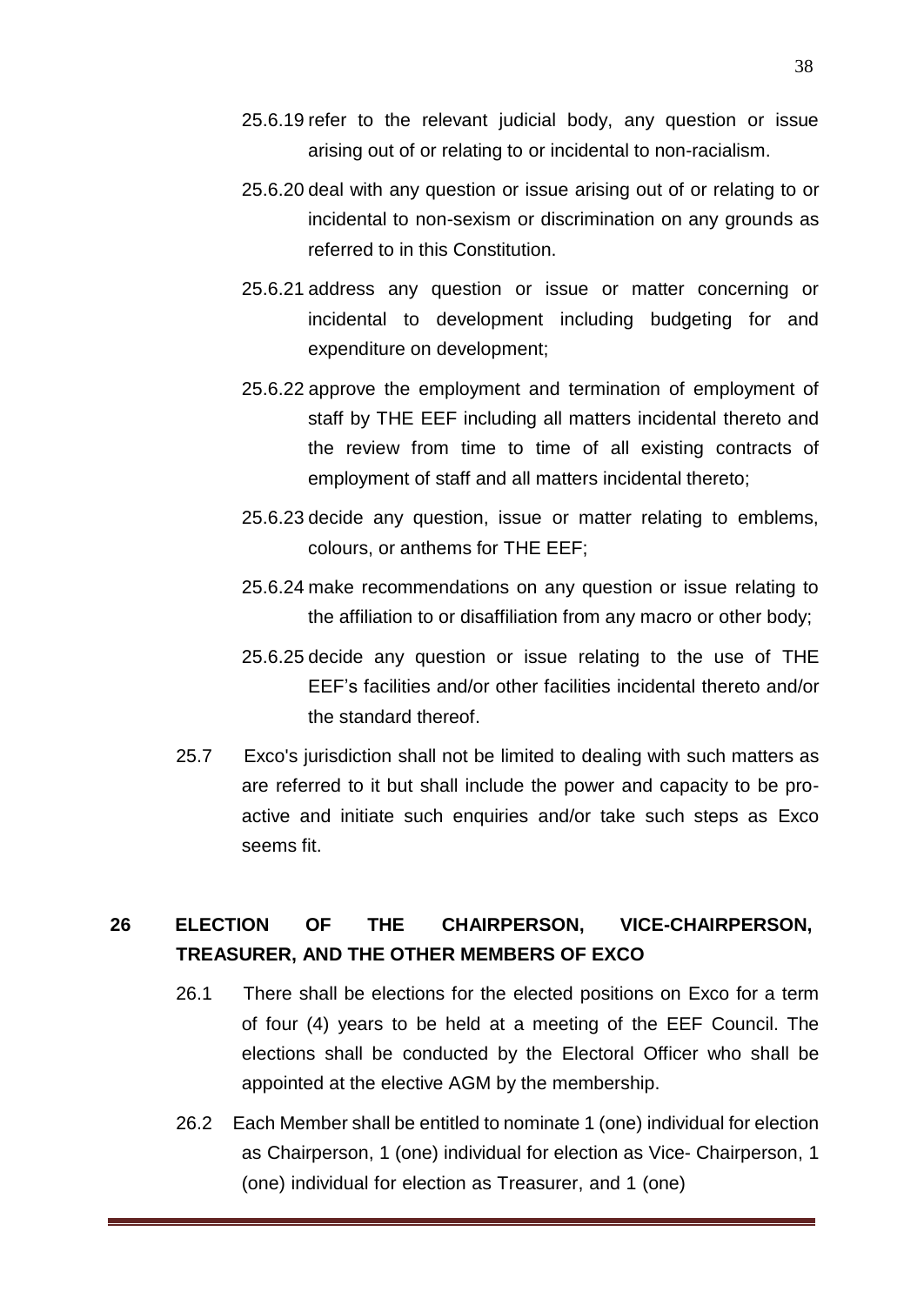individual for election as Secretary, if a Secretary is not to be employed.

- 26.3 Athletes Commission elected at the AGM *via* the Clubs.
- 26.4 Each nomination by a Member shall be in writing, shall be seconded on behalf of any other Member and shall be signed by the nominee to indicate his or her acceptance of the nomination.
- 26.5 It shall be permissible for the same individual to be nominated for more than one office/position. The nomination for any alternative post is conditional upon him or her not being elected to the first post for which he/she is nominated.
- 26.6 A valid nomination for any of the posts referred to in clause 26.2 shall, in the event of the nominee being defeated in an election for the post concerned, be deemed to be a valid nomination for election as a member without portfolio.
- 26.7 No less than 90 (ninety) days before the election date, the Secretary shall send notification to every Member and Exco member:
	- 26.7.1 informing them that the elections for Exco are to take place at the next meeting of the EEF Council and of the date and place of this meeting;
	- 26.7.2 advising them of the name of the appointed Electoral Officer;
	- 26.7.3 providing them with an extract of those provisions of the Constitution which are relevant to the elections; and
	- 26.7.4 calling for nominations for each position on the Exco to be filled by election.
- 26.8 All such written nominations, together with a copy of a brief *curriculum vitae* of the nominee, shall be received by the Electoral Officer in line with the notification sent out by the Secretary not less than 45 (forty-five) days prior to the date of elections.
- 26.9 No less than 30 (thirty) days before the election date, the Secretary shall send to every Member and every Exco member a list of the nominations received.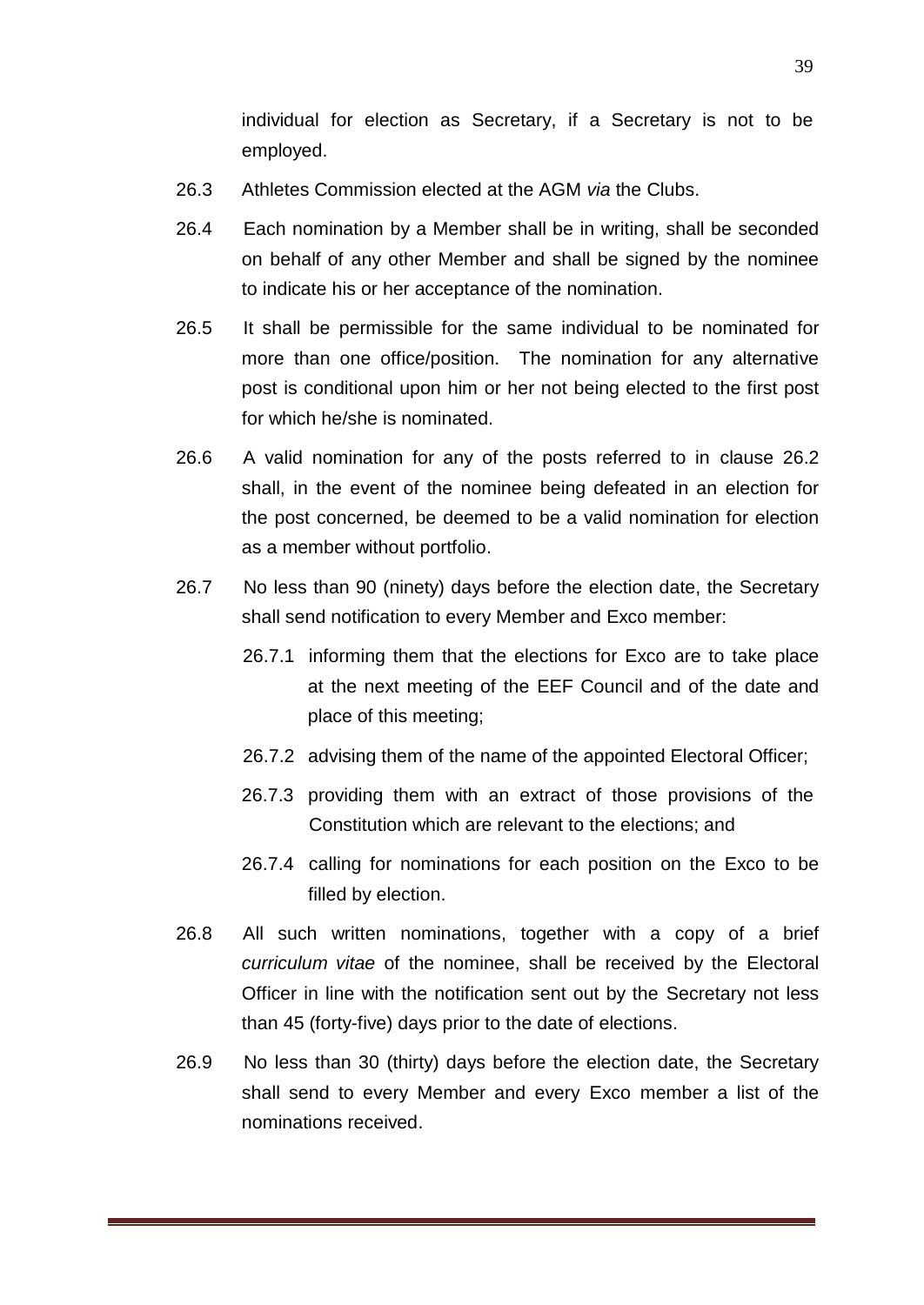- 26.10 If no nominations are received for the election of the Chairperson, the current Chairperson shall continue in office until the first meeting of the new Exco after that A.G.M., at which the elected members of the new Exco shall elect from their ranks an individual as the Chairperson and shall further fill the vacant position on Exco so occurring by the election of an individual from the ranks of the unsuccessful nominees at the elections held by the EEF Council. The same shall apply *mutatis mutandis* in the event of there being no nominations for the positions of Vice-Chairperson, Treasurer and Secretary or if any position could not be filled at the elections for reasons of the gender requirements.
- 26.11 If there is more than one nomination for any of the posts of Chairperson, Vice-Chairperson, Treasurer or Secretary, then such posts shall be elected separately by secret ballot, such elections to be held in the sequence aforesaid.
- 26.12 The nominee who is successful by commanding a majority vote shall be appointed to the position. The unsuccessful nominee shall not be passed to other positions unless he was properly nominated for those positions.
- 26.13 Election will be by an outright majority of those voting i.e. the successful candidate must win at least 51% ( fifty one per centum) of the total votes casted, regardless of the number of candidates for the particular position. If the first round of voting does not produce an outright winner, the candidate with the least number of votes will drop out (if two candidates tie for last place, they both drop out) and further rounds of voting will take place in similar fashion until one candidate emerges as the outright winner.
- 26.14 Each person who votes shall record a vote for not more and not less than the number of vacancies.
- 26.15 Any elected member of Exco shall hold office for a period of four years until the date of the following elections, unless he or she resigns, or is removed from office by virtue of a vote of no confidence adopted by the EEF Council with at least a two-thirds majority, or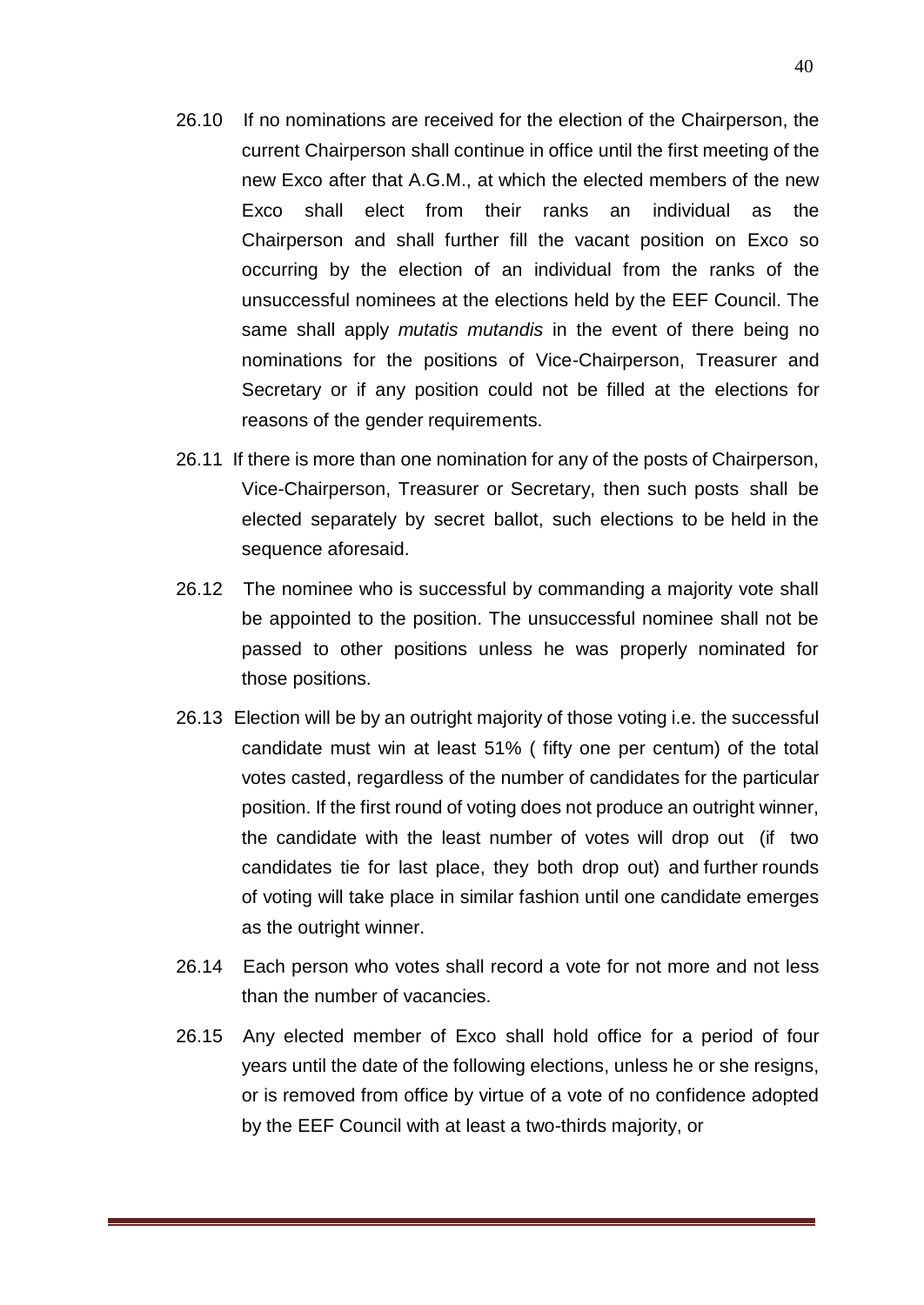dies, or becomes permanently incapacitated before the expiry of his/her term.

- 26.16 If sufficient cause exists, decided by the EEF assembly by at least a two-thirds majority vote, a formal request for the replacement of the representatives of the Athletes Commission and Associate Members may be directed to the Athletes Commission and Associate Member's structures, as the case may be.
- 26.17 No member of Exco shall represent any Member of any classification, at any meeting of the EEF Council or Exco.

## **CHAPTER 6 – COMMITTEES**

## 27 **SUB COMMITTEES**

- 27.1 In recognition thereof that various aspects of the duties performed by THE EEF require specific expertise or experience for the most effective discharge of those duties, the following standing sub committees are hereby established:
	- 27.1.1 Transformation
	- 27.1.2 Legal, Disciplinary, Appeals and Ethics Committee;
	- 27.1.3 Veterinary and Horse Welfare Committee;
	- 27.1.4 Finance Committee;
	- 27.1.5 Coaches, High Performance and Talent Identification Committee;
	- 27.1.6 International affairs;
	- 27.1.7 Marketing committee
	- 27.1.8 Carriage Driving
	- 27.1.9 Dressage
	- 27.1.10 Endurance
	- 27.1.11 Equitation
	- 27.1.12 Eventing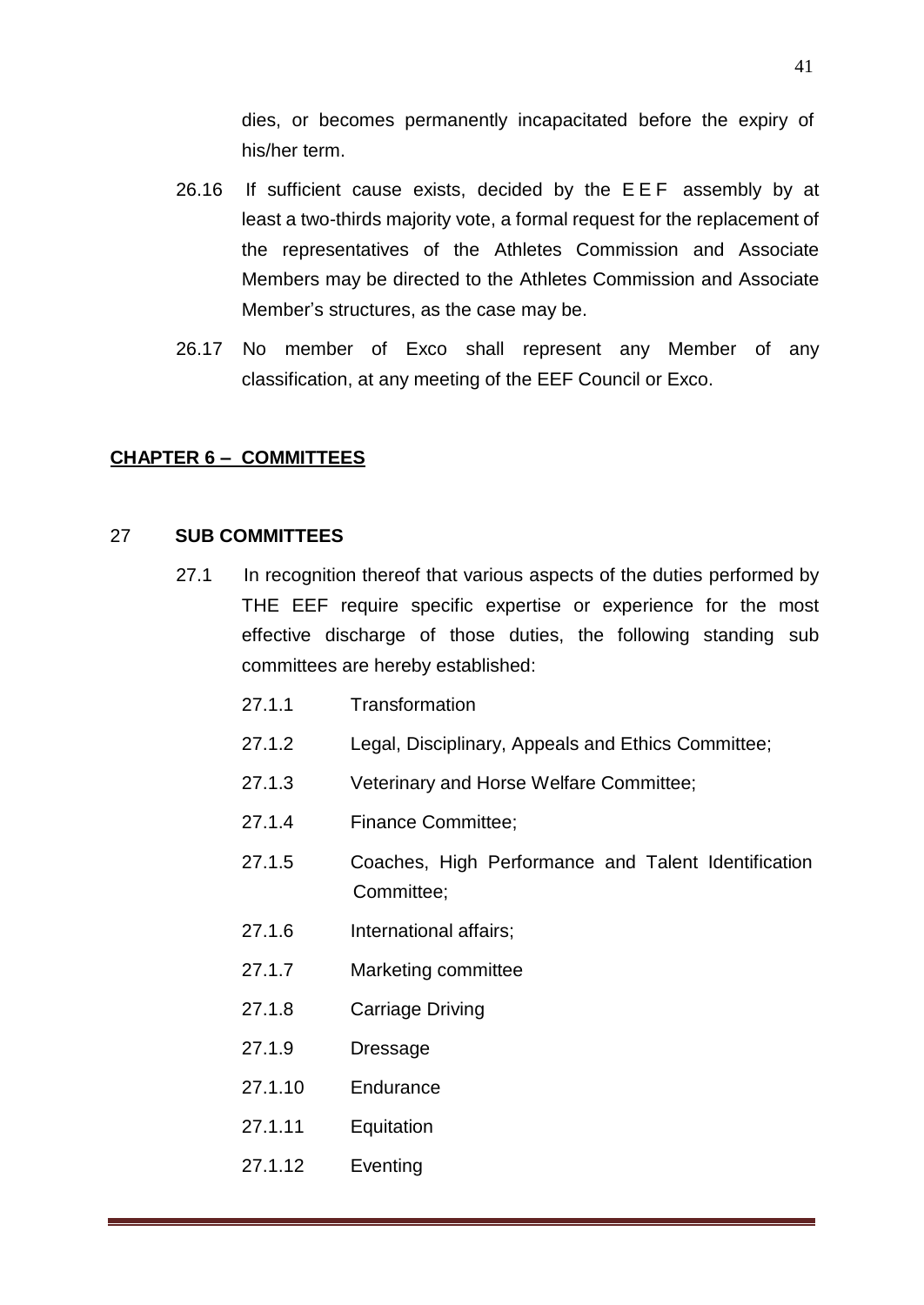- 27.1.13 Polocrosse
- 27.1.14 Polo
- 27.1.15 Reining and Western Performance/Dressage
- 27.1.16 Saddle Seat
- 27.1.17 Showing
- 27.1.18 Show Jumping
- 27.1.19 Tent pegging
- 27.1.20 Vaulting
- 27.1.21 Western Mounted Games
- 27.2 The convenors and membership of each Sub Committee referred to above in clause 27.1 shall be decided by the Council. The Sub Committees shall have due regard to the consideration that these Committees should be well-represented by representatives from each of the equestrian bodies referred to above, and shall maintain a balance between male and female Committee members. The Sub Committees report to the Executive Committee
- 27.3 The roles and responsibilities of Committee Members in respect of each Sub Committee will be defined in the respective Sub Committee's by-laws, which shall be in accordance with WCEF and SAEF's Rules, Regulations and by-laws.

#### **28 LEGAL, DISCIPLINARY, APPEALS AND ETHICS COMMITTEEE**

- 28.1 The EEF Council shall appoint the members of the Legal, Disciplinary, Appeals and Ethics Committee and delegate such powers to the Appeal Board to include, but not be limited by the following:
	- 28.1.1 To assist THE EEF with legal matters in all forms inclusive of investigations and hearings;
	- 28.1.2 To set up and continuously update a Code of Conduct for both participants and management, adopted by EEF Council;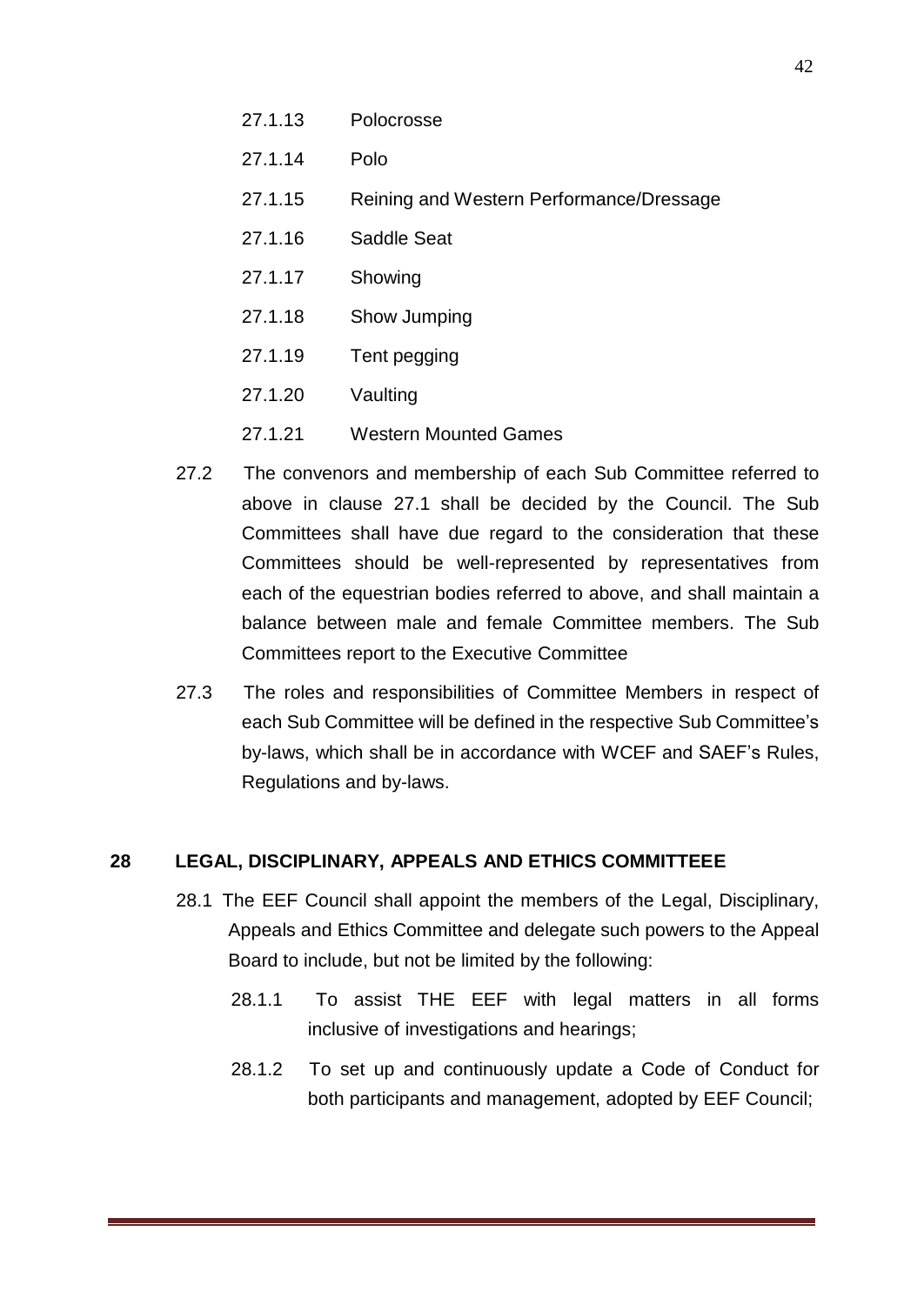- 28.1.3 To set up and continuously update the Grievances Procedures, adopted by EEF Council;
- 28.1.4 To hear internal appeals against any decision of any member, or committee of THE EEF.
	- 28.1.5 To hear internal appeals against any decision of the EEF Selection Committee;
- 28.1.6 To adjudicate, mediate and arbitrate upon other legal matters.
- 28.2 Any matter referred to the Legal, Disciplinary, Appeals and Ethics Committee by a Sub-Committee, Club or individual will require a deposit of which the amount will be determined by the Legal, Disciplinary, Appeals and Ethics Committee from time to time of which the amount must be ratified by the Executive Committee.
- 28.3 The Legal, Disciplinary, Appeals and Ethics Committee shall compromise of three members of which at least one must have a legal background.
- 28.4 Every member of the Legal, Disciplinary, Appeals and Ethics Committee shall have one vote each at their meetings and hearings.
- 28.5 Any party aggrieved by a decision of the Legal, Disciplinary, Appeals and Ethics Committee may refer the matter to WCEF for its final determination provided the leave of the Legal, Disciplinary, Appeals and Ethics Committee is first sought and obtained within a period of 21 (twenty-one) days. The Legal, Disciplinary, Appeals and Ethics Committee shall grant the necessary discretionary leave if the matter is of great importance to the parties concerned and the referral sought is not judged frivolous or vexatious.
- 28.6 In the absence of a referral to WCEF, the decision of the Legal, Disciplinary, Appeals and Ethics Committee shall be final and binding.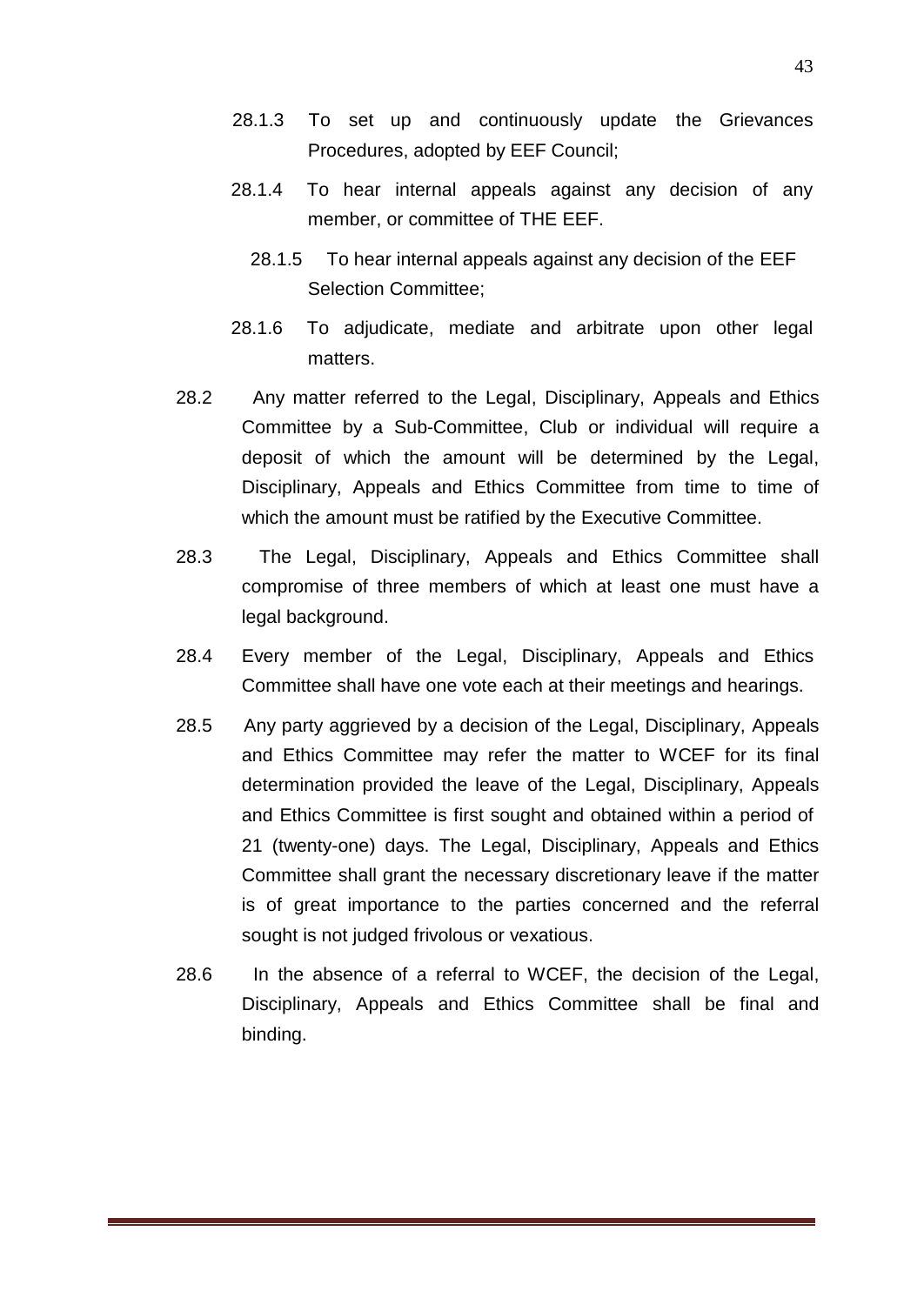#### **29 COLOURS**

The colours of THE EEF shall be Green, White and Blue

#### 30 **EMBLEM**

The emblem shall be in accordance with the registered design, namely the letters and EEF's logo as per figure below.

#### 31 **BADGE**

The badge shall have the emblem with the words Eden Equestrian Federation and the year embroidered in white at the bottom.

#### 32 **AWARDING COLOURS**

Guidelines and criteria for the awarding of colours shall be as per Western Cape Provincial Sport Confederation and the Sports Council criteria.

#### **33 RULES, REGULATIONS, PROCEDURES AND BY-LAWS**

- 33.1 Exco shall formulate and publish the rules, regulations, procedures and by-laws ("the Rules") in force from time to time in accordance with which the affairs of THE EEF will be conducted. A copy of the Rules in force at any time shall be kept by the Secretary and made available, upon request, to any Member, individual, Body, athlete/participant, Committee or other individual registered with THE EEF.
- 33.2 The Rules shall include, but not be limited to, the following:
	- 33.2.1 THE EEF's selection criteria which may be specific to each Equestrian Code;
	- 33.2.2 THE EEF's code of conduct for office bearers (including a disciplinary procedure);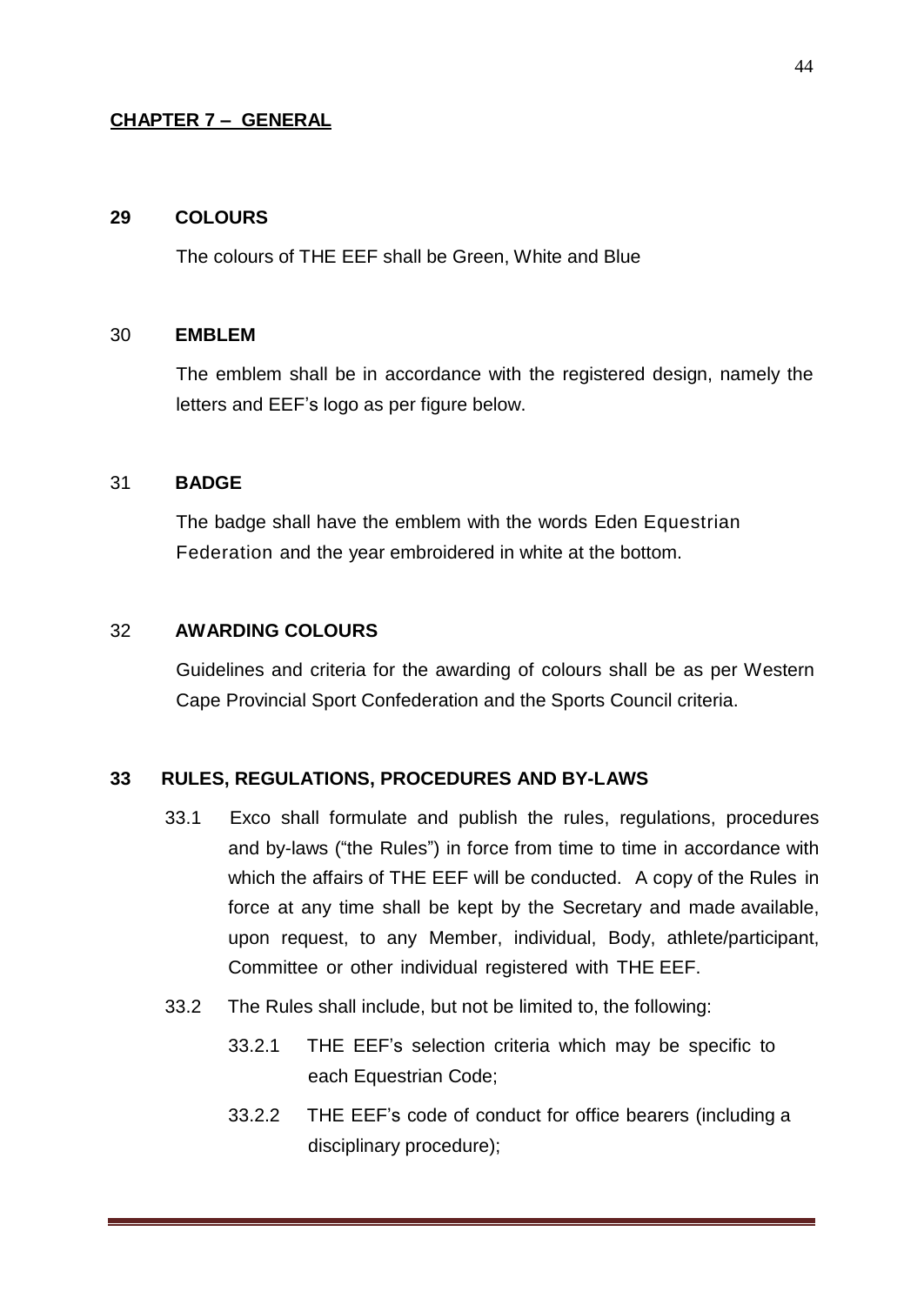- 33.2.3 THE EEF's code of conduct for athletes and other registered individuals (including a disciplinary procedure);
- 33.2.4 THE EEF's grievance procedure.
- 33.3 Substitution and amendment of the Rules will be effected by Exco upon approval by at least a two-thirds majority of the members of the Exco.
- 33.4 It is specifically provided that any party referred to in this Constitution shall not be entitled to approach any court of law on any matter whatsoever, until such party has exhausted all internal remedies within this Constitution.

#### **34 FINANCE**

- 34.1 The financial year of THE EEF is the 12 (twelve) month period commencing on 1 January in one year and ending on 31 December of the same year.
- 34.2 It shall be a requirement of membership for all Ordinary and Associate Members to submit to the Treasurer a copy of their audited financial statements within 3 (three) months from the end of their respective year-ends and the Treasurer shall report to the EEF Council on compliance with this requirement and such matters pursuant thereto that may be relevant to the Members of the EEF Council.
- 34.3 Exco shall be responsible for monitoring the financial accounts of events organised by THE EEF, and shall further be entitled to inquire into events organised by its Members. This shall not imply any restriction in the right of such bodies to control their own affairs or the affairs of their constituent bodies.

## 35. **CONFLICT OF INTEREST**

35.1 A Conflict of Interest is defined as any personal, professional or financial relationship, including relationships of family members that could influence or be perceived to influence objectivity when representing or conducting business or other dealings for or on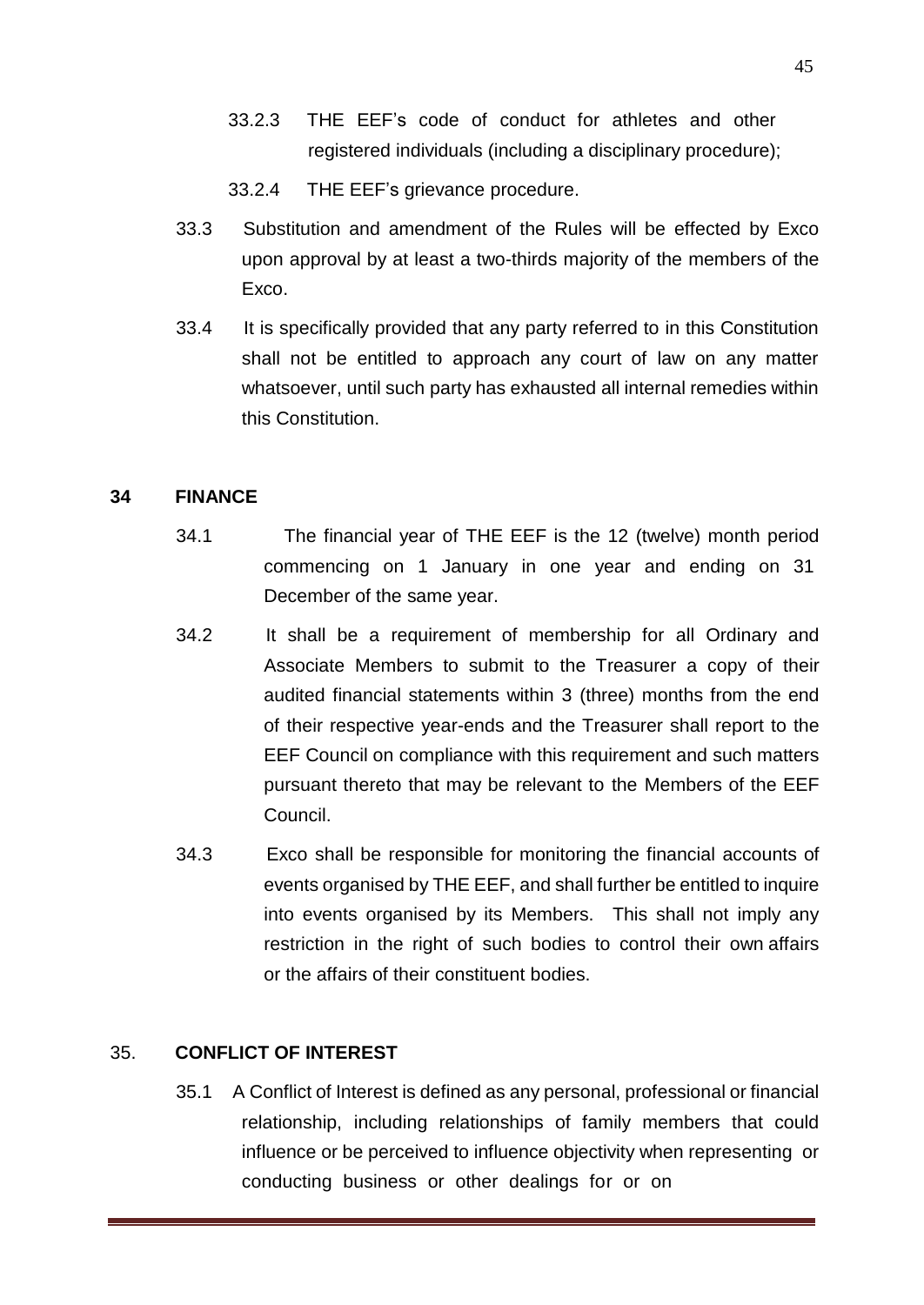behalf of THE EEF or its members or other persons or bodies over which THE EEF enjoys jurisdiction, or that detracts from their ability to perform their duties with integrity, and in an independent and purposeful manner.

In the context of the provisions of this Constitution, a distinction is made between the situation of a "*Potential Conflict of Interest*" and the case of a "*Conflict of Interest*". Only Conflicts of Interest are prohibited.

- 35.2 A situation of a "*Potential Conflict of interest"* arises when the opinion or decision of a person, acting alone or within an organisation, in the framework of the relevant activities, may reasonably be considered as liable to be influenced by relations that the aforementioned person has, has had or is on the point of having with another person or organisation that would be affected by the person's opinion or decision.
- 35.3 A case of "*Conflict of Interest*" is constituted when any person who, having abstained from declaring a situation of a potential conflict of interests, expresses an opinion or takes a decision in the circumstances. This conduct is prohibited.
- 35.4 In assessing the situations, direct or indirect interests must be taken into account. This also includes the interests of a third person (for instance a parent, spouse, relation or dependent).
- 35.5 It is accepted that all persons involved in Equestrian Sport may have a personal interest incidental to Equestrian Sport such as themselves being athletes/participants, officials, coaches, horse owners, or parents or guardians of minor athletes, or members of event organisers, or owners of or directly involved in stabling or equestrian centre establishments.
- 35.6 It is further accepted that the vast majority of persons who are prepared to serve on equestrian structures would hold such interests, which may give rise to a Conflict of Interest.
- 35.7 As such an appropriate balance needs to be maintained to avoid any unfair or improper advantage, directly or indirectly, to such persons and third persons.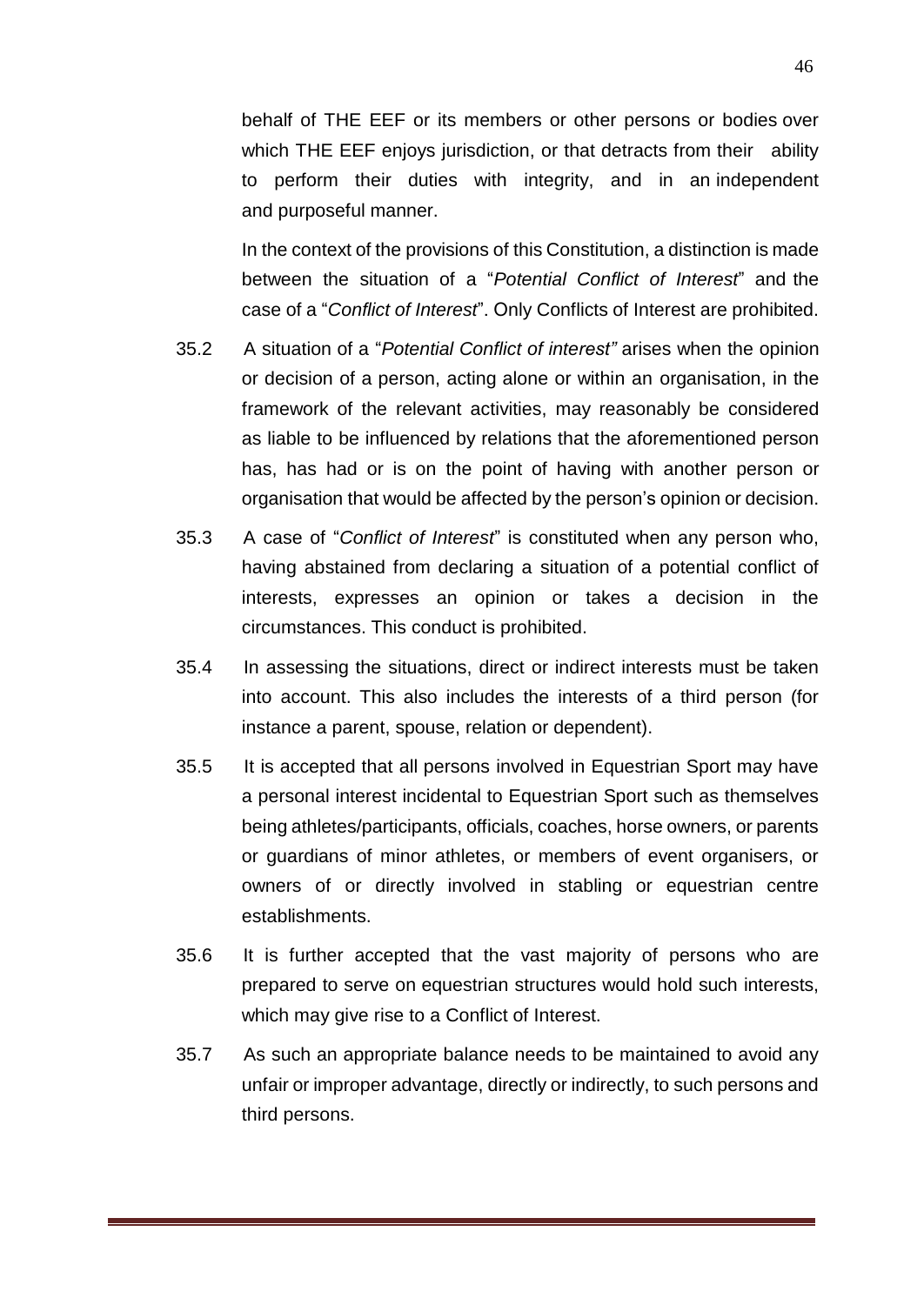- 35.8 When performing an activity for THE EEF or being elected or appointed, persons bound by this Constitution shall disclose any personal interest that could be linked to their prospective activities.
- 35.9 A Conflict of Interest may be deemed so severe by the majority of the members of the Executive that such a person shall be deemed not eligible to be elected or appointed to serve on any structure of THE EEF.
- 35.10 Persons bound by this Constitution shall avoid any situation that could lead to Conflict of Interest.
- 35.11 Faced with a situation of a potential conflict of interests, the person concerned must refrain from expressing an opinion, from making or participating in making a decision, or accepting any form of benefit whatsoever.
- 35.12 Should such person fail to disclose such a personal interest; or in the case of a potential conflict of interest fail to recuse himself from any related proceedings and or accept any benefit as aforesaid; or should there be a dispute or objection concerning any Conflict of Interest, this shall immediately be disclosed or reported to the responsible individual at the organisation for which the person performs his or her duties, for appropriate measures.

## 36 **DISPUTE RESOLUTION**

36.1 Any dispute arising out of, or in connection with, the enforceability of this Constitution, or the application and interpretation of the provisions thereof, or any dispute between THE EEF and another district sports federation, or any dispute between Members of THE EEF, or any dispute between members of Exco, or between Exco and a Member, or between Exco or an Exco member and an individual (but excluding disputes concerning an Ethics, Grievances or Selection matter) shall be referred to WCEF and then SAEF or the Arbitration Forum of the Western Cape Provincial Government, to be dealt with in accordance with the Rules of that Forum. The provision of Arbitration Act of 1965 shall apply to such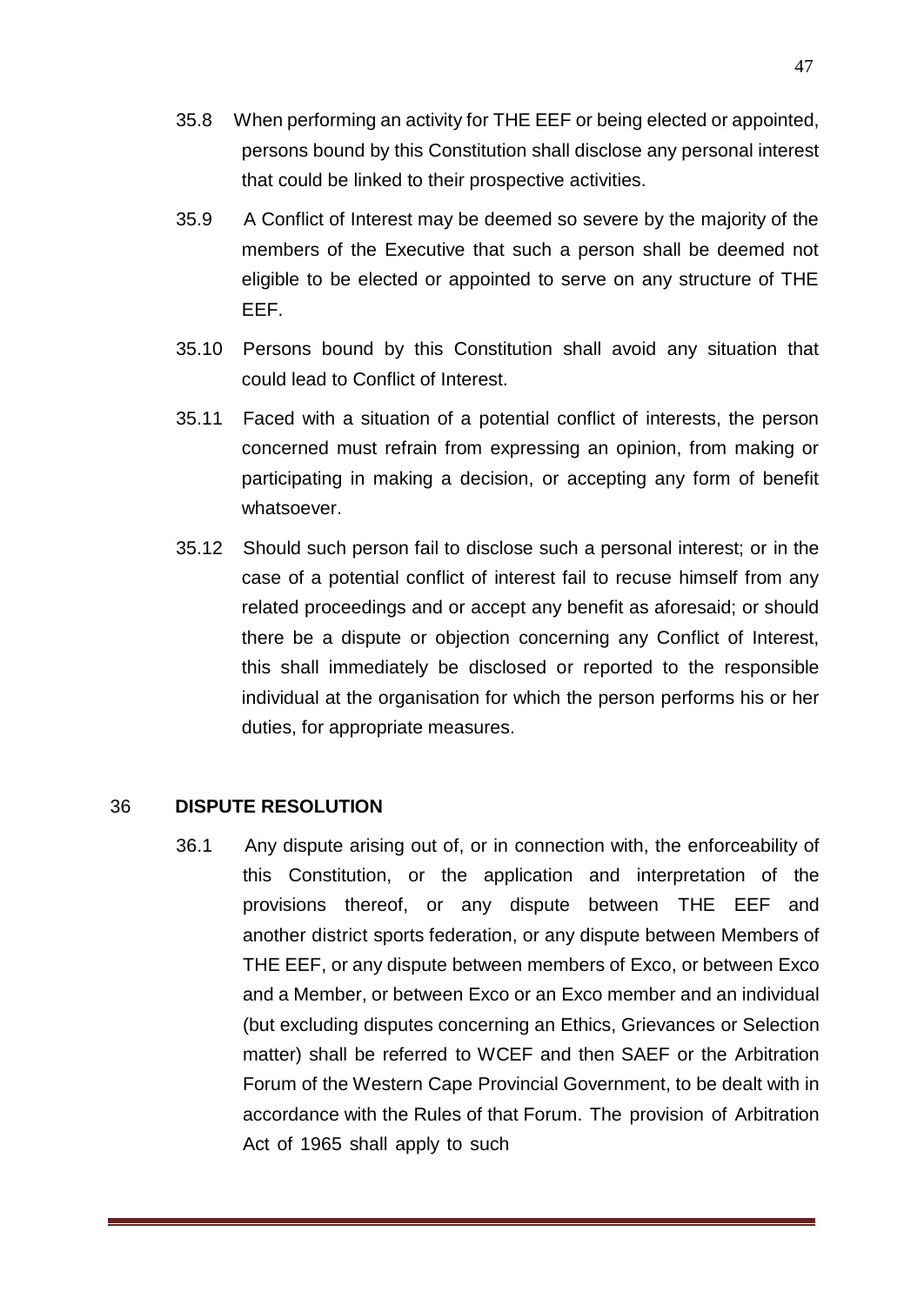arbitration proceedings, save to an extent modified by the Arbitration Forum rules.

- 36.2 In the event of arbitration in terms of the foregoing, such resolution shall be final and binding on the parties to the dispute.
- 36.3 In recognition of the desire to resolve all disputes in Equestrian Sporting fraternity as amicably and effectively as possible, it is required of all Members of THE EEF to incorporate in their constitutions (and to include in any agreements they may enter into) a dispute resolution clause in terms substantially the same as the above provisions of this Constitution, specifically providing for the resolution of disputes through the mechanisms provided for.
- 36.4 Recourse to the High Courts or Magistrates Courts by a party to any Federations-related dispute shall be limited to instances of an alleged violation of the provisions of this Constitution or an alleged disregard for the principles of natural justice or for purposes of obtaining urgent interdictory relief. In all other instances any disputes fall to be decided according to the dispute resolution processes provided for in this Constitution.

## 37 **NOTIFICATION**

For the purposes of this Constitution, all notifications by THE EEF to any person or any Member, Honorary Life Member or Patron shall, unless delivered by hand, be effective from the date of dissemination by post, and/or by hand, and/or by fax, and/or by electronic mail to the last known postal or fax or email address, as the case may be, of the addressee, by any official of THE EEF, but all notifications to THE EEF by any person (natural, corporate or otherwise) or any Member, Honorary Life Member or Patron shall only be effective from the date of receipt thereof by the Secretary. In no respects shall any postal authority be, or be deemed to be, the agent of THE EEF.

## 38 **ALTERATION OR VARIATION OF THIS CONSTITUTION**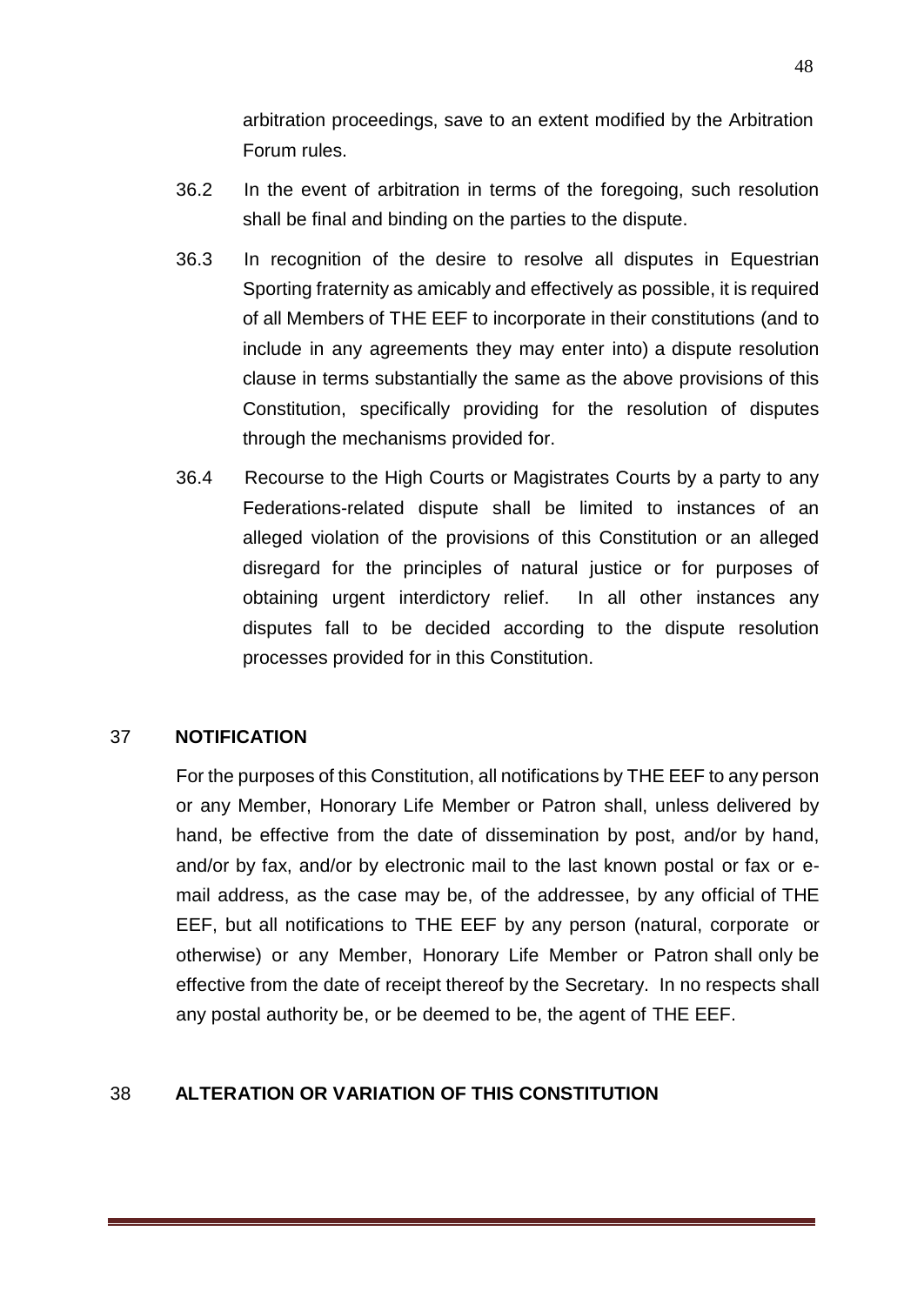This Constitution may be altered or varied, at any time, by the Members in General Meeting, upon a majority vote of not less than two-thirds of the total votes available to all Members at that time, regardless if the Members are represented at such Meeting or not, provided that not less than 30 (thirty) days written notification of such Meeting, together with a copy of a proposed resolution/s shall have been given to all Members.

## 39 **DISSOLUTION OR WINDING UP OF THE EEF**

- 39.1 THE EEF may be dissolved or wound-up, at any time, by the Members in General Meeting, upon a majority vote of not less than 75% (seventy five per centum) of the total votes available to all Members at that time, regardless if the Members are represented at such Meeting or not, provided that not less than 10 (ten) working days written notification of such Meeting and of any resolution aimed at dissolving or winding-up THE EEF shall have been given to all Members.
- 39.2 Upon dissolution or winding up of THE EEF, all the property and assets of THE EEF, after payment of all monies owing to any third parties, shall be transferred free of compensation to any other Association/s or Organisation/s having objects similar to THE EEF, at the discretion of the Members.

## 40 **PRIVACY, DIGNITY AND REPUTATION OF THE EEF**

- 40.1 With reference to the Constitution of the Republic of South Africa, 1996, THE EEF acknowledges, respects and supports the rights of freedom of thought, belief, opinion and expression, without however derogating from THE EEF's own entrenched rights to privacy (which includes its dignity and reputation) and to freedom of association. THE EEF is aware of the reasonable and justifiable limitation on all the aforesaid rights in terms of section 36 of said national Constitution and what is to follow, is to be read in the context of the said national Constitution.
- 40.2 No person bound by THE EEF's Constitution may perform any act that brings Equestrian Sport, THE EEF, WCEF, SAEF, or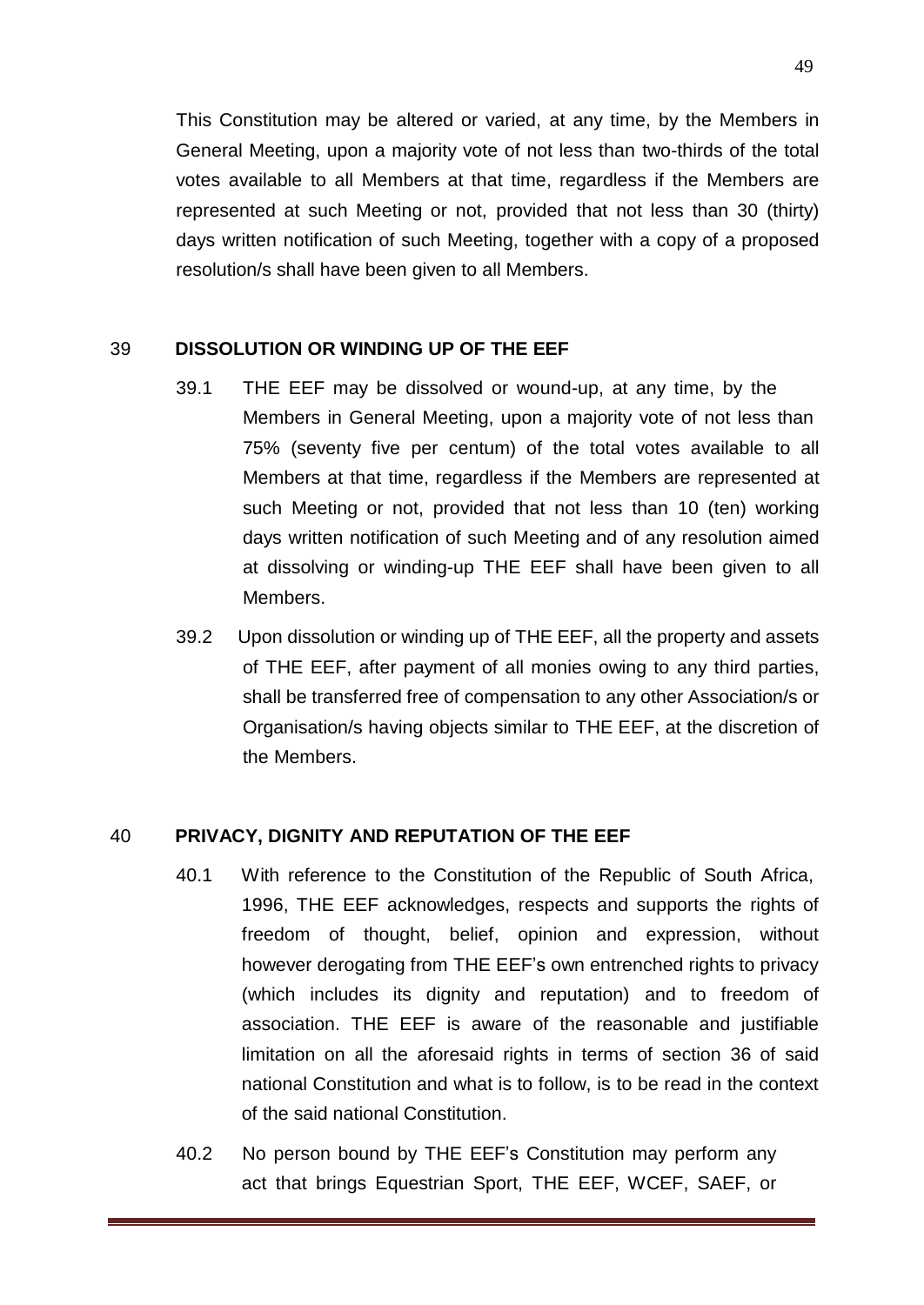any of its members, officials or office bearers into disrepute or which injures them in their dignity; or which has the potential of doing so; or which has the effect or is calculated to have the effect of doing do.

- 40.3 In particular, but without affecting the generality of the a foregoing, such acts include the uttering, authoring or publishing of statements, articles or comments, verbally or in writing, or by way of social media or any other medium or method of communication whatsoever, and which are threatening, derogatory, obscene, indecent, seditious, offensive, pornographic, abusive, disparaging, racist, discriminatory, menacing, inflammatory, blasphemous, or defamatory.
- 40.4 "Social media" includes but is not restricted to Facebook, LinkedIn, Twitter, Wikipedia, Flickr, MySpace, Tumblr, Pinterest, Google+ and YouTube, internet postings, blogs and wikis, or any other like medium which may be created in the future.
- 40.5 Persons bound by this Constitution who author or publish statements, articles or comments, must make it clear that they are speaking on their own behalf and not on behalf of THE EEF, and that their views do not represent those of the aforesaid bodies.
- 40.6 No person may use any of THE EEF's logos, brand names, slogans or other trademarks without written permission from the Exco.
- 40.7 Persons bound by this Constitution may not divulge any of THE EEF's confidential or proprietary information without the prior written permission of THE EEF.
- 40.8 SAEF, WCEF or THE EEF may require any person bound by this Constitution to remove postings, comments or any other submissions made using social media that are deemed to constitute a breach of the above provisions. Failure to comply with such a request may in itself result in disciplinary action.
- 40.9 Failure to comply with the above provisions will render such persons liable to disciplinary action by THE EEF, in addition to any other civil rights THE EEF may have such as claiming damages for defamation.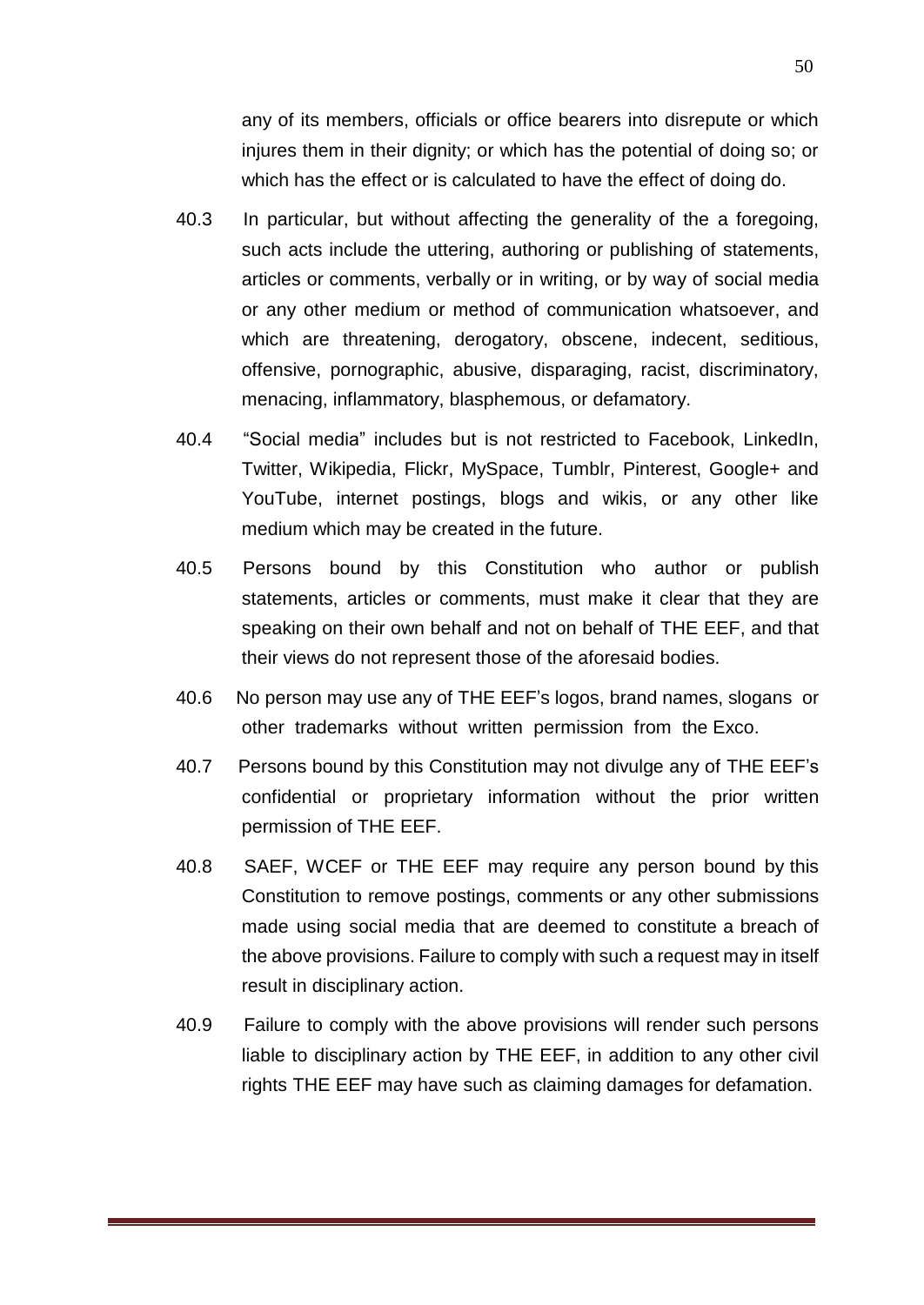40.10 THE EEF's right not to associate with any person, which includes banning any person, is expressly reserved.

This Constitution was unanimously adopted by the Membership present at the Extraordinary General Meeting held at George on 22 June 2017.

**MICHELLE BEHRENS CHAIR**

 **LOUIS BOTHA VICE CHAIR** 

 **SAMANTHA BOSHOFF SECRETARY**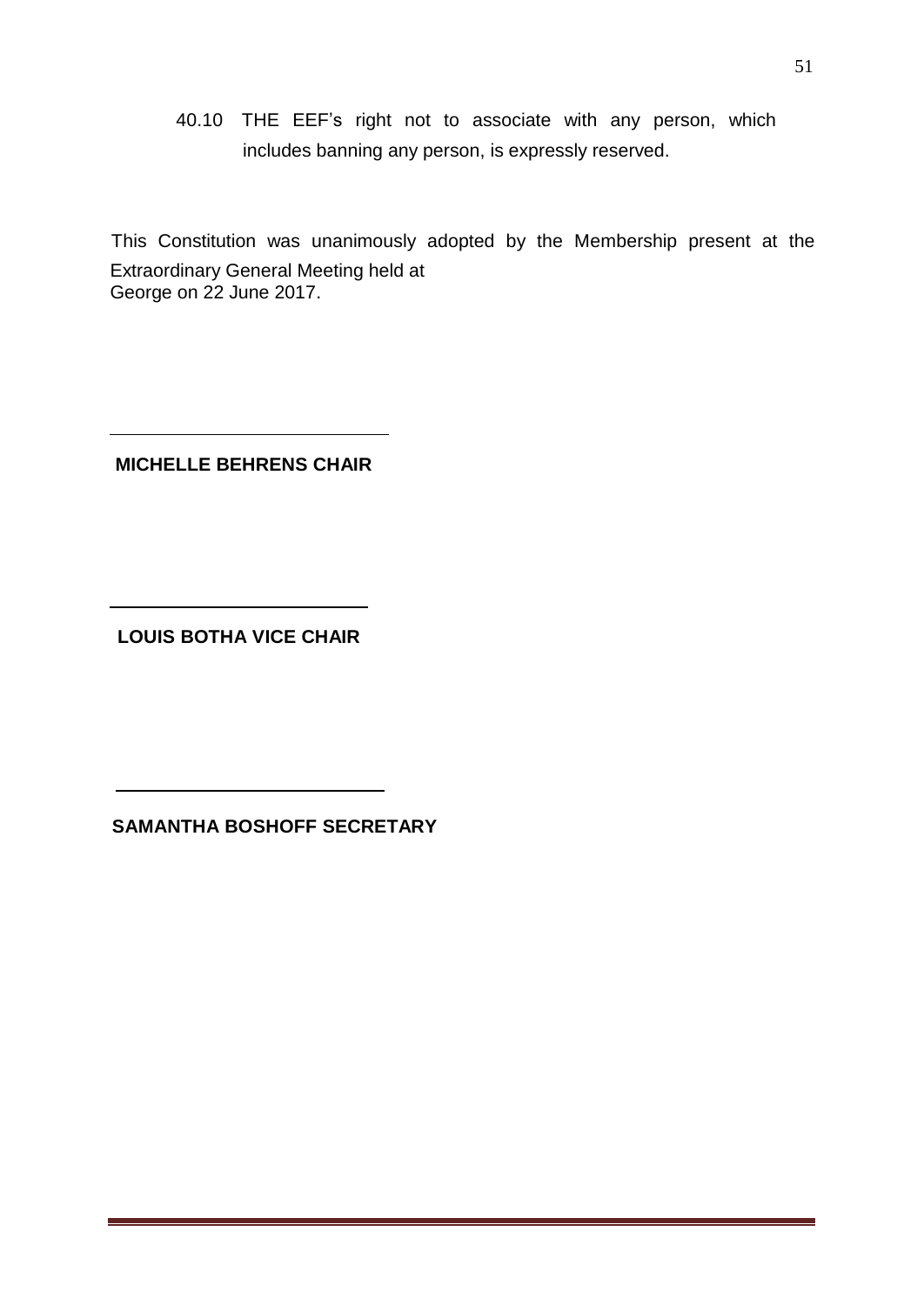# **SCHEDULE "A" – GEO-POLITICAL DEMARCATIONS**

| <b>PROVINCE</b>     | <b>DISTRICT</b>          | <b>PRINCIPAL CITY /</b><br><b>TOWN</b> |
|---------------------|--------------------------|----------------------------------------|
| <b>Western Cape</b> | <b>Cape Town Unicity</b> | Cape Town                              |
| (Cape Town)         | <b>West Coast</b>        | Malmesbury                             |
|                     | Winelands                | Stellenbosch                           |
|                     | <b>Central Karoo</b>     | <b>Beaufort West</b>                   |
|                     | Overberg                 | Swellendam                             |
|                     | Eden                     | George                                 |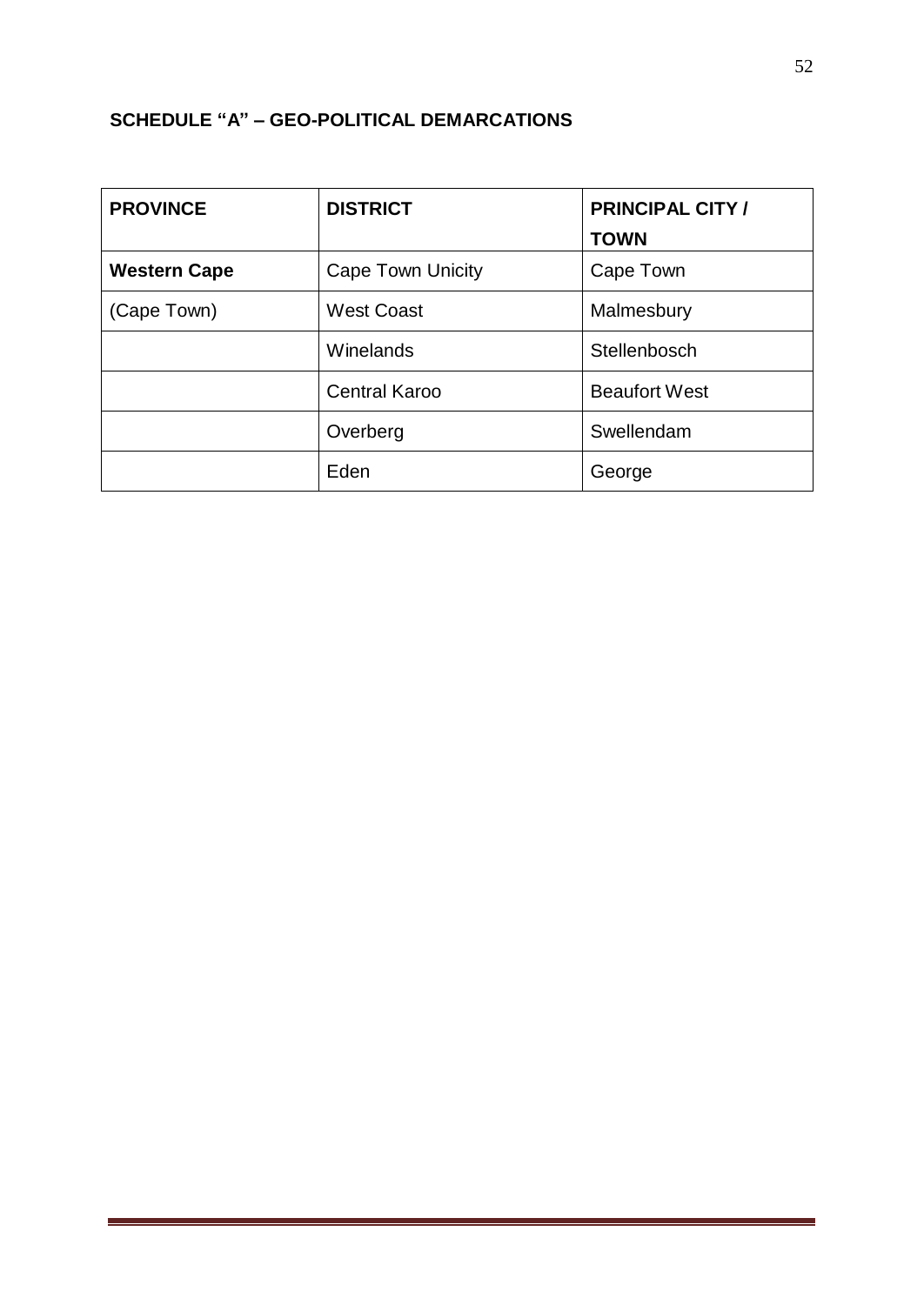## **SCHEDULE "B" - NON-RACIALISM**

- 1. The principle of non-racialism is recognised and accepted. By this it is meant, broadly, that race should not be, and may not be, a basis of discriminating against or affording privilege to any person or group of persons. (Note: In this document all references to "race" must be taken to include a reference to ethnicity and nationality).
- 2. It follows from this that no club, district, province or other affiliated body may have any provision in its constitution which has the effect of barring membership on the grounds of race.
- 3. A provision in a constitution which though not worded in racial terms none the less is calculated to discriminate on grounds of race and which would have the effect of discriminating on grounds of race shall be regarded as an infringement of 2.
- 4. The principle of non-racialism also demands that all clubs, districts, provinces and other affiliated bodies shall, when the situation legitimately requires it, make all their facilities available to persons other than their members on an equal basis irrespective of the race, ethnicity of nationality of such persons; e.g. when hosting an event and such non-members are legitimately at the premises of the club or other body in connection therewith.
- 5. The fundamental rights of freedom of association and freedom of disassociation are recognised. It is also recognised that these rights are fundamental to the formation of and existence of the private club which is the basic building block of a national, provincial or district sports controlling body.
- 6. There is inherently a potential conflict between the rights referred to in 5., and the principle of non-racialism referred to in 1., and it is considered desirable to indicate how such potential conflicts are to be resolved.
- 7. The following are suggested guidelines as to how to reconcile these principles in practice:
	- 7.1 A constitution which admits any person to membership except persons of any particular racial or ethnic group shall be regarded as infringing the principles of non-racialism and shall not be regarded as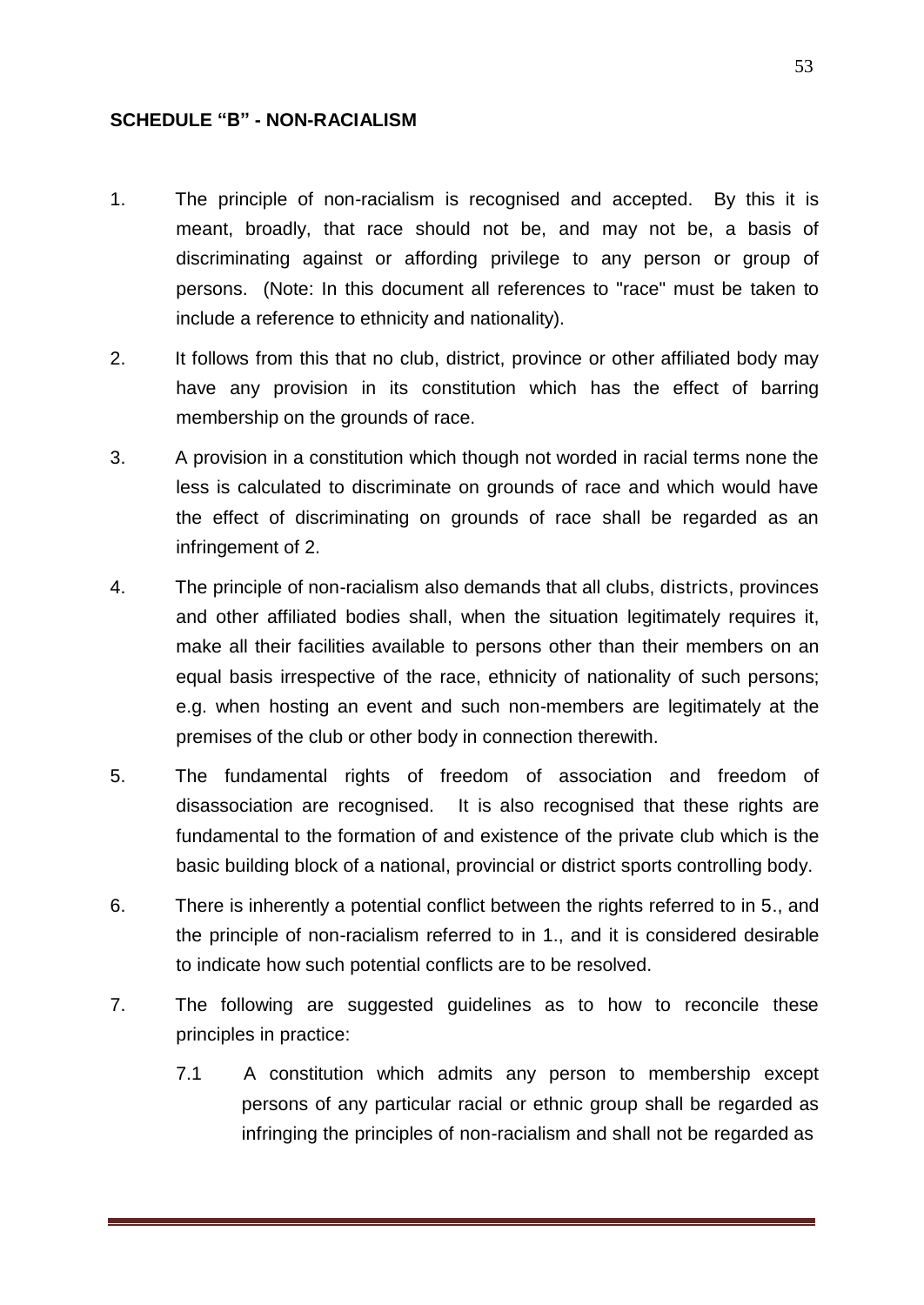a valid exercise of the rights of freedom of association/disassociation (Cf. para 2 above).

- 7.2 A constitution may limit its membership to persons who fulfil certain criteria notwithstanding that the result thereof is that its members in fact consist only of one or more racial groups, provided that those criteria are not racist in their terms or in their intended effect e.g. a club which restricts its membership to persons who attend a certain school shall not be regarded as infringing the principle of non- racialism even though *de facto* its members may, as a result, come from a certain racial group only. Other examples of the application of this principle are clubs whose membership is limited to persons of a particular vocation or of a particular religious movement.
- 8. Under no circumstances will an infringement of 4, above be tolerated or permitted on the grounds that it constitutes an exercise by the club or affiliated body concerned of its rights of freedom of association and/or disassociation.
- 9. The existence of the so-called "ethnic" clubs is perceived to be problematical and require deeper analysis:
	- 9.1 Various such clubs exist at the moment e.g. the Greek Club, the Italian Club, the German Club and so on. The existence of such clubs is a well-established and recognised phenomenon in the countries of the United Kingdom, Western Europe and the U.S.A. It is clear that such clubs are not the result of the policy of apartheid, but arise from the desire of peoples of different origins and cultures to group together to enjoy and foster their own cultural traditions.
	- 9.2 What is said below is a discussion in general terms and is not a reference to any one or more of such ethnic clubs which in fact exist. Such clubs appear to have been formed with the *bona IF* purpose of catering for the cultural needs or aspirations or interests of the particular ethnic group which it serves. There does not appear to be any ulterior racial motive.
	- 9.3 If the constitution of such a club were to restrict its membership to persons of a particular ethnic group (or race or nationality), it would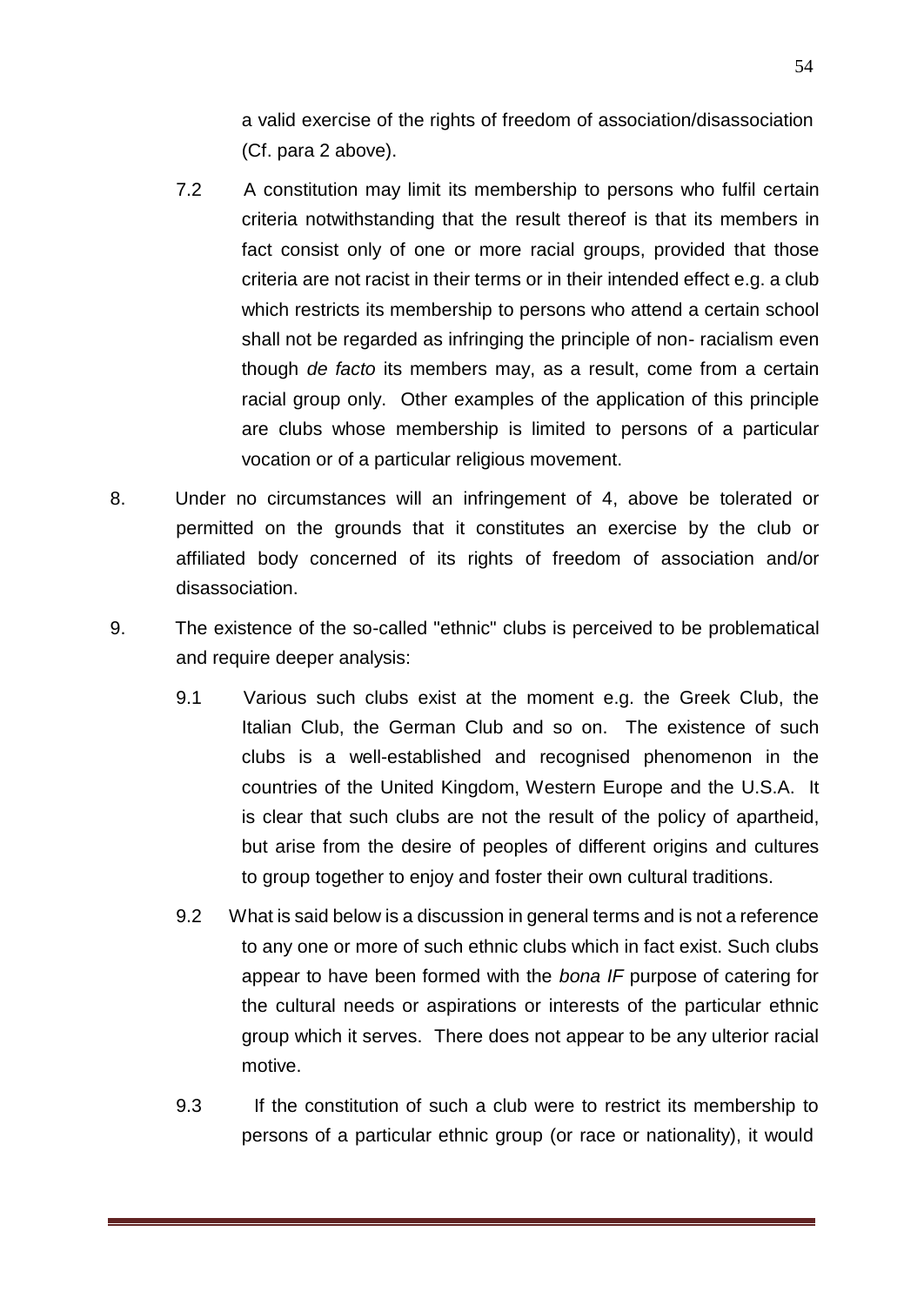by implication, be excluding persons from all other ethnic groups/races/nationalities from membership.

*Prima facie* this would be an infringement of paragraph 2 above. The question which has to be decided is whether, in these circumstances, this constitutes a valid exercise of the rights of freedom of association and disassociation, notwithstanding that it amounts to an infringement of 2, above (Cf also 7.1 above). It is considered that this would not be acceptable and that any club having a constitution along those lines would not be eligible for membership of the proposed new unified national body or any provincial or district body.

- 9.4 By contrast, however, a club which had as its main object the promotion, advancement, propagation etc. of the culture, traditions etc. of any particular race or nationality, but which did not seek to exclude or limit membership on those grounds would be regarded as legitimate and would be eligible for membership.
- 10. The principles and guidelines set out above with regard to non-racialism shall apply equally in respect of religion and discrimination on the grounds of a person's religious beliefs.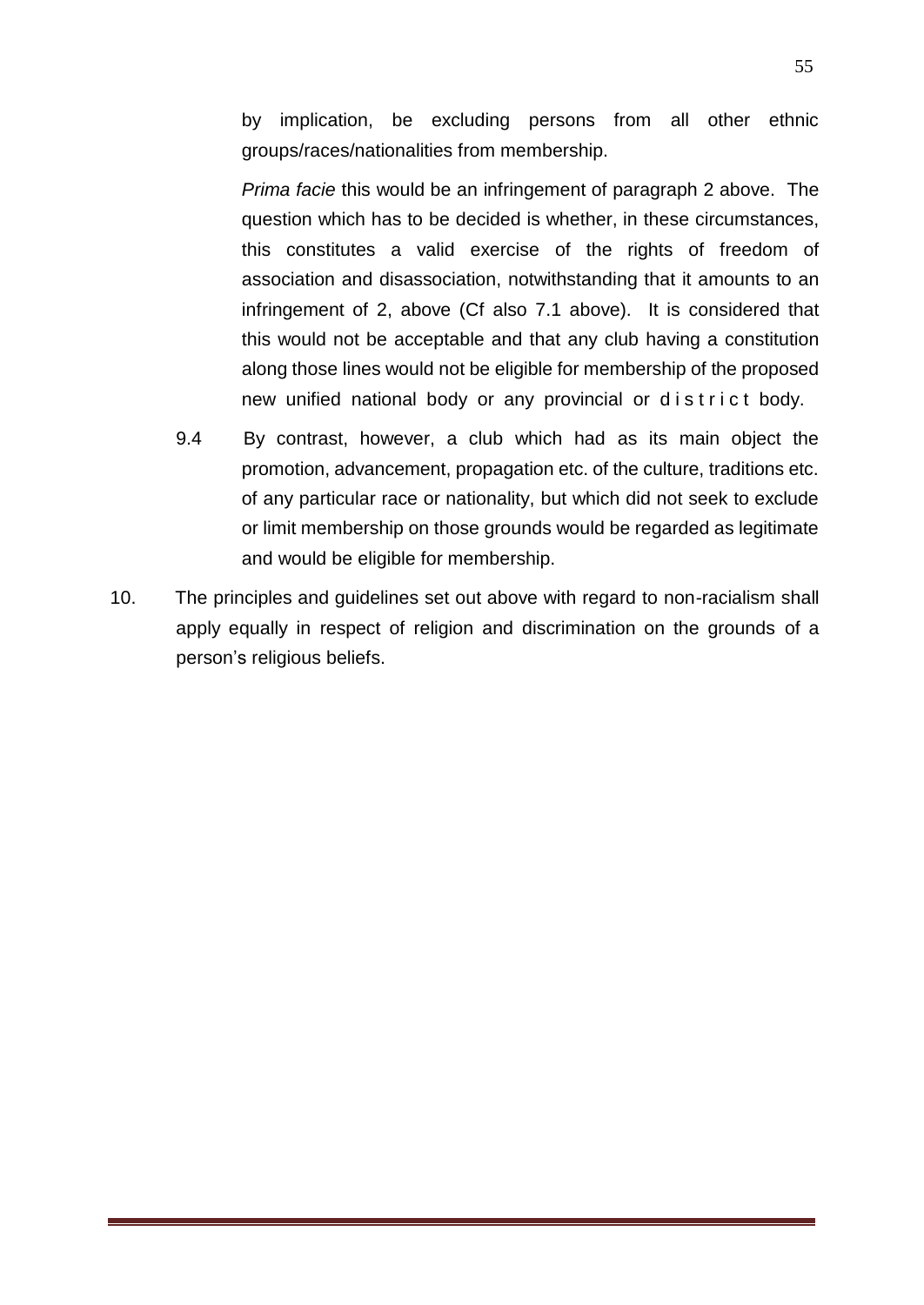# **SCHEDULE "C" - AFFILIATES TO THE EEF**

#### Eligibility requirements for Ordinary Members and Associated Members

- 1. The objects clause of the constitution of a Club seeking Ordinary Membership and each body seeking Associate Membership must include provisions that are identical to or substantially the same as the Constitution of THE EEF and shall provide that such body or Associate Member shall be compelled to encourage, promote, develop and administer Equestrian Sport within the area of its jurisdiction in accordance with sound business principles.
- 2. There must be provisions in the constitution of each Club seeking membership as an Ordinary Member and of each body seeking Associate Membership, stipulating that it:
	- 2.1 recognises and adopts Schedule "B" Non-racialism;
	- 2.2 may not become a member or affiliate to any other body without the prior written consent of Exco of THE EEF;
	- 2.3 may not authorise, send or sanction any team to go on a tour outside the boundaries of the district without having first obtained the written consent of Exco of THE EEF.
- 3. Any dispute as to whether the foregoing requirements have been complied with shall be referred to the Legal, Disciplinary, Appeals and Ethics Committee whose decision shall be final and binding.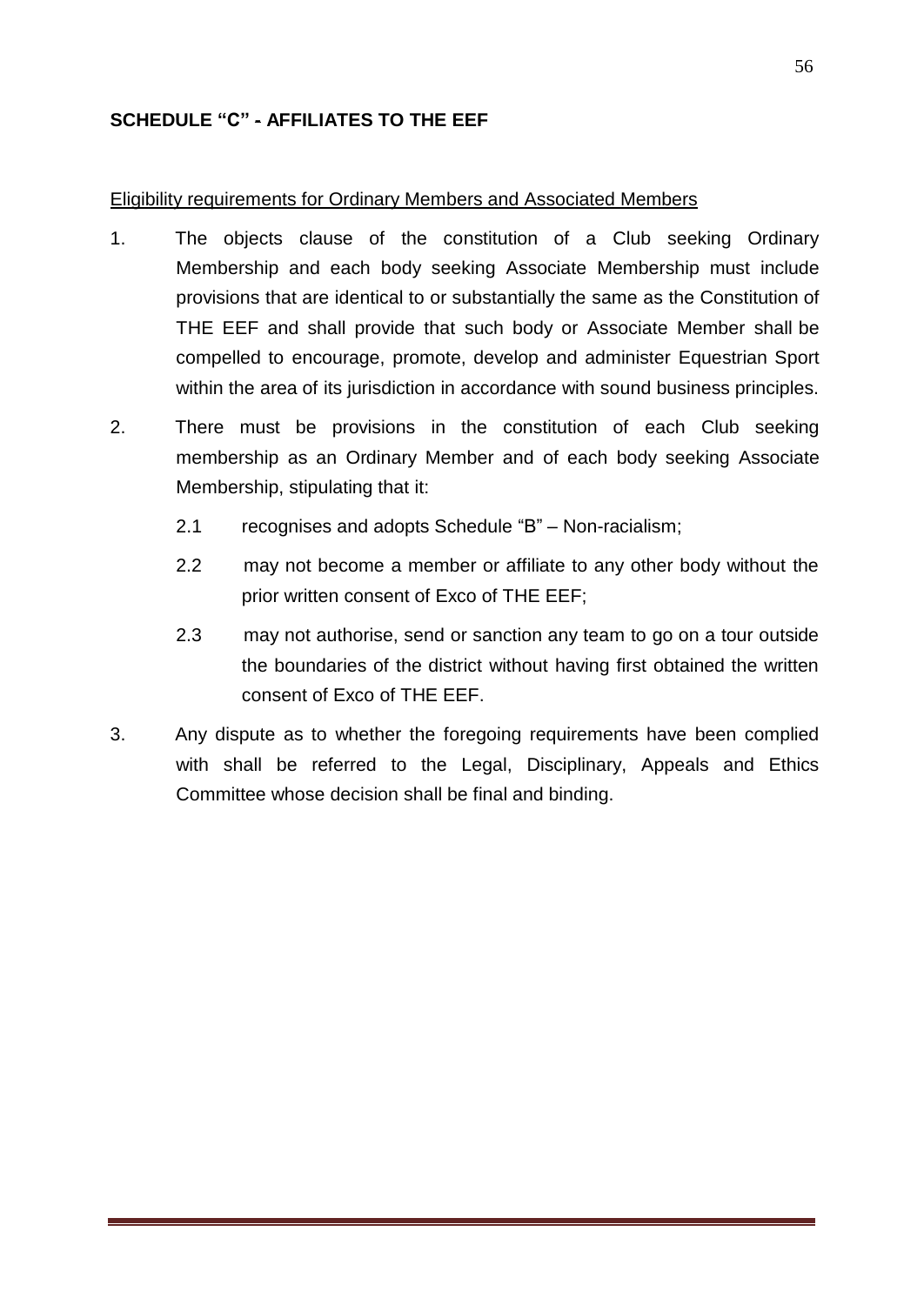# **SCHEDULE "D" - APPLICATION OF THE PROVISIONS OF SECTION 30 (1) OF THE INCOME TAX ACT, 1962 ("the Act")**

- 1. The following provisions contained in section 30 (1) of the Act shall at all times apply and be adhered to while this Constitution is in operation.
	- 1.1. The sole object of THE EEF is to carry on a public benefit activity which qualifies for purposes of Section 18A of the Act as defined in Section 30 (1) of the Act, in a non-profit manner.
	- 1.2. At least 85% of THE EEF's activities shall be carried out in the Republic of South Africa.
	- 1.3. At least 3 members who will accept fiduciary responsibilities and shall also not be connected persons to each other and no single person directly or indirectly controls the decision making powers relating THE EEF.
	- 1.4. No funds will be distributed to any person (other than in the course of undertaking any public benefit activity).
	- 1.5. THE EEF's funds will be used solely for the objects for which it was established, or shall be invested with registered financial institutions as defined in Section 1 of the Financial Institutions (Investment of Funds) Act, 1984, (Act no.39 of 1984) or in securities listed on a stock exchange as defined in the Stock Exchanges Control Act.
	- 1.6. THE EEF will not carry on any business undertaking or trading activities other than to the extent that:
		- 1.6.1. The gross income derived from such business undertaking or trading activity does not exceed the greater of R25,000 or 15% of the gross receipts of THE EEF;
		- 1.6.2. The undertaking or activity is
			- 1.6.2.1. integral and directly related to the sole object of THE EEF; and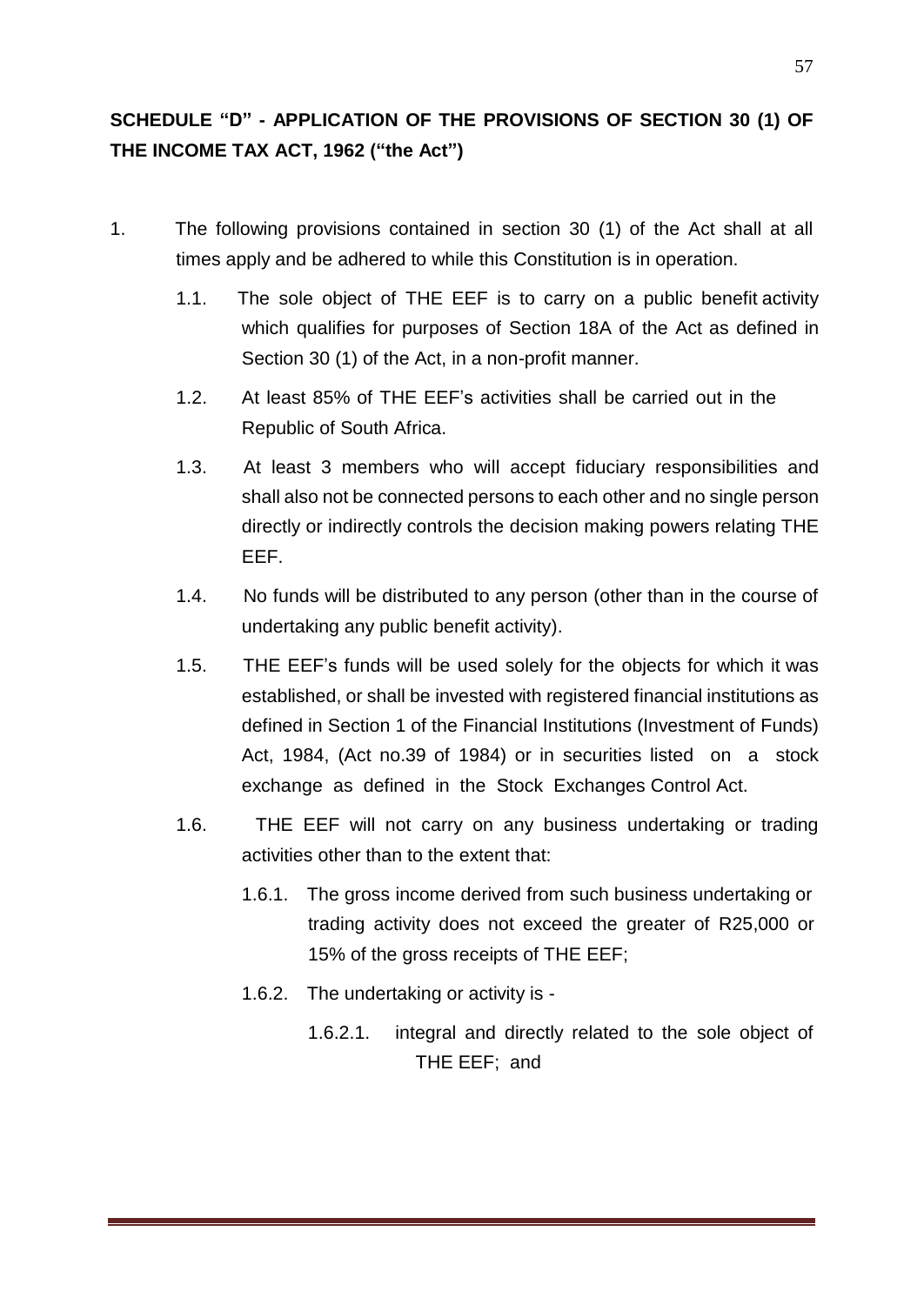- 1.6.2.2. carried out or conducted on a basis substantially the whole of which is directed towards the recovery of cost; and
- 1.6.2.3. which would not result in unfair competition in relation to taxable entities;
- 1.6.3. the undertaking or activity, if not integral and directly related to the sole object of THE EEF, is of an occasional nature and undertaken substantially with assistance on a voluntary basis without compensation; or;
- 1.6.4. the undertaking or activity is approved by the Minister by notice in the Gazette, having regard to -
	- 1.6.4.1. the scope and benevolent nature of the undertaking or activity;
	- 1.6.4.2. the direct connection and inter-relationship of the undertaking or activity with the sole purpose of THE EEF;
	- 1.6.4.3. the profitability of the undertaking or activity: and
	- 1.6.4.4. the level of economic distortion that may be caused by the tax-exempt status of THE EEF carrying out the undertaking or activity.
- 1.6.5 any business undertaking or trading activities, or assets used in such undertaking or activity, acquired by THE EEF before 1 January 2001, will be retained or continued as the case may be, in the form so acquired for a period of five years.
- 1.7. On the dissolution of THE EEF, the remaining assets will be transferred to any similar public benefit organization, within the Republic of South Africa which has been approved in terms of Section 30 of the Act for the purposes of Section 18A of the Act:
- 1.8. No donation will be accepted which is revocable at the instance of the donor for reasons other than a material failure to conform to the designated purposes and conditions of such donation, including any misrepresentation with regard to the tax deductibility thereof in term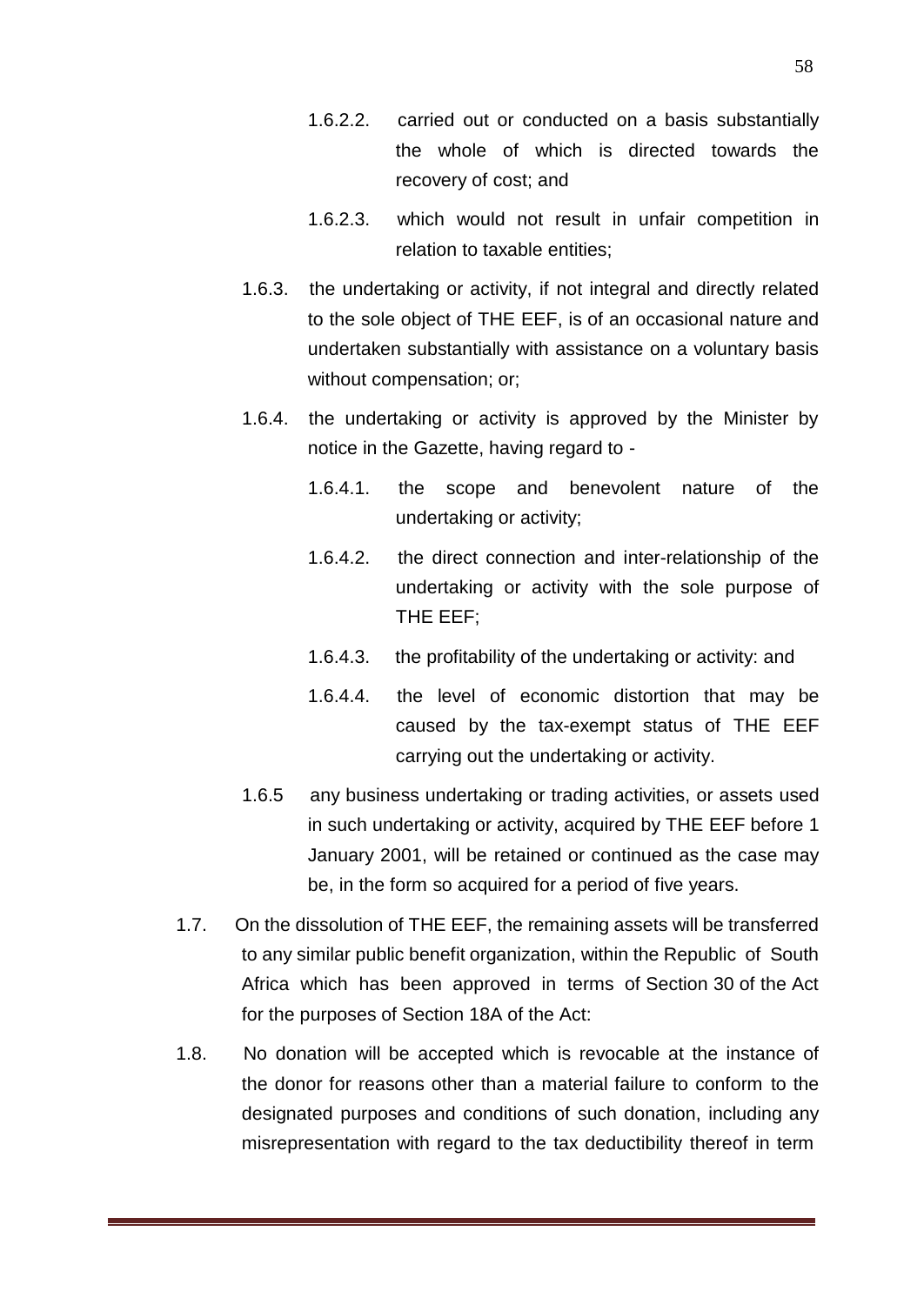of Section 18A; Provided that a donor (other than a donor which is an approved public benefit organization or an institution board or body which is exempt from tax in terms of section 10(1)(cA)(i), which has as its sole or principal object the carrying on of any public benefit activity) may not impose any conditions which could enable such donor or any connected person in relation to such donor to derive some direct or indirect benefit from the application of such donation;

- 1.9. A copy of all amendments to the Constitution will be submitted to the Commissioner for the South African Revenue Service;
- 1.10. No remuneration will be paid to any employee, office bearer, member or person which is excessive, having regard to what is generally considered reasonable in the sector and in relation to the service rendered;
- 1.11. THE EEF will submit the required Income Tax Returns annually together with the relevant supporting documents;
- 1.12. THE EEF will, within such period as the Commissioner may determine, register in terms of section 13(5) of the Non-Profit Organisations Act, 1997 (Act No. 71 of 1997), and comply with any other requirements imposed in terms of the Act;
- 1.13. THE EEF has not and will not use its resources directly or indirectly to support, advance or oppose any political party.